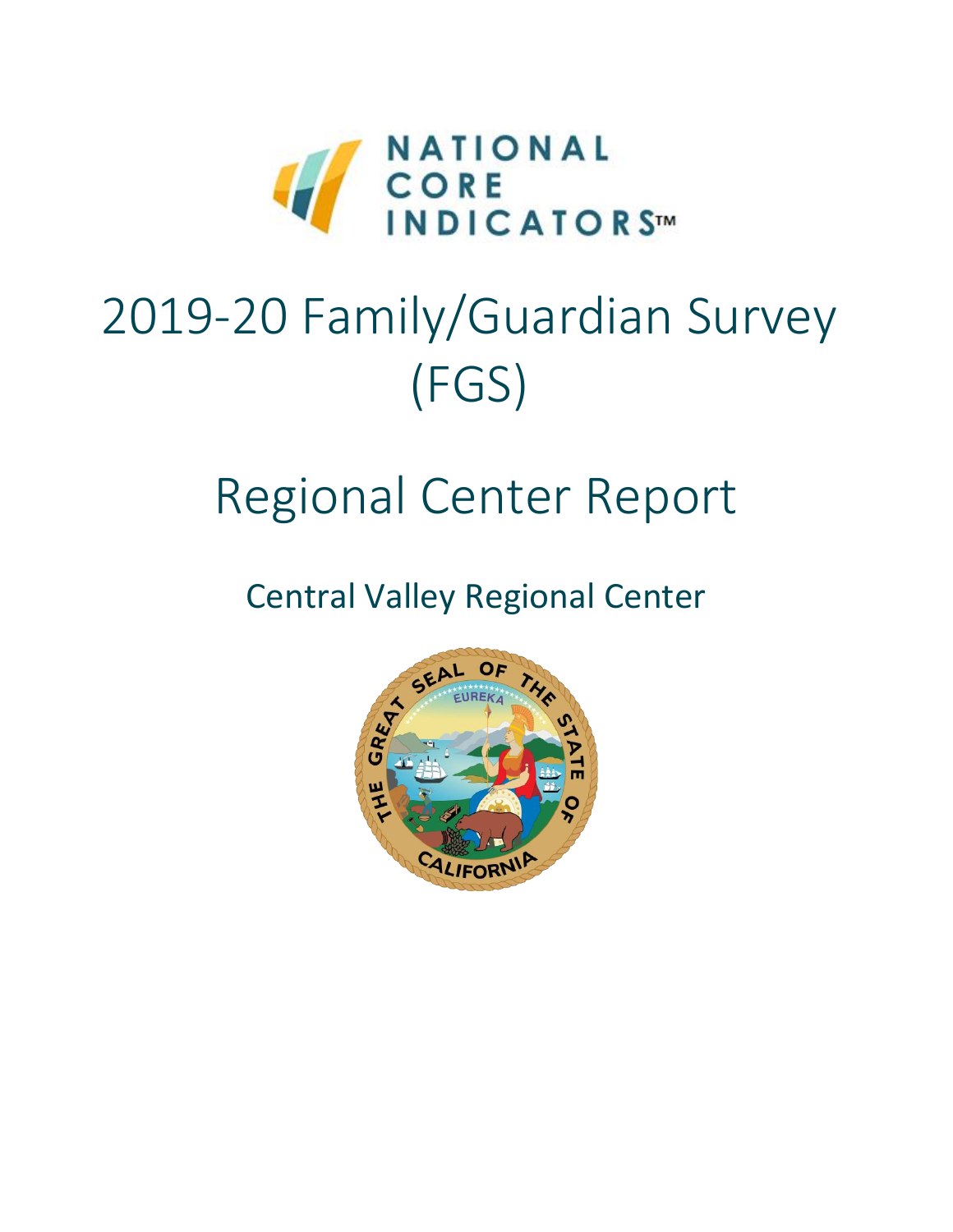### **Contents**

| Table 14. Family Member Has Legal Court Appointed Guardian or Conservator  15                         |
|-------------------------------------------------------------------------------------------------------|
|                                                                                                       |
|                                                                                                       |
| Table 17. Family Member's Activities in the Past Two Weeks Included Individual Paid Job in the        |
| Table 18. Family Member's Activities in the Past Two Weeks Included Paid Small Group Job in a         |
| Table 19. Family Member's Activities in the Past Two Weeks Included Paid Work in a Community Job      |
| Table 20. Family Member's Activities in the Past Two Weeks Included Unpaid Activity in the Community  |
| Table 21. Family Member's Activities in the Past Two Weeks Included Paid Activity in a Facility-based |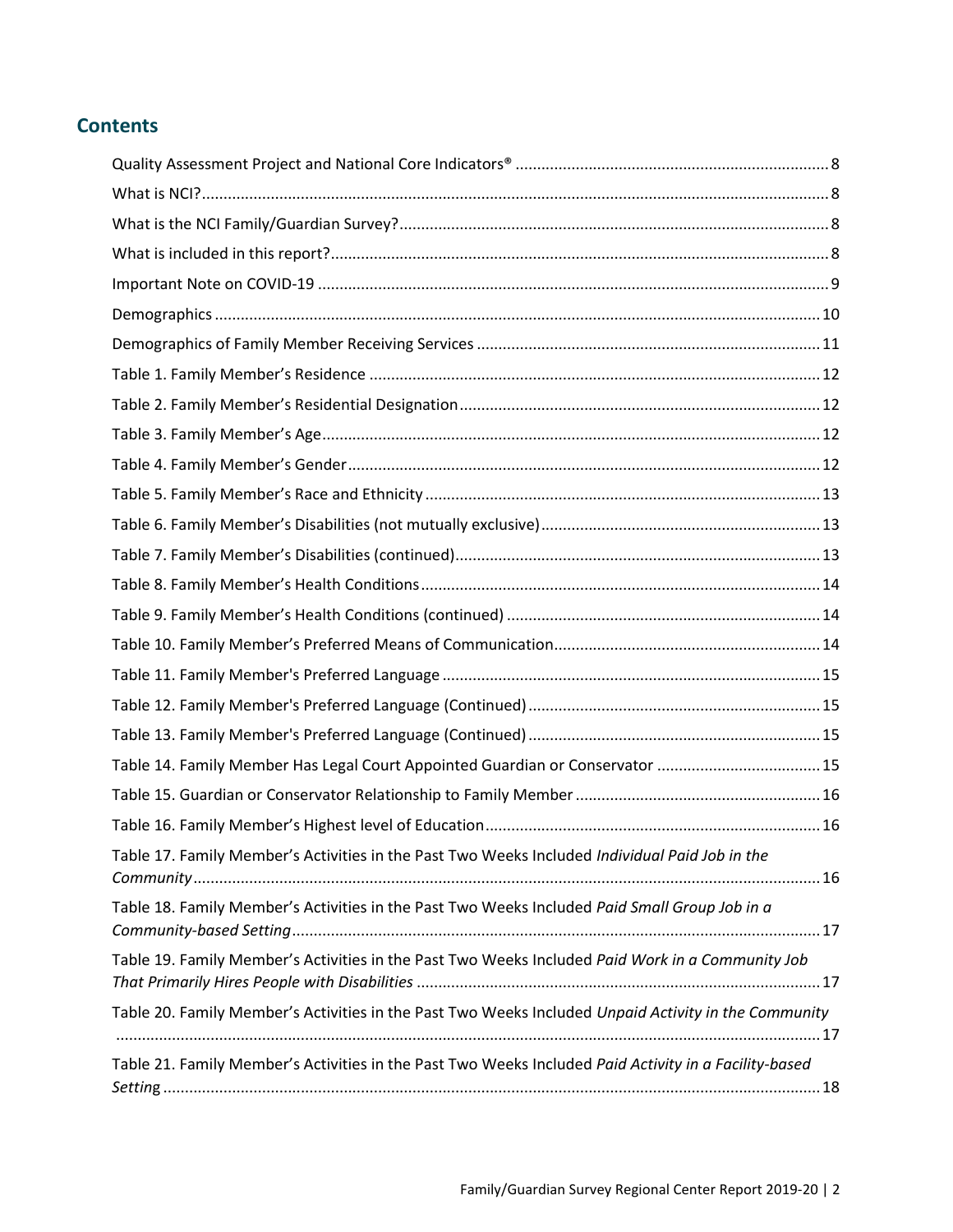| Table 22. Family Member's Activities in the Past Two Weeks Included Unpaid Activity in a Facility-based |
|---------------------------------------------------------------------------------------------------------|
|                                                                                                         |
| Table 24. Family Member's Activities in the Past Two Weeks Included Stays at Home  18                   |
| Table 25. Family Member's Activities in the Past Two Weeks Included Other Activities 19                 |
| Table 26. Family Member's Support Needs for Self-Injurious, Disruptive, and/or Destructive Behaviors 19 |
| Table 27. Family Member's Level of Help Needed with Personal Care Activities (e.g., bathing, dressing,  |
| Table 28. Family Member's Need for Help with Other Daily Activities (e.g., scheduling, managing money,  |
|                                                                                                         |
|                                                                                                         |
|                                                                                                         |
|                                                                                                         |
|                                                                                                         |
|                                                                                                         |
|                                                                                                         |
| Table 35. Respondent's Frequency of Visits With Family Member in the Past Year22                        |
|                                                                                                         |
|                                                                                                         |
| Table 38. Total Out-of-pocket Expenses related to family member's care in the Past Year23               |
|                                                                                                         |
|                                                                                                         |
|                                                                                                         |
|                                                                                                         |
|                                                                                                         |
|                                                                                                         |
|                                                                                                         |
| Families and family members with disabilities have the information and support necessary to plan for    |
|                                                                                                         |
| Table Q1. Do you get enough information to take part in planning services for your family member?  35   |
| Table Q2. Is information from the regional center offered in your preferred language?35                 |
| Table Q3. Is the information you get about services and supports easy to understand?35                  |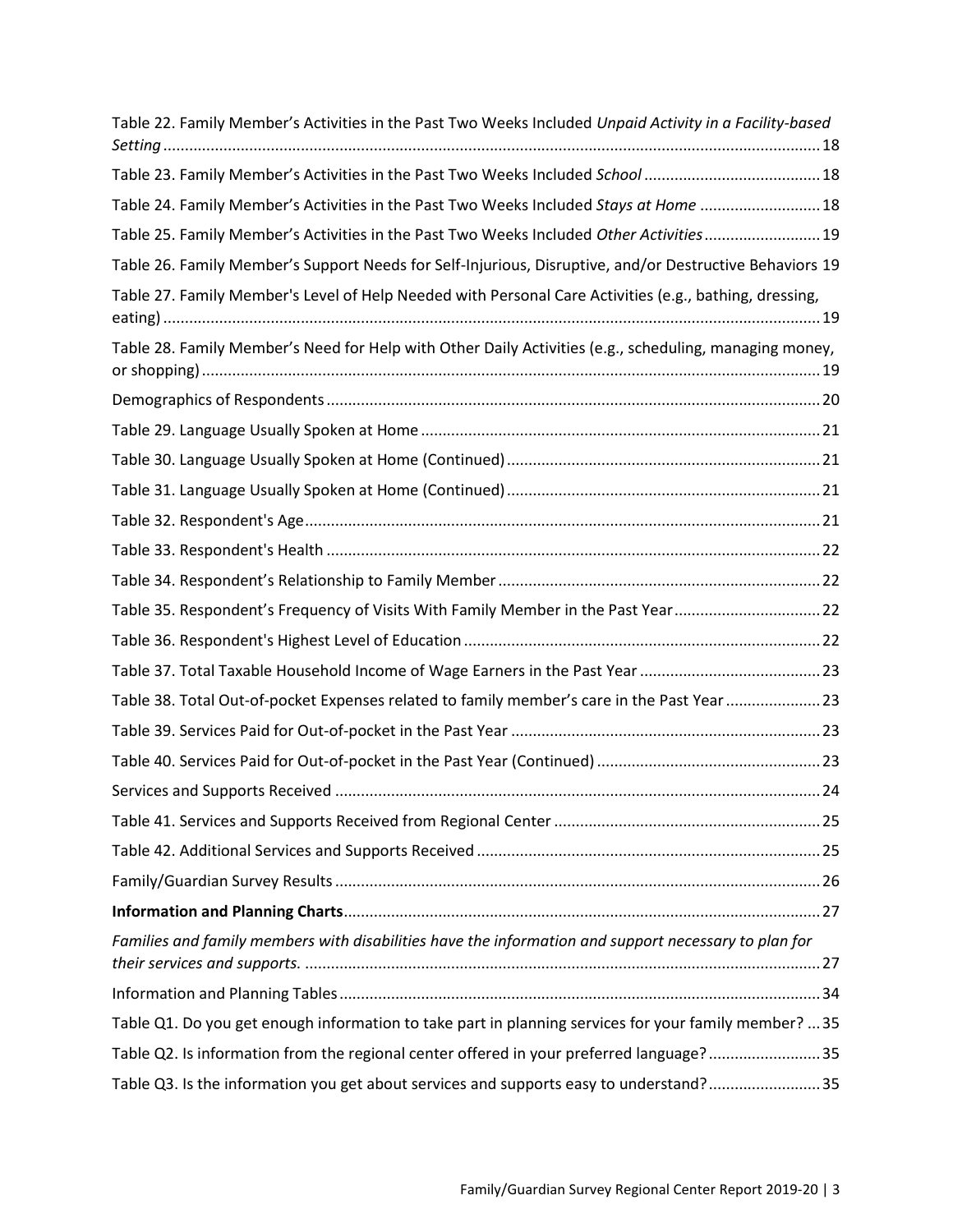| Table Q4. Do staff or the residential agency keep you informed about how your family member is doing?                                                                                                   |
|---------------------------------------------------------------------------------------------------------------------------------------------------------------------------------------------------------|
| Table Q5. Does the case manager/service coordinator respect your family's choices and opinions?  36                                                                                                     |
| Table Q6. Do you need help planning for your family member's future with respect to any of the                                                                                                          |
| Table Q7. In the past year, did your family member move out of the family home for the first time? 36                                                                                                   |
| Table Q8. If your family member moved out of the family home for the first time in the past year, did<br>your family member receive enough information about services available to support him/her?  37 |
| Table Q9. If your family member moved out of the family home for the first time in the past year, did<br>you have enough choices of service providers to support your family member? 37                 |
|                                                                                                                                                                                                         |
| Table Q11. Does the IPP include all the services and supports your family member needs?37                                                                                                               |
|                                                                                                                                                                                                         |
| Table Q13. Did you or someone else in your family (besides your family member with a disability) help                                                                                                   |
|                                                                                                                                                                                                         |
| Table Q15. Did you or your family member get a copy of the IPP in your or your family member's                                                                                                          |
| Table Q16. Did you discuss how to handle emergencies (such as a medical emergency or a natural                                                                                                          |
| Table Q17. If your family member left school services during the past year, did s/he have a transition                                                                                                  |
| Table Q18. If your family member left school services during the past year and had a transition plan, did                                                                                               |
| Table Q19. Does your family member have enough supports (for example, support workers, community                                                                                                        |
| Table Q20. Do you feel prepared to handle the needs of your family member in an emergency such as a                                                                                                     |
|                                                                                                                                                                                                         |
|                                                                                                                                                                                                         |
| Table Q21. Are you or your family member able to contact his/her support workers when you want to?                                                                                                      |
|                                                                                                                                                                                                         |
| Table Q22. Are you or your family member able to contact his/her case manager/service coordinator                                                                                                       |
|                                                                                                                                                                                                         |
| Table Q24. Do services and supports change when your family's needs change? 49                                                                                                                          |
|                                                                                                                                                                                                         |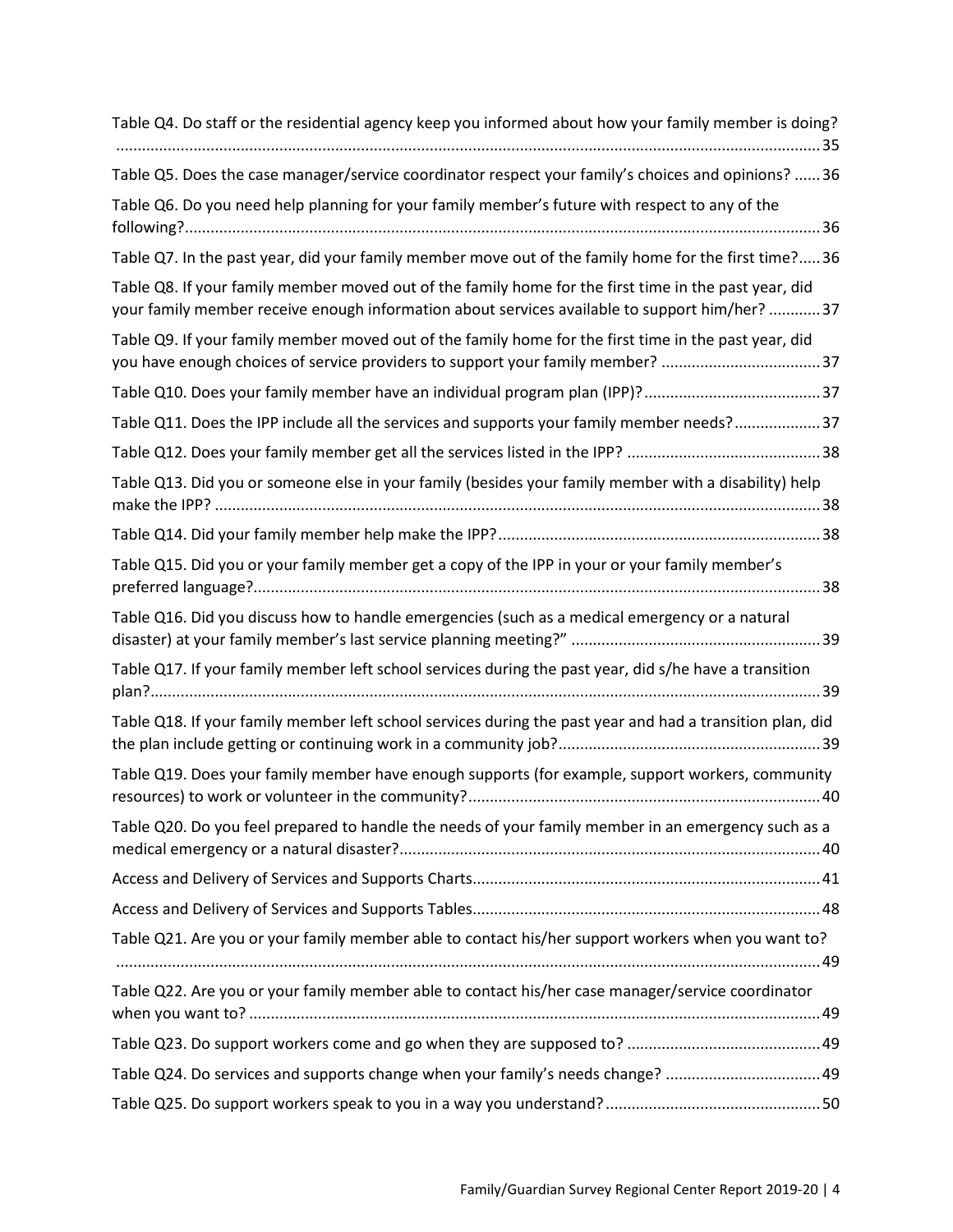| Table Q26. Are there support workers available who can speak to you in your preferred language? 50                                                                                                         |
|------------------------------------------------------------------------------------------------------------------------------------------------------------------------------------------------------------|
| Table Q27. Does your family member's case manager/service coordinator speak your preferred                                                                                                                 |
| Table Q28. If your case manager/service coordinator does not speak your preferred language, is a<br>translator provided when you speak with the case manager/service coordinator?50                        |
| Table Q29. Are services delivered in a way that is respectful of your family's culture? 51                                                                                                                 |
| Table Q30. Does your family member's case manager/service coordinator support you in a way that is                                                                                                         |
| Table Q31. If your family member does not communicate verbally (for example, uses gestures or sign<br>language, or a communication aid), are there support workers who can communicate with him/her? 51    |
| Table Q32. Do support workers have the right information and skills to meet your family's needs? 51                                                                                                        |
| Table Q33. Does your family member have the special equipment or accommodations that s/he needs?                                                                                                           |
| Table Q34. Can your family member see health professionals when needed (for example, doctor,                                                                                                               |
| Table Q35. Does your family member's primary care doctor understand your family member's needs                                                                                                             |
|                                                                                                                                                                                                            |
| Table Q37. Does your family member's dentist understand your family member's needs related to                                                                                                              |
| Table Q38. If your family member takes medications, do you know what they're for?53                                                                                                                        |
| Table Q39. Do you, your family member, or someone else in your family know what is needed to safely<br>take the medications (when it should be taken, how much to take, and the potential side effects)?53 |
| Table Q40. If your family member uses mental health services, does the mental health professional                                                                                                          |
|                                                                                                                                                                                                            |
| Table Q42. If your family does not get the support and services needed, what additional services does                                                                                                      |
|                                                                                                                                                                                                            |
|                                                                                                                                                                                                            |
| Table Q43. Does the agency providing residential services to your family member involve him/her in                                                                                                         |
| Table Q44. Can your family choose or change the agency that provides your family member's services?                                                                                                        |
| Table Q45. Can your family choose or change the individual staff that provide the services for your                                                                                                        |
|                                                                                                                                                                                                            |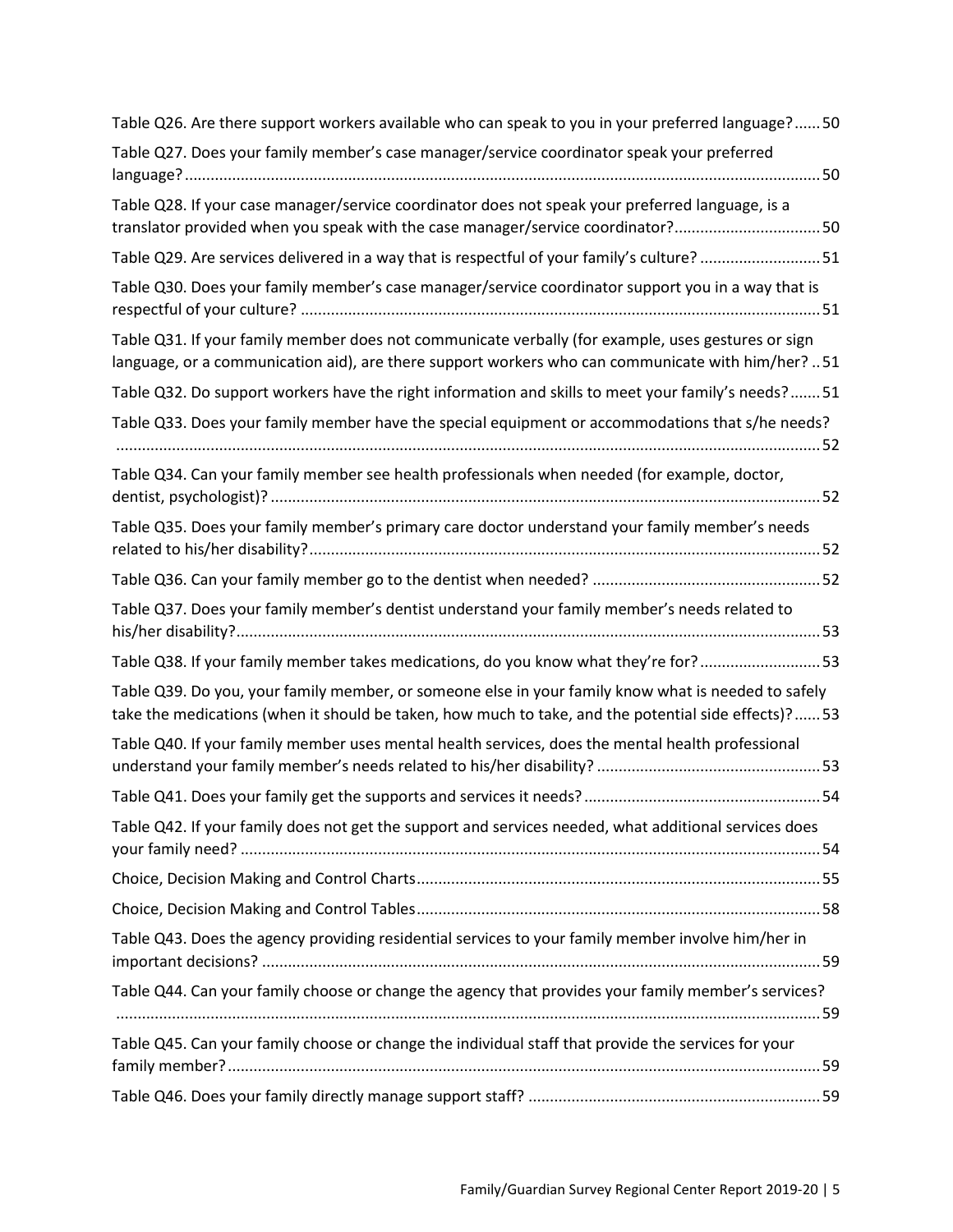| Table Q47. Do service providers for your family member work together to provide support? 60                                                                                                                    |
|----------------------------------------------------------------------------------------------------------------------------------------------------------------------------------------------------------------|
| Table Q48. Did you, your family member, or someone else in your family choose your family member's                                                                                                             |
|                                                                                                                                                                                                                |
|                                                                                                                                                                                                                |
|                                                                                                                                                                                                                |
| Table Q50. For your family member, what makes it hard to take part in activities in the community?  65                                                                                                         |
| Table Q51. Does your family member have friends other than paid support workers or family? 65                                                                                                                  |
| Table Q52. In your community, are there resources that your family can use that are not provided by the<br>regional center (for example, recreational programs, community housing, library programs, religious |
| Table Q53. Does your family take part in any family-to-family networks in your community (for example,                                                                                                         |
|                                                                                                                                                                                                                |
|                                                                                                                                                                                                                |
| Table Q54. Overall, are you satisfied with the services and supports your family member currently                                                                                                              |
| Table Q55. Do you know how to file a complaint or grievance about provider agencies or staff?  73                                                                                                              |
| Table Q56. If a complaint or grievance was filed or resolved in the past year, are you satisfied with the                                                                                                      |
| Table Q57. Do you know how to report abuse or neglect related to your family member?  73                                                                                                                       |
| Table Q58. Within the past year, was a report of abuse or neglect filed on behalf of your family                                                                                                               |
| Table Q59. If a report of abuse or neglect was filed on behalf of your family member in the past year, did                                                                                                     |
| Table Q60. If someone outside of your family reported abuse or neglect on behalf of your family                                                                                                                |
| Table Q61. Do you feel that services and supports have made a positive difference in the life of your                                                                                                          |
| Table Q62. Have the services or supports that your family member received during the past year been                                                                                                            |
| Table Q63. If services or supports were reduced, suspended, or terminated during the past year, did the                                                                                                        |
| Table Q64. Have the services or supports that your family member received been increased in the past                                                                                                           |
|                                                                                                                                                                                                                |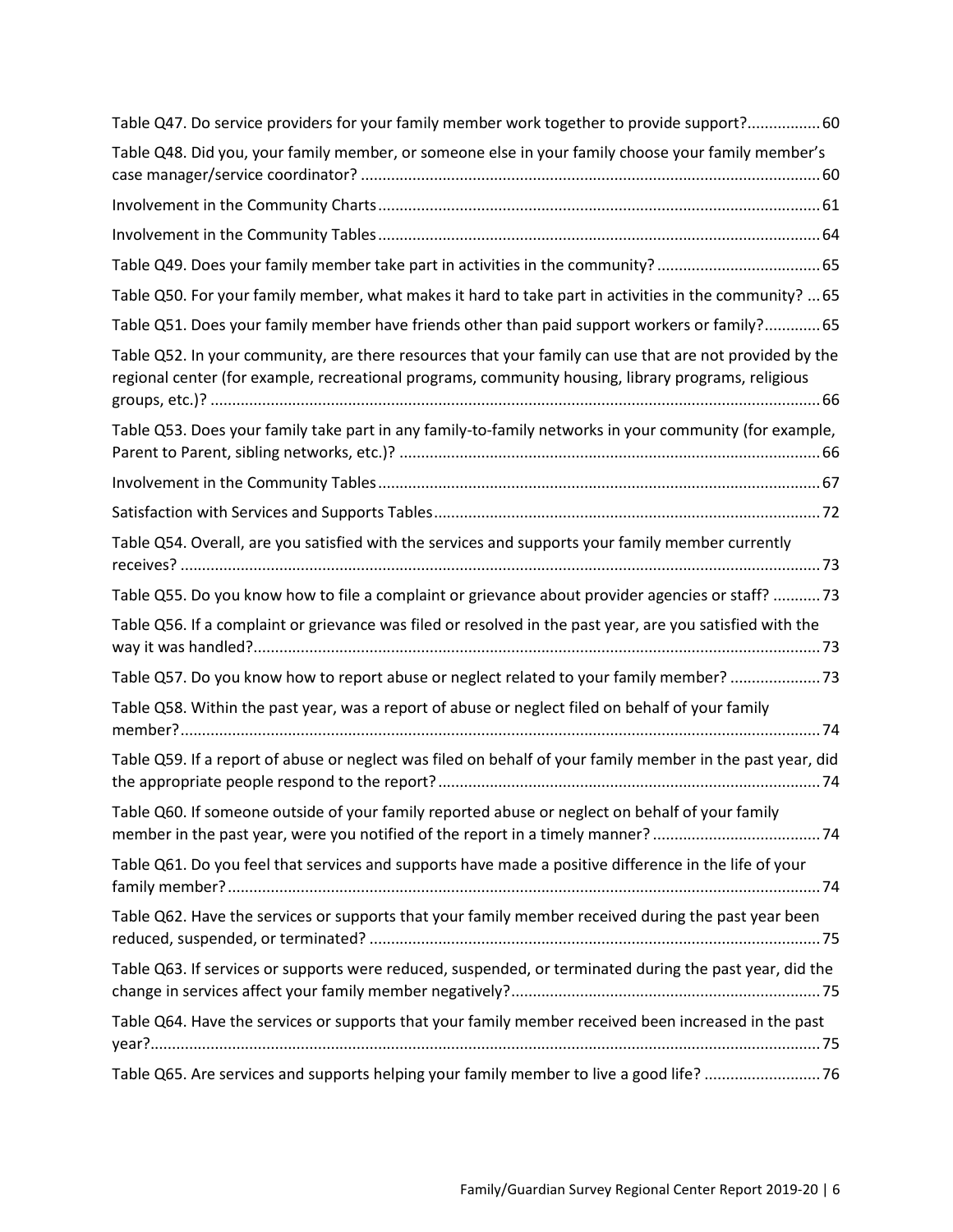| Table Q66. Has your family member moved from a Developmental Center (DC) to the community in the    |
|-----------------------------------------------------------------------------------------------------|
|                                                                                                     |
|                                                                                                     |
| Table Q68. Are the services that were decided upon in the Individual Development Team (IDT) meeting |

[\(community transition planning meeting\) being delivered to your family member in the community?](#page-75-3) ..76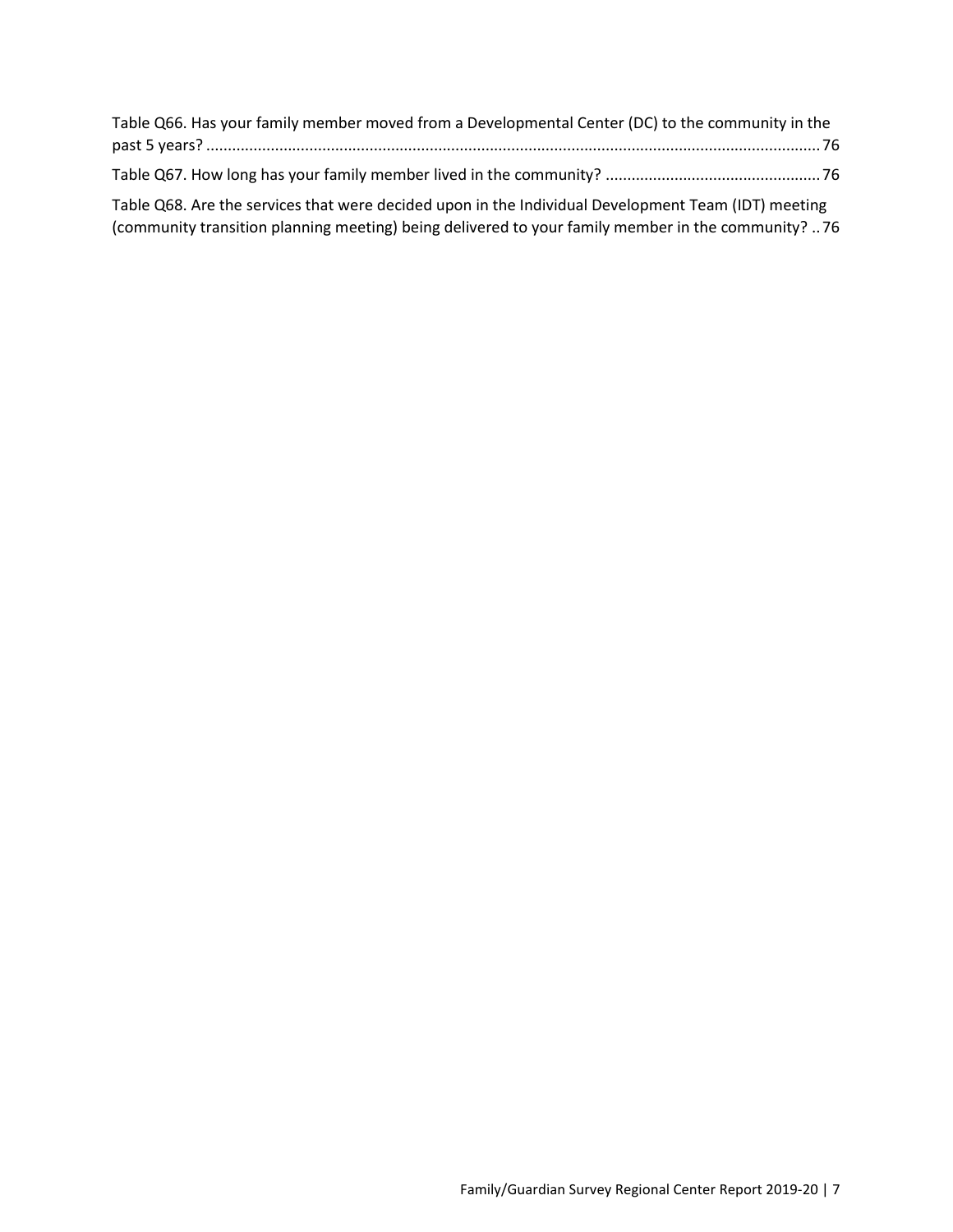## <span id="page-7-0"></span>Quality Assessment Project and National Core Indicators®

This report contains regional center level results from California's statewide National Core Indicators Family/Guardian Survey data collection from fiscal year 2019-20 in accordance with Welfare and Institutions Code (WIC), Section 4571. WIC, Section 4571 directs the Department of Developmental Services (DDS) to collect accurate, reliable, and valid consumer and family satisfaction measures as well as individual outcome data. In California, data from this project will be used to review and benchmark statewide and regional center developmental disability service system performance.<sup>1</sup> This report shows Family/Guardian Survey findings from Frank D. Lanterman Regional Center (FDLRC) compared to the California statewide and NCI averages. Regional centers can use this report to help guide strategic planning and monitor systemic changes.

### <span id="page-7-1"></span>What is NCI?

The National Core Indicators (NCI) program is a voluntary effort by state developmental disability agencies to track their performance using a standardized set of consumer and family/guardian surveys with nationally validated measures. The effort is coordinated by the National Association of State Directors of Developmental Disabilities Services (NASDDDS) and the Human Services Research Institute (HSRI).

In 2019-20 a total of 46 states, the District of Columbia and 22 sub-state entities participated in NCI.

## <span id="page-7-2"></span>What is the NCI Family/Guardian Survey?

The NCI Family/Guardian Survey is used to gather data on family outcomes. It is mailed to families who have an adult family member who *does not live with* the respondent and receives at least one service other than case management from the state DD agency. The survey collects demographic information on both the individual receiving services ('family member') as well as the person who fills out the survey (the 'respondent') and information on services and supports received. The survey is continually refined and tested to ensure it is valid and reliable.

**Important note on responses:** All data are reported by the respondent based on their understanding of their family member's demographics, diagnoses, and personal characteristics.

## <span id="page-7-3"></span>What is included in this report?

This report includes findings from the National Core Indicators®2019-20 Family/Guardian Survey (FGS). All NCI averages are weighted.<sup>2</sup> This report includes this regional center's Family/Guardian Survey data compared to California and NCI averages.

The charts in this document, grouped by subdomain, display the state results alongside the average across states (NCI average). The charts are followed by accessible tables containing the same information. To find out more about the development of the Family/Guardian Survey, data analysis and state samples, check out the National Family/Guardian Survey:

<https://www.nationalcoreindicators.org/resources/reports/#reports-family-survey-final-reports.>

<sup>&</sup>lt;sup>1</sup> Refer to the 2019-20 California Family/Guardian Survey Report for information about Quality Assessment Project implementation, NCI, and California's statewide results.

<sup>&</sup>lt;sup>2</sup> NCI averages are comprised of 9,435 valid surveys collected across 11 states: AZ, CA, FL, GA, MD, MN, NH, NC, PA, SD, and UT.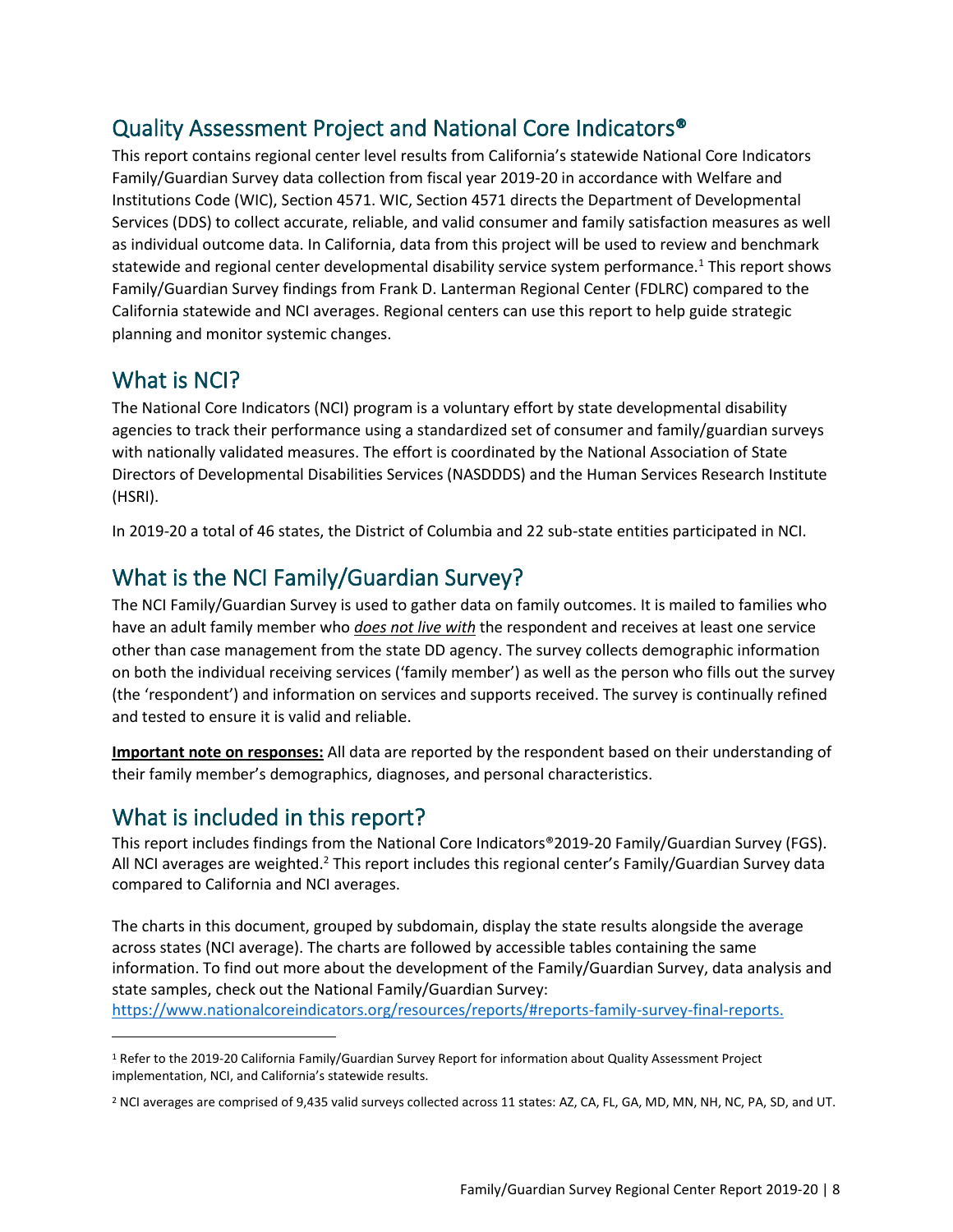## <span id="page-8-0"></span>Important Note on COVID-19

The 2019-20 NCI Family Survey data collection cycle began July 1, 2019 and ended June 30, 2020. Midway through data collection, in February 2020, COVID-19 began to spread across the United States. Data collection for the NCI Family Surveys continued throughout the pandemic. States began data collection at various times throughout the year – some before the pandemic started and some after. Because the family surveys do not collect information on the date of survey completion, we cannot fully assess what impact the pandemic had on data collected at different times throughout the year. Additionally, we cannot determine whether the onset of COVID-19 impacted state samples. For instance, we do not know if certain populations were more or less likely to respond to the survey after February, and we do not know whether or how responses were affected for specific questions for those who completed the survey after the pandemic began. While these data will serve as an important baseline, and meaningful way for states to understand the overall impact of services on families of individuals being served, these data should be read with caution.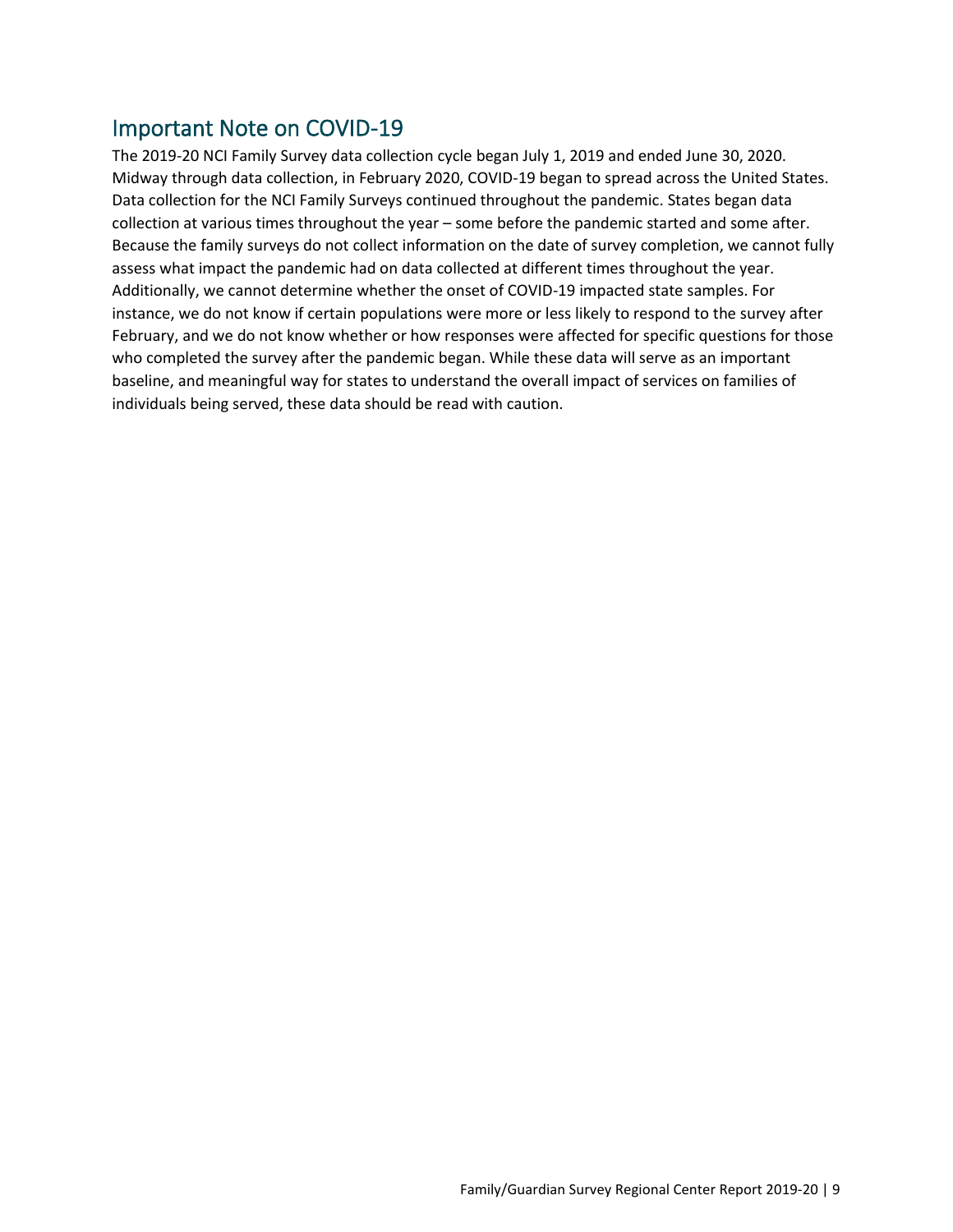## <span id="page-9-0"></span>Demographics

**Important note on responses:** All data are reported by the respondent based on their understanding of their family member's demographics, diagnoses, and personal characteristics.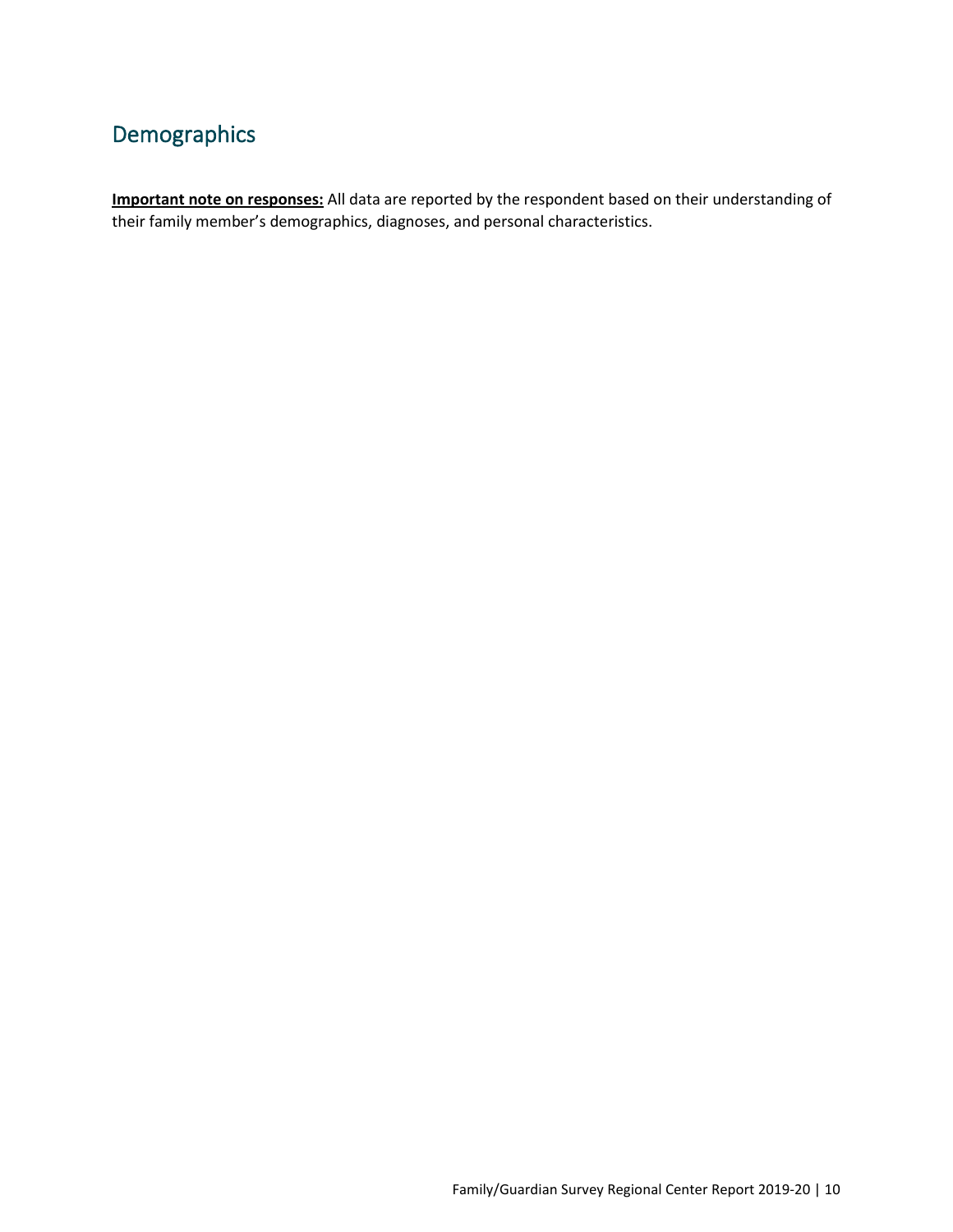# <span id="page-10-0"></span>*Demographics of Family Member Receiving Services*

*This section provides demographic profiles of the family member about whom the survey was completed.*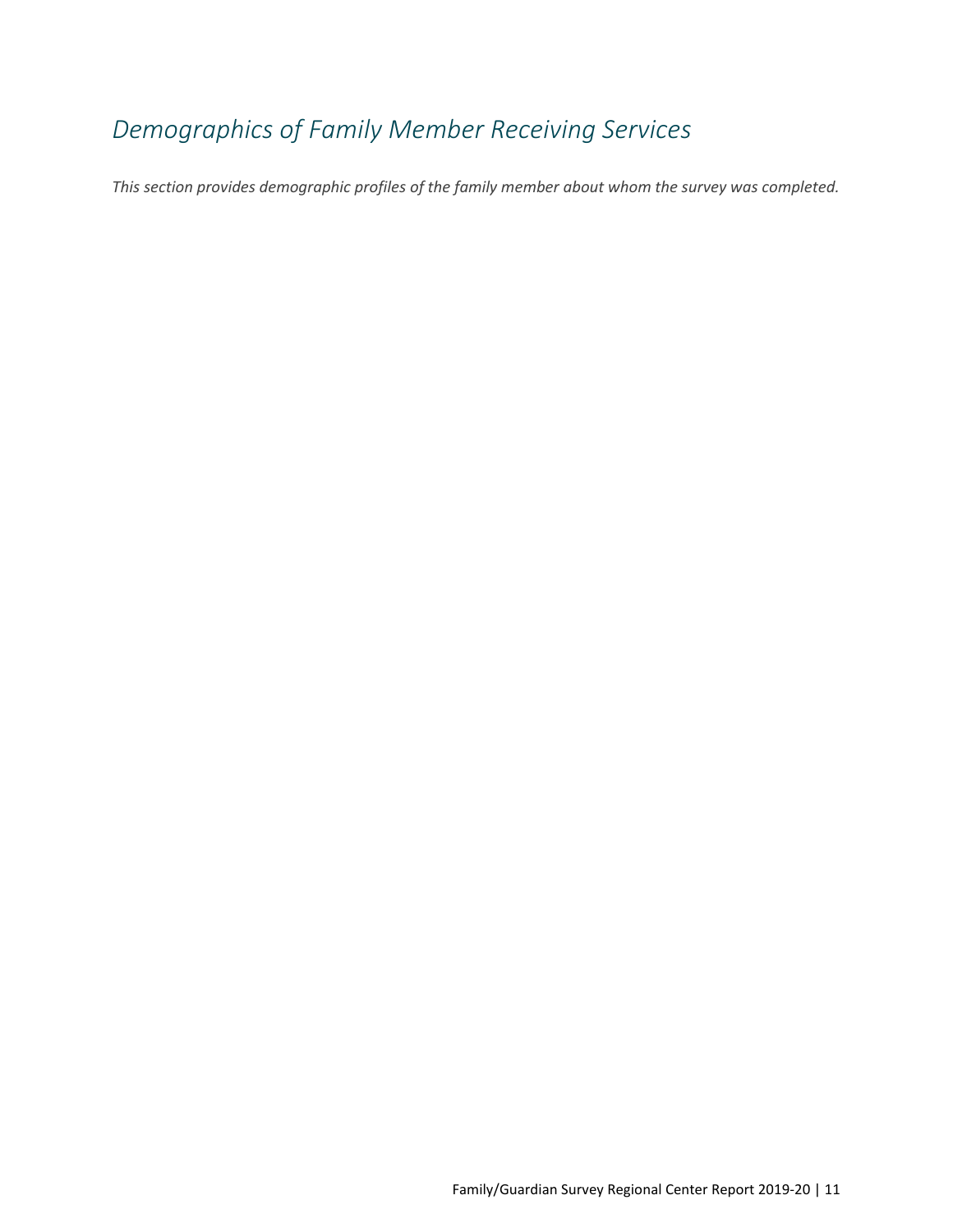#### **Table 1. Family Member's Residence**

All data are reported by the respondent based on their understanding of their family member's demographics, diagnoses, and personal characteristics. Specialized Facility for People With ID includes ICFs, state-run or other institutional settings.

| RC v CA v NCI        | <b>Specialized</b><br><b>Facility for</b><br><b>People</b><br>With <b>ID</b> | <b>Group</b><br>Home or<br>Agency-<br><b>Operated</b><br><b>Apartment</b> | <b>Independent</b><br>Home or<br><b>Apartment</b> | <b>Adult</b><br><b>Foster Care</b><br>or Host<br>Family<br><b>Home</b> | <b>Nursing</b><br><b>Home</b> | <b>Homeless</b> | <b>Other</b> | N     |
|----------------------|------------------------------------------------------------------------------|---------------------------------------------------------------------------|---------------------------------------------------|------------------------------------------------------------------------|-------------------------------|-----------------|--------------|-------|
| <b>CVRC</b>          | 16%                                                                          | 45%                                                                       | 26%                                               | 3%                                                                     | 0%                            | 0%              | 10%          | 245   |
| CA Average           | 14%                                                                          | 43%                                                                       | 35%                                               | 2%                                                                     | 1%                            | 0%              | 6%           | 5,198 |
| Weighted NCI Average | 12%                                                                          | 59%                                                                       | 19%                                               | 8%                                                                     | $1\%$                         | 0%              | 2%           | 9,233 |

#### **Table 2. Family Member's Residential Designation**

<span id="page-11-0"></span>

| <b>RC v CA v NCI</b> | Urban or<br><b>Suburban</b> | <b>Rural</b> | N     |
|----------------------|-----------------------------|--------------|-------|
| <b>CVRC</b>          | 89%                         | 11%          | 238   |
| CA Average           | 94%                         | 6%           | 5,120 |
| Weighted NCI Average | 84%                         | 16%          | 9.121 |

#### **Table 3. Family Member's Age**

| <b>RC v CA v NCI</b> | Average<br>Age | N     |
|----------------------|----------------|-------|
| <b>CVRC</b>          | 43.6           | 248   |
| CA Average           | 42.8           | 5.146 |
| Weighted NCI Average | 45.4           | 9,163 |

#### <span id="page-11-1"></span>**Table 4. Family Member's Gender**

Standard NCI response options include "Male" and "Female"

<span id="page-11-3"></span><span id="page-11-2"></span>

| <b>RC v CA v NCI</b> | <b>Male</b> | Female | <b>Other</b> | N     |
|----------------------|-------------|--------|--------------|-------|
| <b>CVRC</b>          | 60%         | 40%    | 0%           | 252   |
| CA Average           | 61%         | 39%    | 0%           | 5.269 |
| Weighted NCI Average | 60%         | 40%    | n/a          | 9.353 |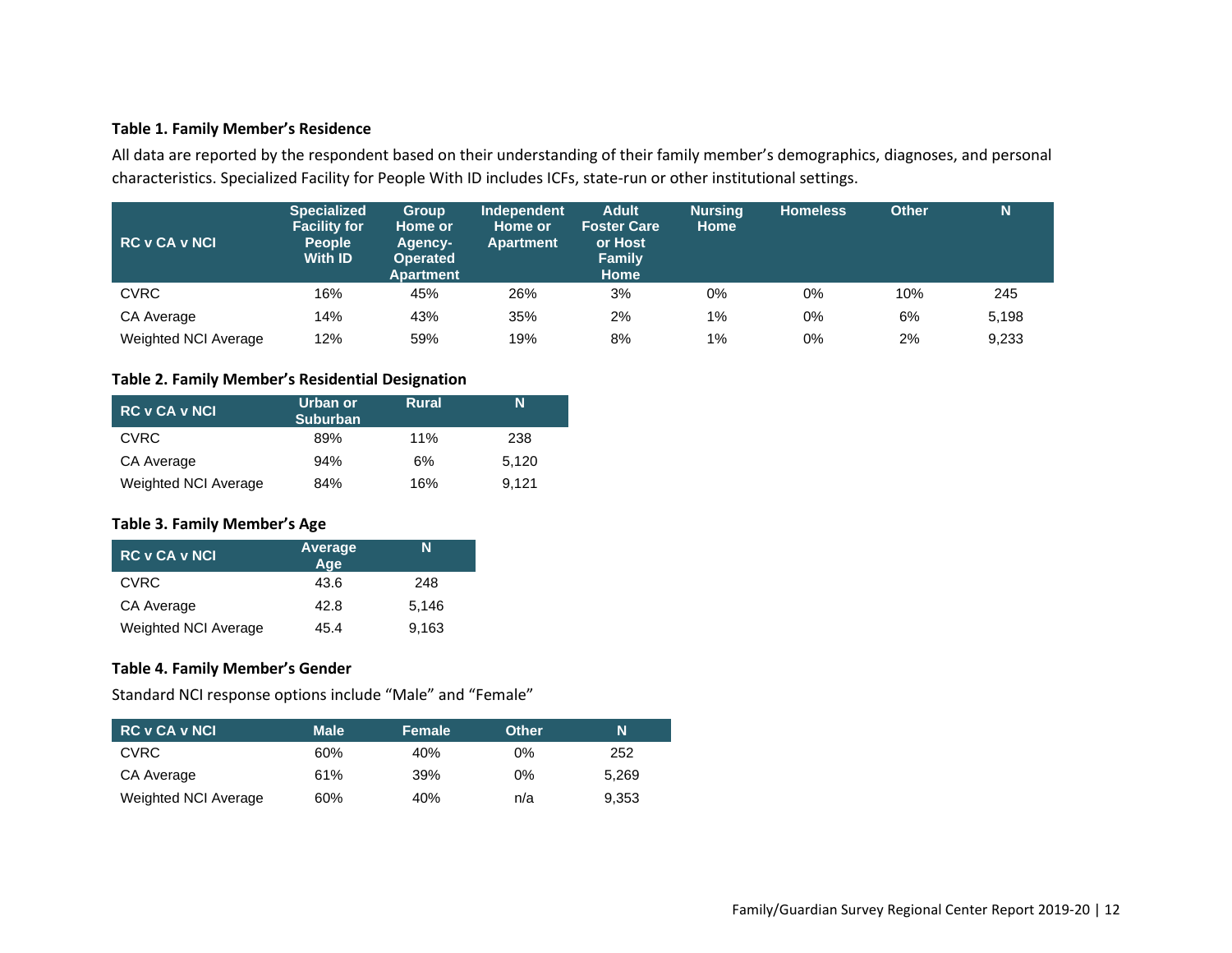#### **Table 5. Family Member's Race and Ethnicity**

All data are reported by the respondent based on their understanding of their family member's demographics, diagnoses and personal characteristics; categories are not mutually exclusive, therefore N is not shown.

| RC v CA v NCI        | <b>American</b><br>Indian or<br><b>Alaska</b><br><b>Native</b> | Asian | <b>Black or</b><br><b>African</b><br>American | Hawaiian or<br><b>Pacific</b><br><b>Islander</b> | <b>White</b> | <b>Hispanic</b><br><b>or</b><br>Latino | <b>Other</b> |
|----------------------|----------------------------------------------------------------|-------|-----------------------------------------------|--------------------------------------------------|--------------|----------------------------------------|--------------|
| <b>CVRC</b>          | 2%                                                             | 2%    | 5%                                            | 0%                                               | 70%          | 22%                                    | 5%           |
| CA Average           | 2%                                                             | 8%    | 7%                                            | 1%                                               | 76%          | 12%                                    | 3%           |
| Weighted NCI Average | 2%                                                             | 3%    | 11%                                           | 0%                                               | 80%          | 6%                                     | 2%           |

#### **Table 6. Family Member's Disabilities (not mutually exclusive)**

<span id="page-12-0"></span>All data are reported by the respondent based on their understanding of their family member's demographics, diagnoses and personal characteristics; categories are not mutually exclusive, therefore N is not shown.

| <b>RC v CA v NCI</b> | <b>Intellectual</b><br><b>Disability</b> | <b>Mood</b><br>Illness or<br><b>Psychiatric</b><br><b>Disorder</b> | <b>Autism</b><br><b>Spectrum</b><br><b>Disorder</b> | <b>Cerebral</b><br><b>Palsy</b> | <b>Limited or</b><br><b>No Vision</b> | Severe or<br><b>Profound</b><br><b>Hearing</b><br><b>Loss</b> |
|----------------------|------------------------------------------|--------------------------------------------------------------------|-----------------------------------------------------|---------------------------------|---------------------------------------|---------------------------------------------------------------|
| <b>CVRC</b>          | 70%                                      | 27%                                                                | 22%                                                 | 15%                             | 6%                                    | 4%                                                            |
| CA Average           | 67%                                      | 28%                                                                | 33%                                                 | 17%                             | 7%                                    | 6%                                                            |
| Weighted NCI Average | 75%                                      | 36%                                                                | 28%                                                 | 16%                             | 8%                                    | 6%                                                            |

#### **Table 7. Family Member's Disabilities (continued)**

<span id="page-12-1"></span>All data are reported by the respondent based on their understanding of their family member's demographics, diagnoses and personal characteristics; categories are not mutually exclusive, therefore N is not shown.

<span id="page-12-2"></span>

| <b>RC v CA v NCI</b> | <b>Brain Injury</b> | <b>Seizure</b><br><b>Disorder or</b><br><b>Neurological</b><br><b>Problem</b> | <b>Chemical</b><br><b>Dependency</b> | Down<br><b>Syndrome</b> | <b>Prader-Willi</b><br><b>Syndrome</b> | <b>Fetal</b><br><b>Alcohol</b><br><b>Spectrum</b><br><b>Disorder</b> | <b>Other</b> |
|----------------------|---------------------|-------------------------------------------------------------------------------|--------------------------------------|-------------------------|----------------------------------------|----------------------------------------------------------------------|--------------|
| <b>CVRC</b>          | 8%                  | 24%                                                                           | 0%                                   | 6%                      | 0%                                     | 2%                                                                   | 17%          |
| CA Average           | 10%                 | 25%                                                                           | $1\%$                                | 8%                      | $1\%$                                  | 1%                                                                   | 13%          |
| Weighted NCI Average | 10%                 | 27%                                                                           | $1\%$                                | 10%                     | 1%                                     | 2%                                                                   | 13%          |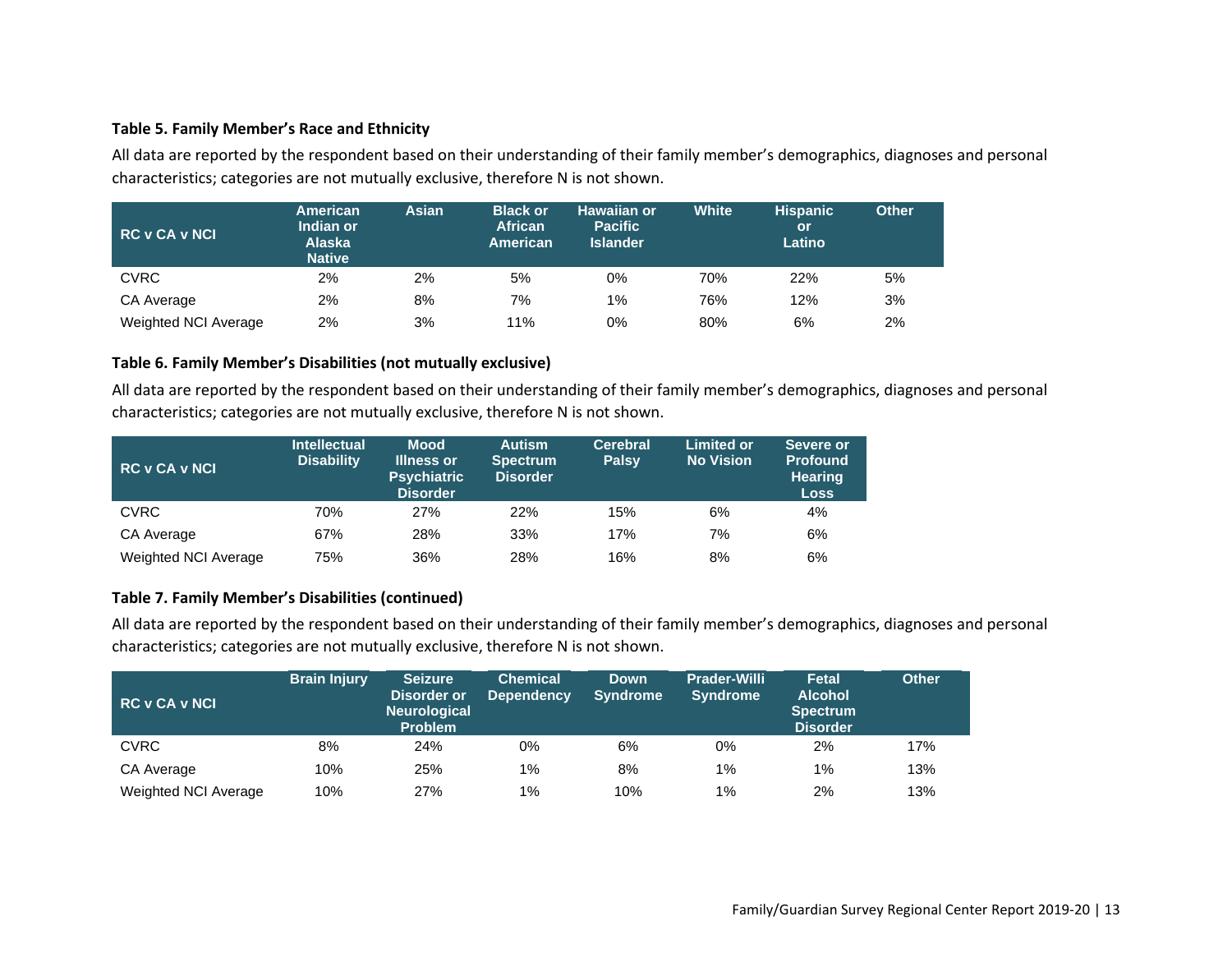#### **Table 8. Family Member's Health Conditions**

All data are reported by the respondent based on their understanding of their family member's demographics, diagnoses and personal characteristics; categories are not mutually exclusive, therefore N is not shown.

| <b>RC v CA v NCI</b> | <b>Cardiovascular</b><br><b>Disease</b> | <b>Diabetes</b> | <b>Cancer</b> | <b>High Blood</b><br><b>Pressure</b> | <b>High</b><br><b>Cholesterol</b> |
|----------------------|-----------------------------------------|-----------------|---------------|--------------------------------------|-----------------------------------|
| <b>CVRC</b>          | 9%                                      | 15%             | 5%            | 38%                                  | 28%                               |
| CA Average           | 8%                                      | 18%             | 6%            | 29%                                  | 28%                               |
| Weighted NCI Average | 10%                                     | 19%             | 6%            | 31%                                  | 31%                               |

#### **Table 9. Family Member's Health Conditions (continued)**

All data are reported by the respondent based on their understanding of their family member's demographics, diagnoses and personal characteristics; categories are not mutually exclusive, therefore N is not shown.

<span id="page-13-0"></span>

| RC v CA v NCI        | <b>Dysphagia</b> | <b>Pressure</b><br><b>Ulcers</b> | Alzheimer's<br>Disease or<br>Other Dementia | <b>Oral Health</b><br>or Dental<br><b>Problems</b> | <b>Sleep</b><br>Apnea | <b>Other</b> |
|----------------------|------------------|----------------------------------|---------------------------------------------|----------------------------------------------------|-----------------------|--------------|
| <b>CVRC</b>          | 5%               | 2%                               | 3%                                          | 16%                                                | 10%                   | 32%          |
| CA Average           | 8%               | $1\%$                            | 3%                                          | 16%                                                | 14%                   | 27%          |
| Weighted NCI Average | 11%              | 2%                               | 5%                                          | 16%                                                | 14%                   | 23%          |

#### **Table 10. Family Member's Preferred Means of Communication**

<span id="page-13-2"></span><span id="page-13-1"></span>

| <b>RC v CA v NCI</b> | <b>Spoken</b> | <b>Gestures or</b><br><b>Body</b><br>Language | <b>Sign</b><br>Language<br>or Finger<br><b>Spelling</b> | <b>Communication</b><br><b>Aid or Device</b> | <b>Other</b> | N     |
|----------------------|---------------|-----------------------------------------------|---------------------------------------------------------|----------------------------------------------|--------------|-------|
| <b>CVRC</b>          | 79%           | 13%                                           | 2%                                                      | 0%                                           | 6%           | 243   |
| CA Average           | 79%           | 13%                                           | 2%                                                      | $1\%$                                        | 5%           | 5.179 |
| Weighted NCI Average | 77%           | 16%                                           | 2%                                                      | 2%                                           | 4%           | 9.221 |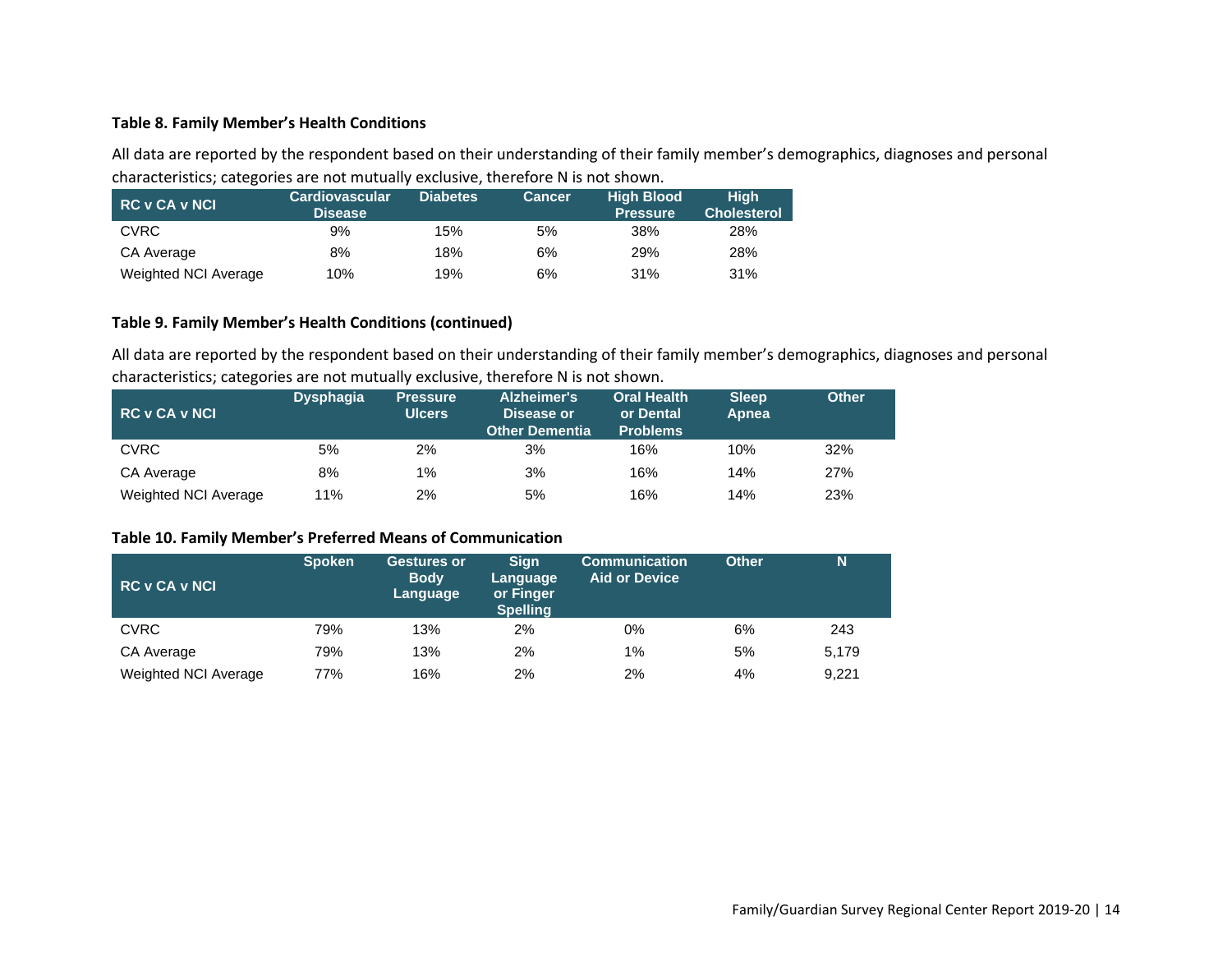#### **Table 11. Family Member's Preferred Language**

#### CA specific question

| RC v CA v NCI        | <b>English</b> | <b>Spanish</b> | <b>Mandarin</b> | <b>Tagalog</b> | <b>Vietnamese</b> | N     |
|----------------------|----------------|----------------|-----------------|----------------|-------------------|-------|
| <b>CVRC</b>          | 96%            | 2%             | 0%              | 0%             | 0%                | 245   |
| CA Average           | 94%            | 2%             | 0%              | 0%             | 0%                | 5.221 |
| Weighted NCI Average | n/a            | n/a            | n/a             | n/a            | n/a               | n/a   |

#### **Table 12. Family Member's Preferred Language (Continued)**

#### CA specific question

| RC v CA v NCI        | Korean | Arabic | Armenian | Farsi | <b>Hmong</b> | N     |
|----------------------|--------|--------|----------|-------|--------------|-------|
| <b>CVRC</b>          | 0%     | 0%     | 0%       | 0%    | 0%           | 245   |
| CA Average           | 0%     | 0%     | 0%       | 0%    | 0%           | 5.221 |
| Weighted NCI Average | n/a    | n/a    | n/a      | n/a   | n/a          | n/a   |

#### <span id="page-14-0"></span>**Table 13. Family Member's Preferred Language (Continued)**

#### CA specific question

<span id="page-14-1"></span>

| RC v CA v NCI        | Khmer | Laos | <b>Russian</b> | ASL | <b>Other</b> | N     |
|----------------------|-------|------|----------------|-----|--------------|-------|
| <b>CVRC</b>          | 0%    | 0%   | 0%             | 0%  | 1%           | 245   |
| CA Average           | 0%    | 0%   | 0%             | 1%  | 3%           | 5.221 |
| Weighted NCI Average | n/a   | n/a  | n/a            | n/a | n/a          | n/a   |

#### **Table 14. Family Member Has Legal Court Appointed Guardian or Conservator**

All data are reported by the respondent based on their understanding of their family member's demographics, diagnoses and personal characteristics.

<span id="page-14-3"></span><span id="page-14-2"></span>

| <b>RC v CA v NCI</b> | <b>None</b> | <b>Limited</b> | Full | <b>Has</b><br>Guardianship<br>but Level Is<br><b>Unknown</b> | N     |
|----------------------|-------------|----------------|------|--------------------------------------------------------------|-------|
| <b>CVRC</b>          | 52%         | 48%            | n/a  | n/a                                                          | 188   |
| CA Average           | 45%         | 55%            | n/a  | n/a                                                          | 4.754 |
| Weighted NCI Average | 26%         | 25%            | 44%  | 4%                                                           | 8,649 |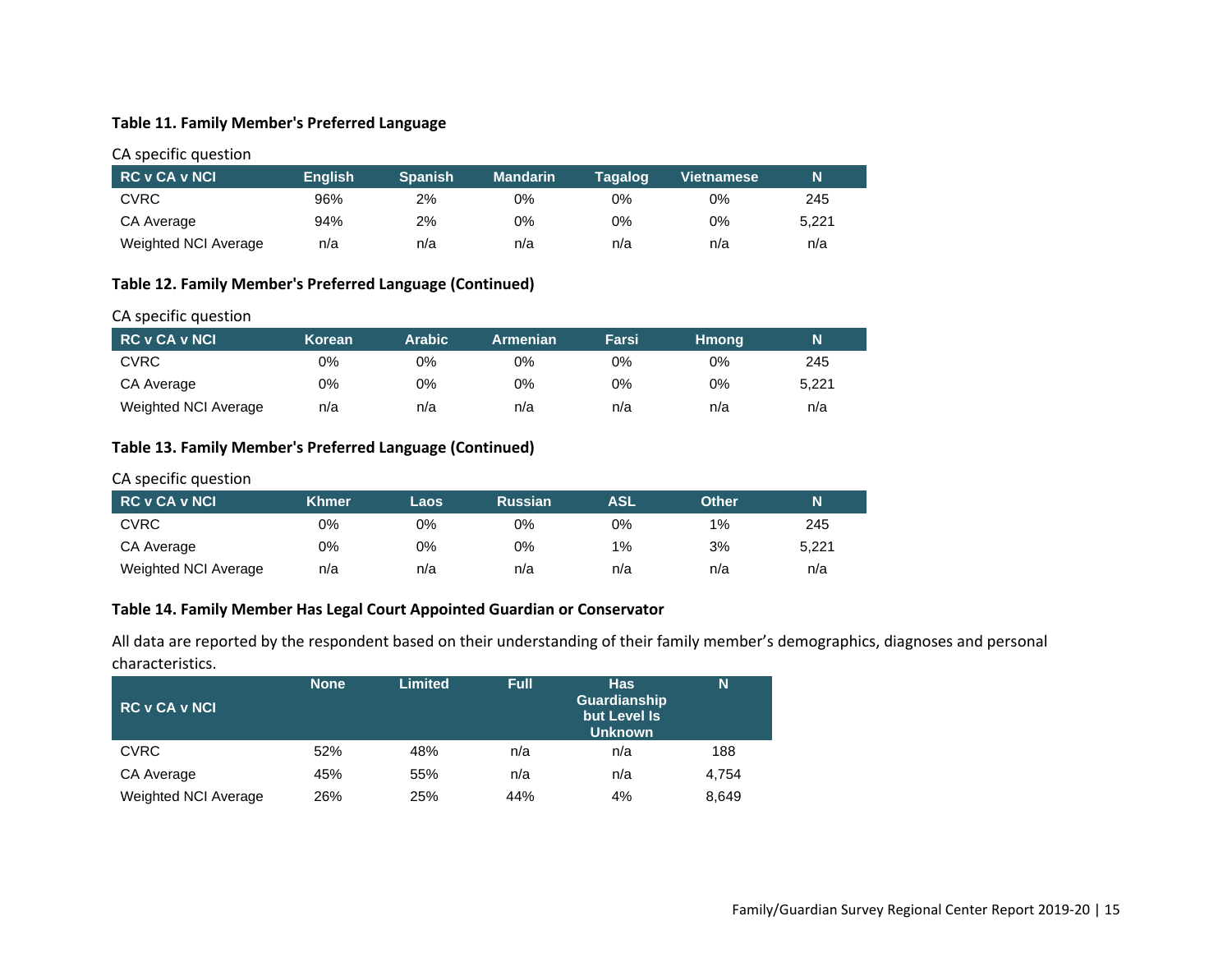#### **Table 15. Guardian or Conservator Relationship to Family Member**

All data are reported by the respondent based on their understanding of their family member's demographics, diagnoses and personal characteristics.

| <b>RC v CA v NCI</b> | <b>Family</b> | <b>Friend</b> | <b>Regional Center</b><br><b>Employee or</b><br><b>Guardianship Agency</b> | <b>Other</b> | N     |
|----------------------|---------------|---------------|----------------------------------------------------------------------------|--------------|-------|
| <b>CVRC</b>          | 79%           | $1\%$         | 10%                                                                        | 10%          | 81    |
| CA Average           | 91%           | $1\%$         | 5%                                                                         | 3%           | 2,483 |
| Weighted NCI Average | 86%           | 2%            | 9%                                                                         | 4%           | 5.449 |

#### **Table 16. Family Member's Highest level of Education**

<span id="page-15-0"></span>

| <b>RC v CA v NCI</b> | <b>Did Not Complete</b><br><b>High School (and</b><br><b>Not Currently</b><br>Enrolled) | <b>Currently</b><br><b>Enrolled</b><br>in High<br><b>School</b> | <b>High School</b><br><b>Certification</b> | <b>High</b><br><b>School</b><br>Diploma or<br><b>GED</b> | <b>Vocational</b><br><b>School or</b><br><b>Certificate</b><br><b>Program</b> | <b>Some</b><br>College \ | <b>College</b><br>Degree or<br><b>Higher</b> |       |
|----------------------|-----------------------------------------------------------------------------------------|-----------------------------------------------------------------|--------------------------------------------|----------------------------------------------------------|-------------------------------------------------------------------------------|--------------------------|----------------------------------------------|-------|
| <b>CVRC</b>          | 30%                                                                                     | 0%                                                              | 29%                                        | 23%                                                      | 5%                                                                            | 8%                       | 5%                                           | 220   |
| CA Average           | 28%                                                                                     | $1\%$                                                           | 31%                                        | 21%                                                      | 3%                                                                            | 9%                       | 7%                                           | 4,913 |
| Weighted NCI Average | 33%                                                                                     | 1%                                                              | 32%                                        | 23%                                                      | 3%                                                                            | 4%                       | 5%                                           | 8,722 |

#### **Table 17. Family Member's Activities in the Past Two Weeks Included** *Individual Paid Job in the Community*

<span id="page-15-1"></span>An individual job is defined as work at an individual job in a local business alongside peers who do not have disabilities. Job is part of the typical labor market (for example, competitive employment).

<span id="page-15-2"></span>

| <b>RC v CA v NCI</b> | Yes | No  | N     |
|----------------------|-----|-----|-------|
| <b>CVRC</b>          | 12% | 88% | 217   |
| CA Average           | 16% | 84% | 4.833 |
| Weighted NCI Average | 12% | 88% | 8.713 |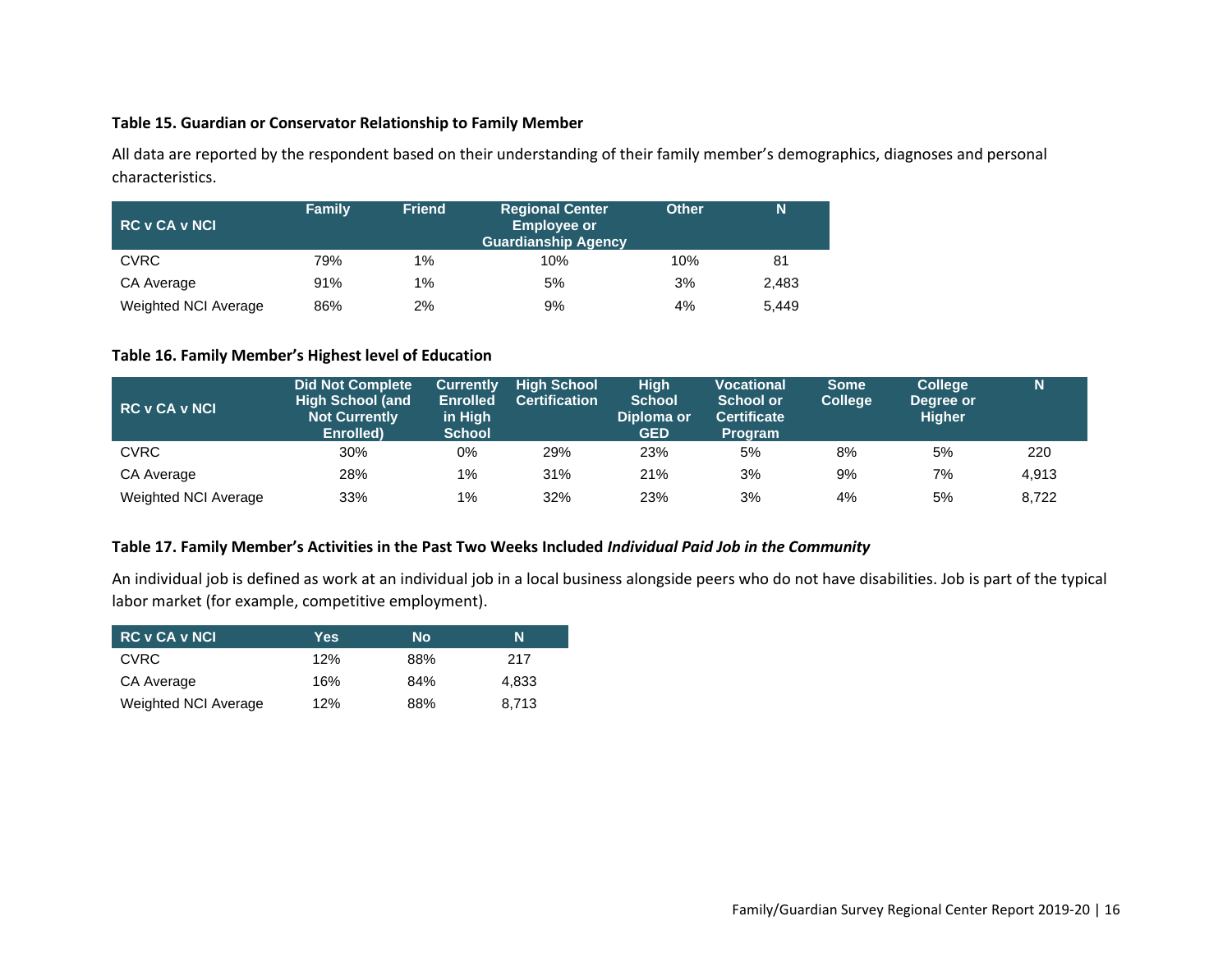#### **Table 18. Family Member's Activities in the Past Two Weeks Included** *Paid Small Group Job in a Community-based Setting*

A small group job is defined as work in an integrated setting, as part of a group of not more than 8 people with disabilities (for example, enclave, work crew).

| <b>RC v CA v NCI</b> | Yes | <b>No</b> | N     |
|----------------------|-----|-----------|-------|
| <b>CVRC</b>          | 18% | 82%       | 205   |
| CA Average           | 14% | 86%       | 4.669 |
| Weighted NCI Average | 12% | 88%       | 8.467 |

#### **Table 19. Family Member's Activities in the Past Two Weeks Included** *Paid Work in a Community Job That Primarily Hires People with Disabilities*

<span id="page-16-0"></span>Paid work in a community job that primarily hires people with disabilities is defined as work in a setting where the person interacts with the nondisabled population; this is NOT in a traditional sheltered workshop and NOT enclave.

| <b>RC v CA v NCI</b> | Yes | No  | N     |
|----------------------|-----|-----|-------|
| <b>CVRC</b>          | 9%  | 91% | 217   |
| CA Average           | 9%  | 91% | 4.736 |
| Weighted NCI Average | 6%  | 94% | 8.567 |

#### **Table 20. Family Member's Activities in the Past Two Weeks Included** *Unpaid Activity in the Community*

<span id="page-16-1"></span>Unpaid work in the community includes: volunteering, skills training, and staff-supported community connections.

<span id="page-16-2"></span>

| <b>RC v CA v NCI</b> | Yes | No  | N     |
|----------------------|-----|-----|-------|
| <b>CVRC</b>          | 25% | 75% | 202   |
| CA Average           | 28% | 72% | 4.554 |
| Weighted NCI Average | 27% | 73% | 8.247 |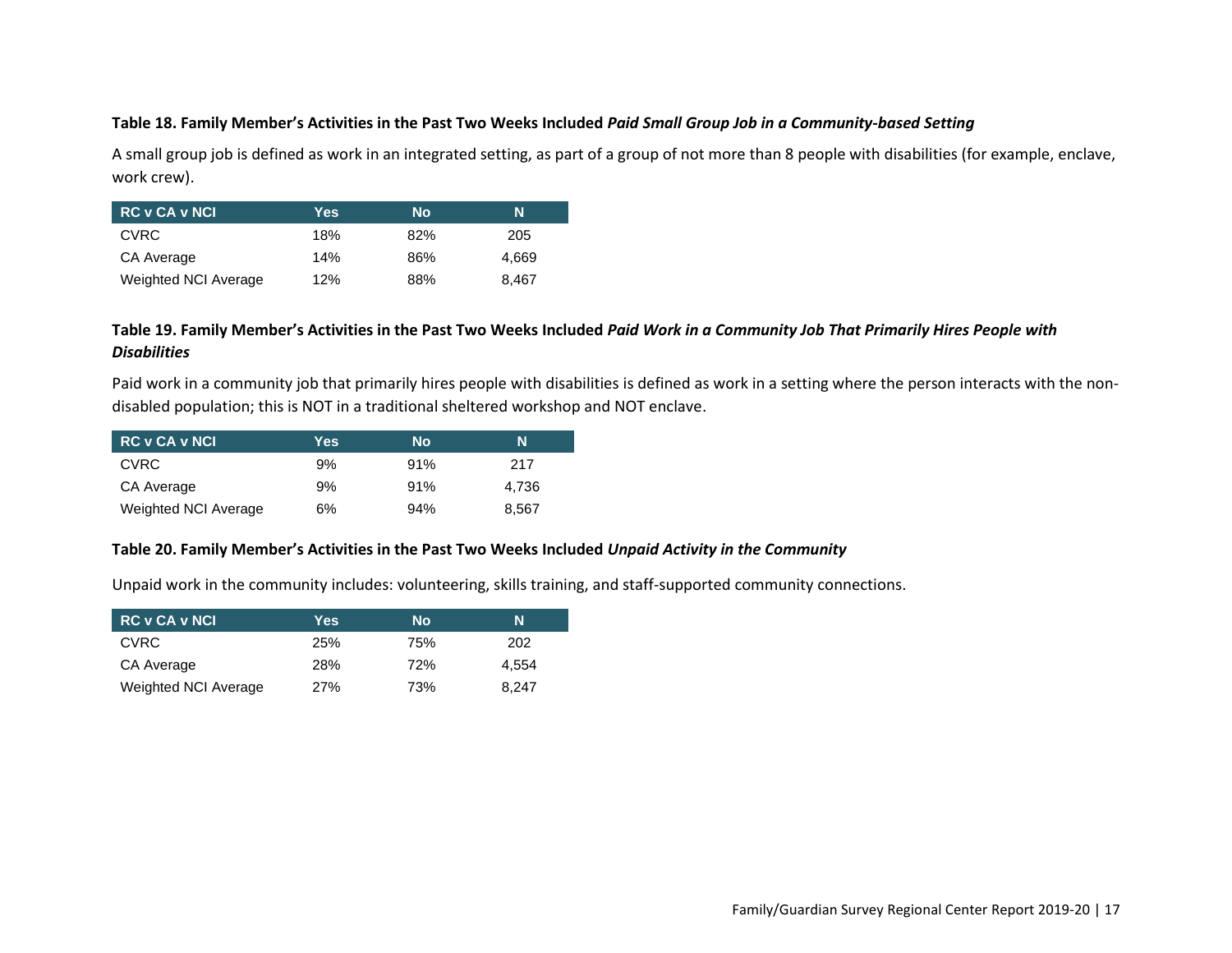#### **Table 21. Family Member's Activities in the Past Two Weeks Included** *Paid Activity in a Facility-based Settin***g**

Paid work performed in a facility-based setting is defined as work at a location developed specifically to provide work activity exclusively for people with disabilities; may be paid sub-minimum wage. Examples include traditional sheltered workshops or work activity centers.

| <b>RC v CA v NCI</b> | Yes. | No  | N     |
|----------------------|------|-----|-------|
| <b>CVRC</b>          | 17%  | 83% | 206   |
| CA Average           | 13%  | 87% | 4.700 |
| Weighted NCI Average | 21%  | 79% | 8.538 |

#### **Table 22. Family Member's Activities in the Past Two Weeks Included** *Unpaid Activity in a Facility-based Setting*

An unpaid activity in a facility-based setting includes day habilitation, senior programs, or drop-in centers.

<span id="page-17-0"></span>

| <b>RC v CA v NCI</b> | Yes | No  | N     |
|----------------------|-----|-----|-------|
| <b>CVRC</b>          | 29% | 71% | 201   |
| CA Average           | 27% | 73% | 4.542 |
| Weighted NCI Average | 33% | 67% | 8.251 |

#### **Table 23. Family Member's Activities in the Past Two Weeks Included** *School*

<span id="page-17-1"></span>

| <b>RC v CA v NCI</b> | Yes | <b>No</b> | N     |
|----------------------|-----|-----------|-------|
| <b>CVRC</b>          | 11% | 89%       | 215   |
| CA Average           | 10% | 90%       | 4.790 |
| Weighted NCI Average | 6%  | 94%       | 8.627 |

#### **Table 24. Family Member's Activities in the Past Two Weeks Included** *Stays at Home*

<span id="page-17-3"></span><span id="page-17-2"></span>

| <b>RC v CA v NCI</b> | Yes | No  | N     |
|----------------------|-----|-----|-------|
| <b>CVRC</b>          | 33% | 67% | 213   |
| CA Average           | 27% | 73% | 4.646 |
| Weighted NCI Average | 27% | 73% | 8.376 |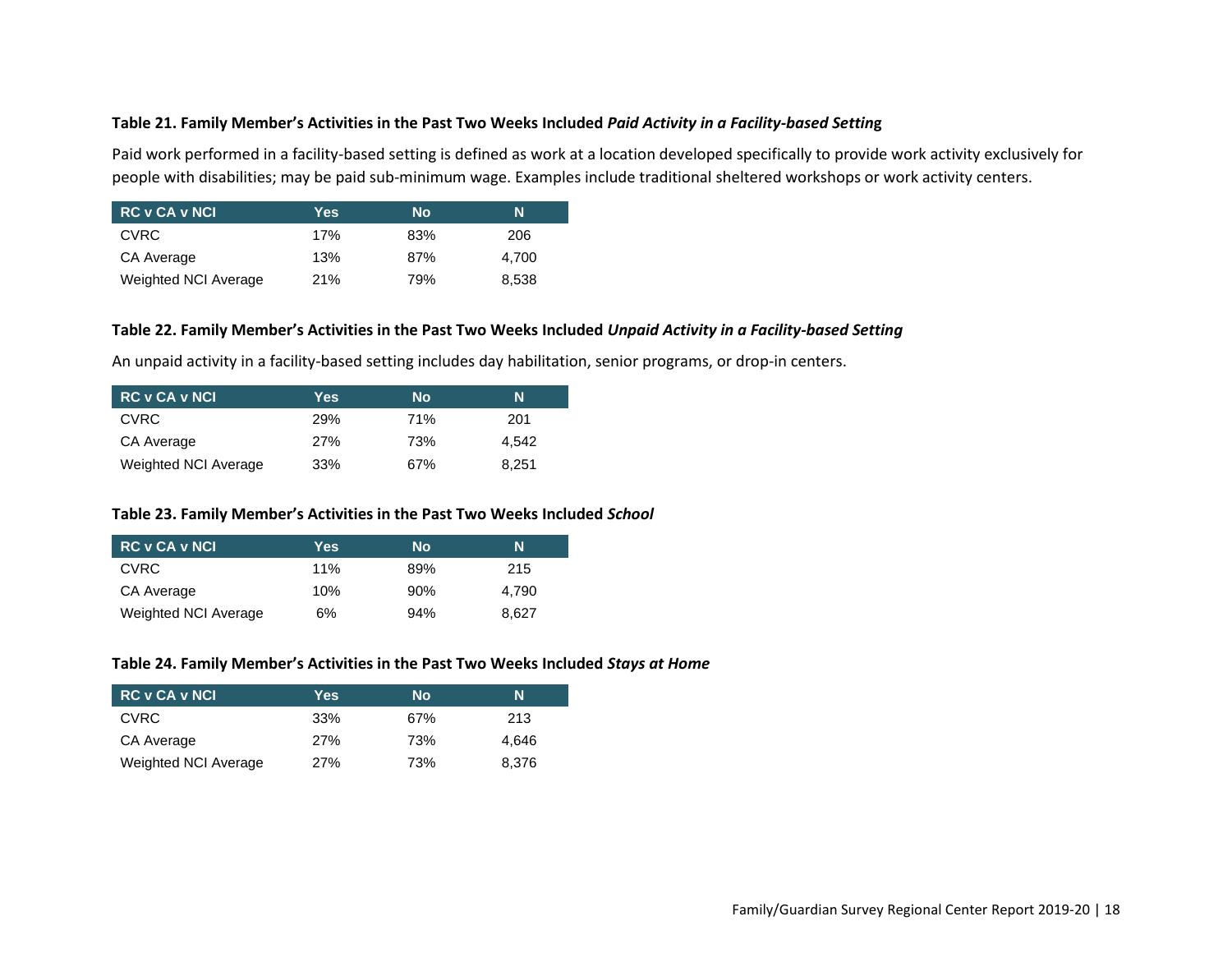#### **Table 25. Family Member's Activities in the Past Two Weeks Included** *Other Activities*

| <b>RC v CA v NCI</b> | Yes | No  | N     |
|----------------------|-----|-----|-------|
| <b>CVRC</b>          | 48% | 52% | 73    |
| CA Average           | 48% | 52% | 1.726 |
| Weighted NCI Average | 42% | 58% | 2.991 |

#### **Table 26. Family Member's Support Needs for Self-Injurious, Disruptive, and/or Destructive Behaviors**

All data are reported by the respondent based on their understanding of their family member's demographics, diagnoses and personal characteristics.

<span id="page-18-0"></span>

| <b>RC v CA v NCI</b> | <b>None</b> | <b>Some</b> | <b>Extensive</b> | N     |
|----------------------|-------------|-------------|------------------|-------|
| CVRC                 | 33%         | 37%         | 30%              | 247   |
| CA Average           | 40%         | 37%         | 23%              | 5.127 |
| Weighted NCI Average | 33%         | 39%         | 28%              | 9.135 |

#### **Table 27. Family Member's Level of Help Needed with Personal Care Activities (e.g., bathing, dressing, eating)**

All data are reported by the respondent based on their understanding of their family member's demographics, diagnoses and personal characteristics.

<span id="page-18-1"></span>

| <b>RC v CA v NCI</b> | <b>None</b> | <b>Some</b> | <b>Extensive</b> | N     |
|----------------------|-------------|-------------|------------------|-------|
| <b>CVRC</b>          | 34%         | 36%         | 30%              | 244   |
| CA Average           | 33%         | 35%         | 32%              | 5.180 |
| Weighted NCI Average | 24%         | 37%         | 39%              | 9.235 |

#### **Table 28. Family Member's Need for Help with Other Daily Activities (e.g., scheduling, managing money, or shopping)**

All data are reported by the respondent based on their understanding of their family member's demographics, diagnoses and personal characteristics.

<span id="page-18-3"></span><span id="page-18-2"></span>

| <b>RC v CA v NCI</b> | <b>None</b> | <b>Some</b> | <b>Extensive</b> | N     |
|----------------------|-------------|-------------|------------------|-------|
| <b>CVRC</b>          | 8%          | 25%         | 67%              | 240   |
| CA Average           | 5%          | 30%         | 64%              | 5.165 |
| Weighted NCI Average | 3%          | 21%         | 76%              | 9.229 |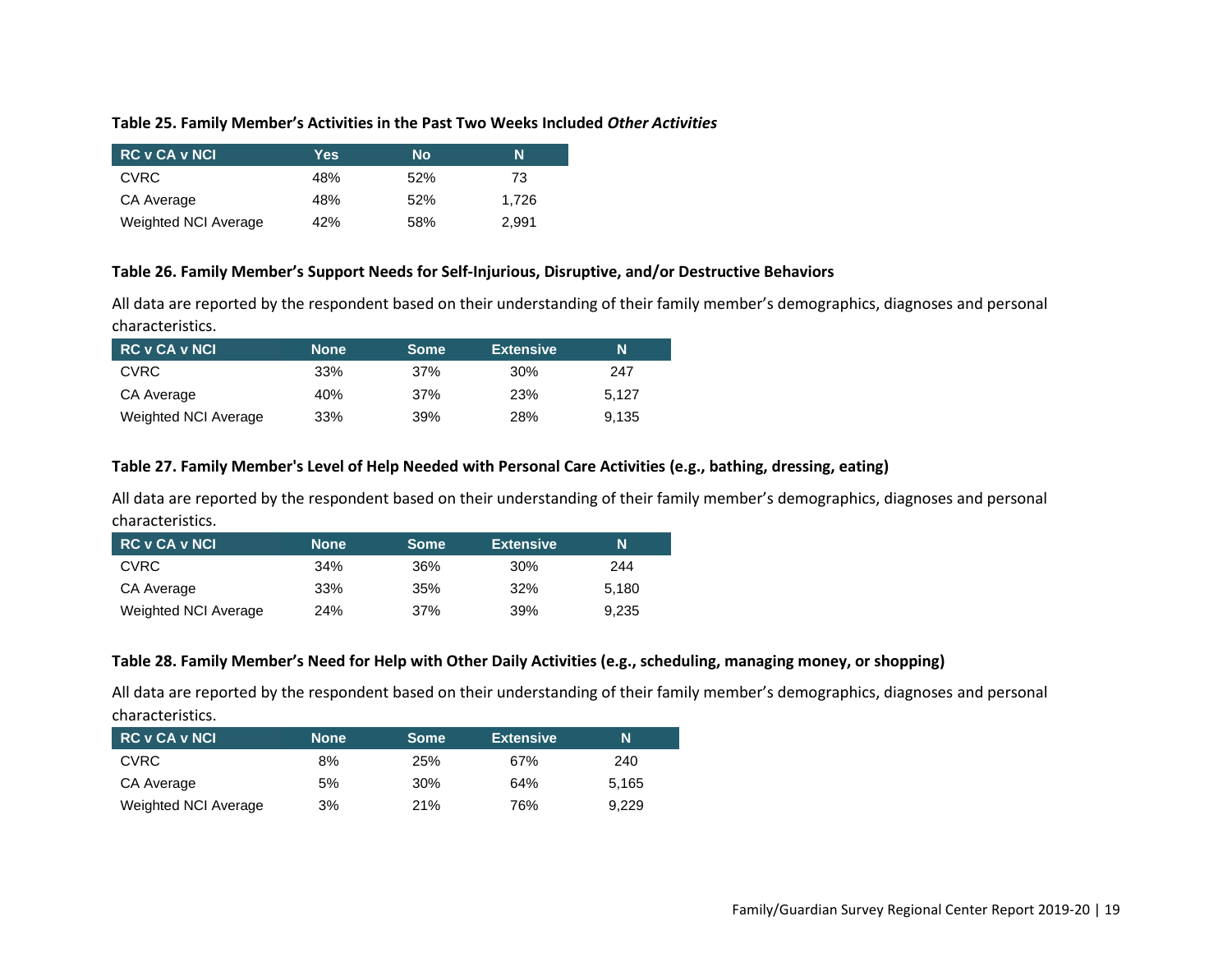# <span id="page-19-0"></span>*Demographics of Respondents*

*This section provides demographic information about the respondent.*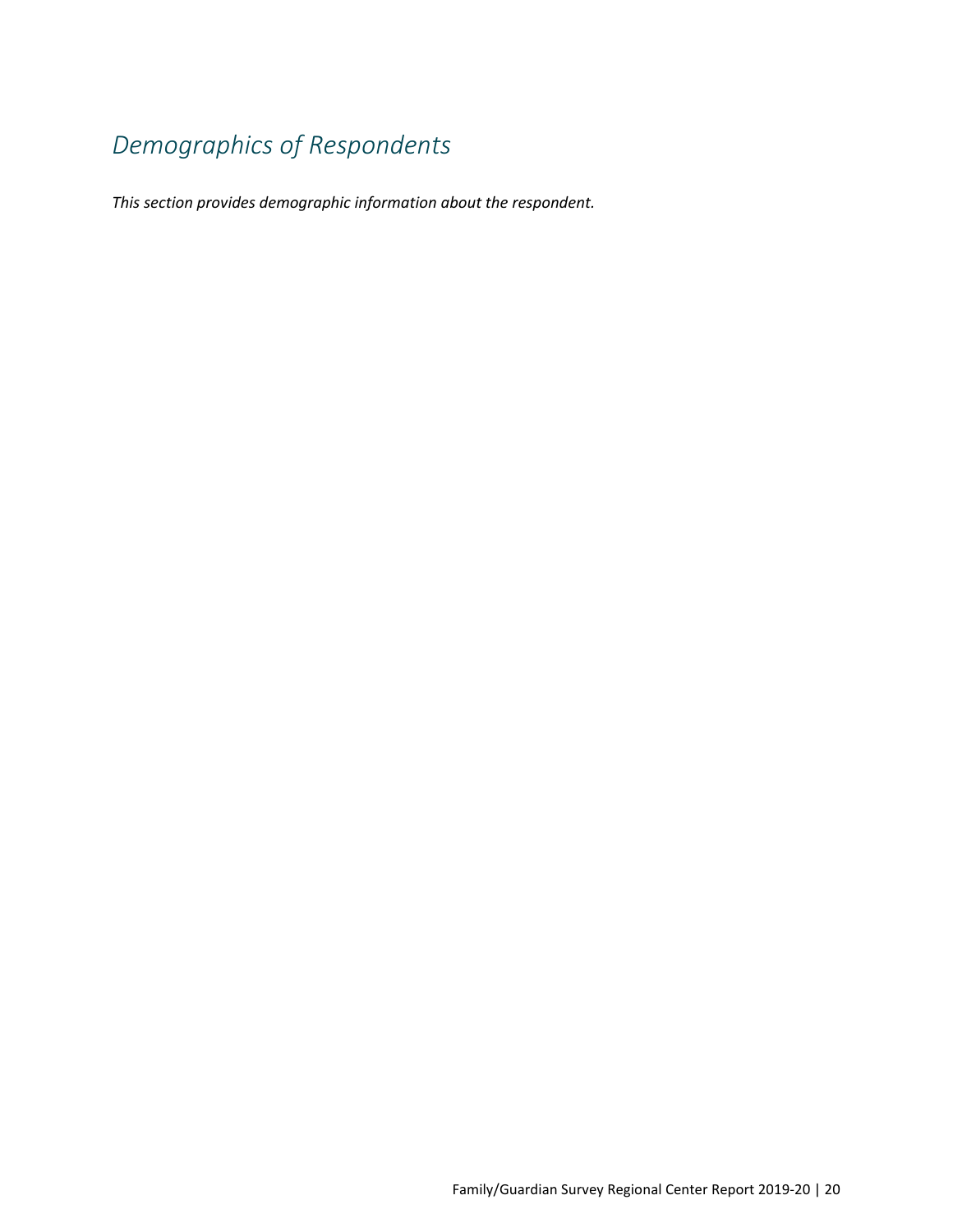#### **Table 29. Language Usually Spoken at Home**

Standard NCI response options include "English", "Spanish", and "Other"

| <b>RC v CA v NCI</b> | <b>English</b> | <b>∖Spanish</b> | <b>Mandarin</b> | Tagalog | <b>Vietnamese</b> | N     |
|----------------------|----------------|-----------------|-----------------|---------|-------------------|-------|
| <b>CVRC</b>          | 95%            | 5%              | 0%              | 0%      | 0%                | 245   |
| CA Average           | 93%            | 3%              | $1\%$           | 0%      | 0%                | 5.212 |
| Weighted NCI Average | 97%            | 1%              | n/a             | n/a     | n/a               | 9.284 |

#### **Table 30. Language Usually Spoken at Home (Continued)**

Standard NCI response options include "English", "Spanish", and "Other"

<span id="page-20-0"></span>

| <b>RC v CA v NCI</b> | Korean | <b>Arabic</b> | <b>Armenian</b> | Farsi | <b>Hmong</b> | Ν     |
|----------------------|--------|---------------|-----------------|-------|--------------|-------|
| <b>CVRC</b>          | 0%     | 0%            | 0%              | 0%    | 0%           | 245   |
| CA Average           | 0%     | 0%            | 0%              | 0%    | 0%           | 5.212 |
| Weighted NCI Average | n/a    | n/a           | n/a             | n/a   | n/a          | 9.284 |

#### **Table 31. Language Usually Spoken at Home (Continued)**

Standard NCI response options include "English", "Spanish", and "Other"

<span id="page-20-1"></span>

| <b>RC v CA v NCI</b> | <b>Khmer</b> | Laos | <b>Russian</b> | ASL | <b>Other</b> | Ν     |
|----------------------|--------------|------|----------------|-----|--------------|-------|
| <b>CVRC</b>          | 0%           | 0%   | 0%             | 0%  | 0%           | 245   |
| CA Average           | 0%           | 0%   | 0%             | 0%  | 3%           | 5.212 |
| Weighted NCI Average | n/a          | n/a  | n/a            | n/a | $1\%$        | 9.284 |

#### **Table 32. Respondent's Age**

<span id="page-20-3"></span><span id="page-20-2"></span>

| <b>RC v CA v NCI</b> | Under 35 | $35 - 54$ | 55-74 | 75 and Older | N     |
|----------------------|----------|-----------|-------|--------------|-------|
| <b>CVRC</b>          | 3%       | 12%       | 59%   | 27%          | 247   |
| CA Average           | 1%       | 8%        | 59%   | 32%          | 5.214 |
| Weighted NCI Average | 2%       | 13%       | 62%   | 24%          | 9.270 |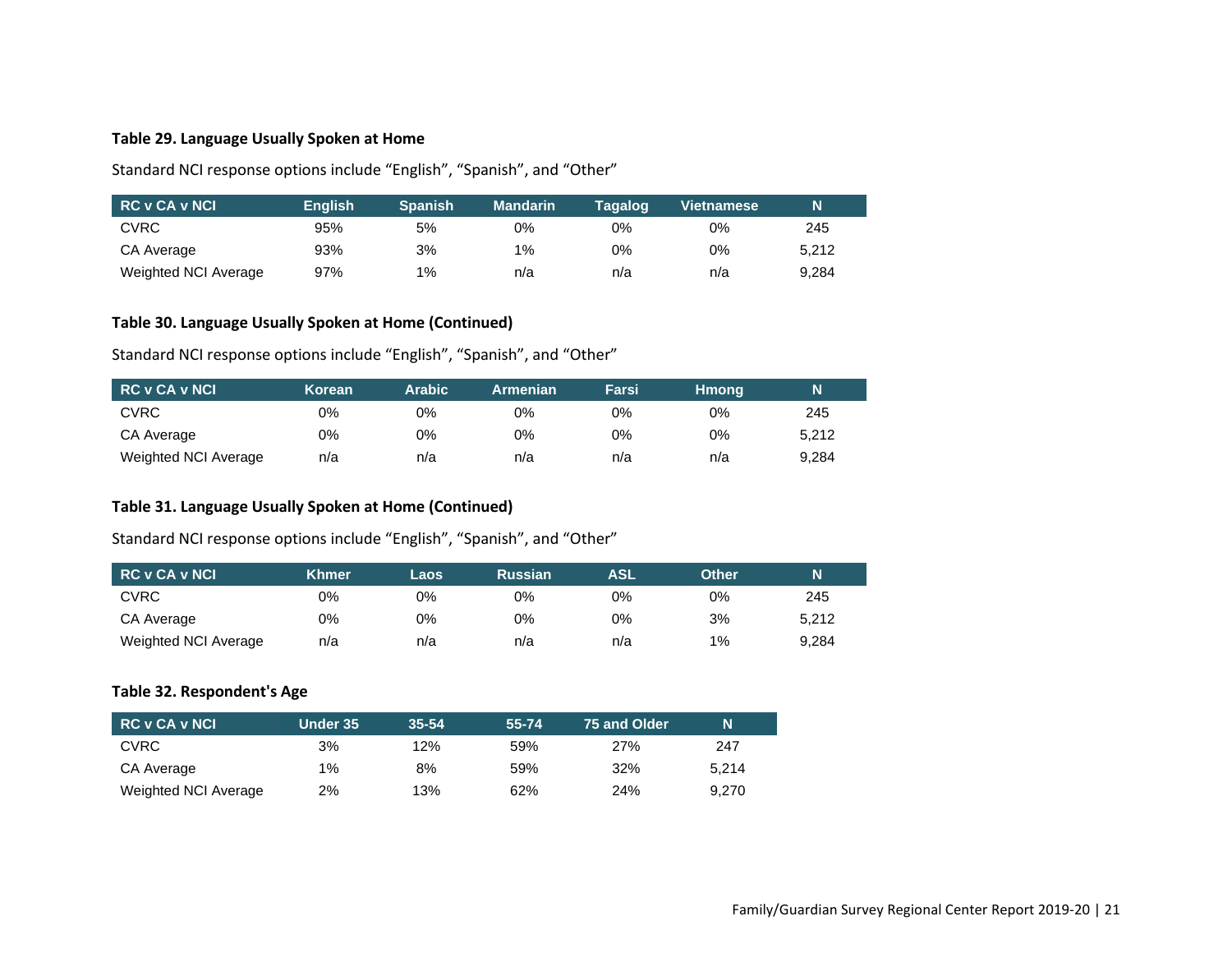#### **Table 33. Respondent's Health**

| <b>RC v CA v NCI</b> | <b>Excellent</b> | <b>Very Good</b> | <b>Fairly Good</b> | Poor | N     |
|----------------------|------------------|------------------|--------------------|------|-------|
| <b>CVRC</b>          | 17%              | 39%              | 35%                | 9%   | 247   |
| CA Average           | 18%              | 44%              | 32%                | 6%   | 5.213 |
| Weighted NCI Average | 18%              | 46%              | 32%                | 5%   | 9.280 |

#### **Table 34. Respondent's Relationship to Family Member**

| RC v CA v NCI        | <b>Parent</b> | <b>Sibling</b> | <b>Spouse</b> | <b>Grandparent</b> | <b>Public</b><br><b>Guardian</b> | <b>Private</b><br><b>Guardian</b> | <b>Other</b> |       |
|----------------------|---------------|----------------|---------------|--------------------|----------------------------------|-----------------------------------|--------------|-------|
| CVRC                 | 87%           | 9%             | 0%            | 0%                 | 0%                               | 0%                                | 3%           | 248   |
| CA Average           | 89%           | 7%             | 0%            | 0%                 | 0%                               | 0%                                | 4%           | 5,218 |
| Weighted NCI Average | 66%           | 19%            | 0%            | $1\%$              | 3%                               | 3%                                | 7%           | 9.280 |

#### <span id="page-21-0"></span>**Table 35. Respondent's Frequency of Visits With Family Member in the Past Year**

<span id="page-21-1"></span>

| <b>RC v CA v NCI</b> | <b>Did Not</b><br>Visit | 1 - $3$ Times | $4 - 6$ Times | <b>7 - 12 Times</b> | <b>More Than</b><br><b>12 Times</b> | N     |
|----------------------|-------------------------|---------------|---------------|---------------------|-------------------------------------|-------|
| <b>CVRC</b>          | 9%                      | 13%           | 8%            | 12%                 | 58%                                 | 241   |
| CA Average           | 5%                      | 9%            | 8%            | 10%                 | 68%                                 | 5.194 |
| Weighted NCI Average | 3%                      | 9%            | 11%           | 12%                 | 65%                                 | 9.242 |

#### **Table 36. Respondent's Highest Level of Education**

<span id="page-21-3"></span><span id="page-21-2"></span>

| <b>RC v CA v NCI</b> | No High<br><b>School</b><br>'Diploma or<br><b>GED</b> | <b>High School</b><br>Diploma or<br><b>GED</b> | <b>Vocational</b><br>School or<br><b>Certificate</b><br><b>Program</b> | <b>Some</b><br><b>College</b> | <b>College</b><br>Degree or<br><b>Higher</b> | N     |
|----------------------|-------------------------------------------------------|------------------------------------------------|------------------------------------------------------------------------|-------------------------------|----------------------------------------------|-------|
| <b>CVRC</b>          | 8%                                                    | 14%                                            | 6%                                                                     | 28%                           | 44%                                          | 246   |
| CA Average           | 4%                                                    | 12%                                            | 4%                                                                     | 26%                           | 53%                                          | 5,180 |
| Weighted NCI Average | 4%                                                    | 17%                                            | 7%                                                                     | 23%                           | 50%                                          | 9.218 |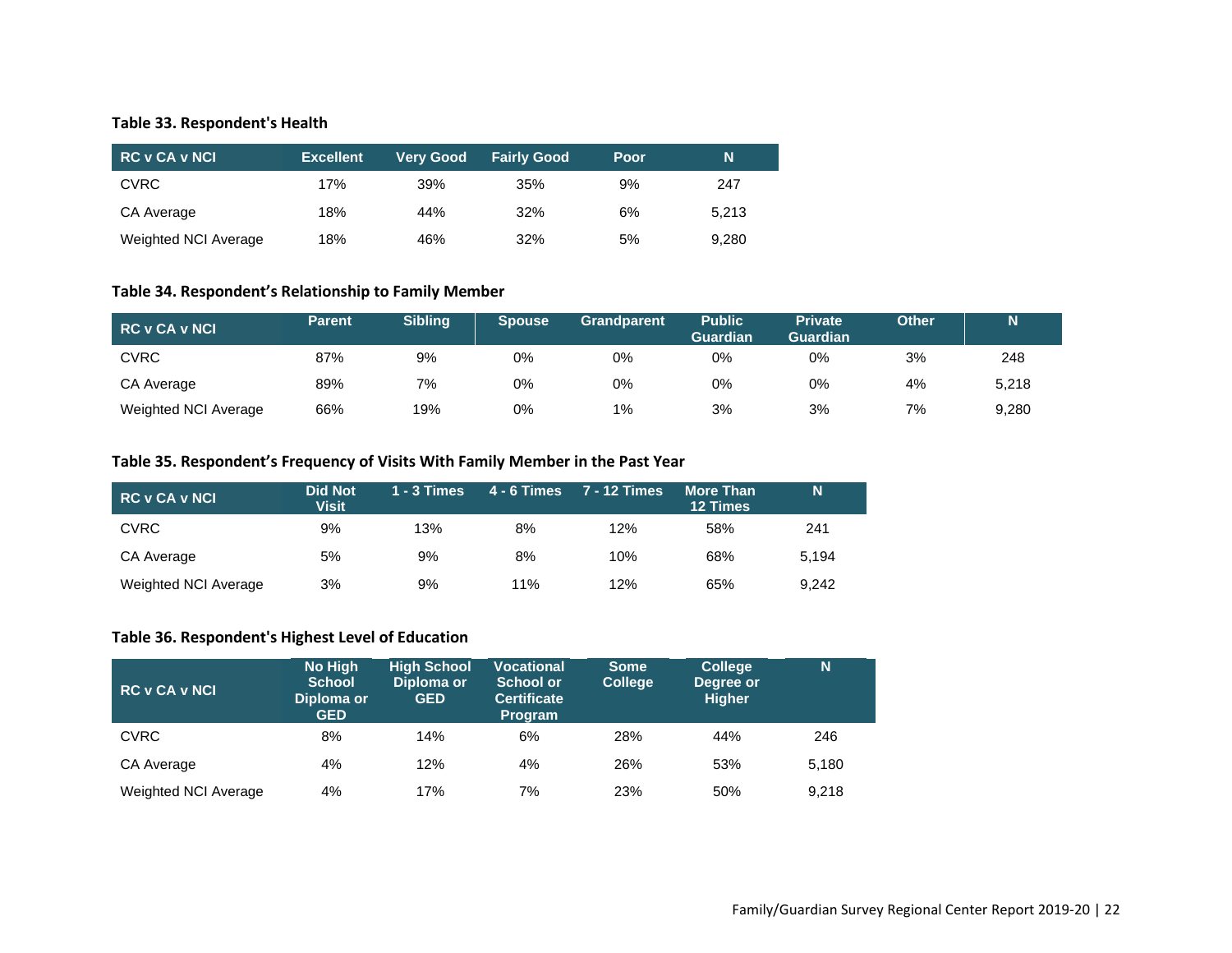#### **Table 37. Total Taxable Household Income of Wage Earners in the Past Year**

| RC v CA v NCI        | <b>No Earned</b><br><b>Income</b> | Up to<br>\$15.000 | $$15.001-$<br>\$25,000 | $$25.001 -$<br>\$50,000 | $$50.001-$<br>\$75,000 | Over<br>\$75,000 | <b>Prefer Not</b><br>to Say | N     |
|----------------------|-----------------------------------|-------------------|------------------------|-------------------------|------------------------|------------------|-----------------------------|-------|
| CVRC                 | 10%                               | 9%                | 10%                    | 11%                     | 11%                    | 19%              | 31%                         | 210   |
| CA Average           | 10%                               | 5%                | 6%                     | 14%                     | 11%                    | 24%              | 29%                         | 4,588 |
| Weighted NCI Average | 9%                                | 6%                | 7%                     | 16%                     | 13%                    | 21%              | 28%                         | 8.234 |

#### **Table 38. Total Out-of-pocket Expenses related to family member's care in the Past Year**

#### CA specific question

| <b>RC v CA v NCI</b> | <b>Nothing</b> | $$1 - $100$ | \$101-\$1.000 | \$1,001-\$10,000 | <b>Over \$10,000</b> | N     |
|----------------------|----------------|-------------|---------------|------------------|----------------------|-------|
| <b>CVRC</b>          | 66%            | 6%          | 7%            | 11%              | 0%                   | 242   |
| CA Average           | 49%            | 7%          | 21%           | 19%              | 4%                   | 4.991 |
| Weighted NCI Average | n/a            | n/a         | n/a           | n/a              | n/a                  | n/a   |

#### <span id="page-22-0"></span>**Table 39. Services Paid for Out-of-pocket in the Past Year**

CA specific question. Categories are not mutually exclusive, therefore N is not shown.

<span id="page-22-1"></span>

| <b>RC v CA v NCI</b> | <b>Respite</b><br><b>Services</b> | <b>Behavior</b><br><b>Therapy</b> | <b>Speech</b><br><b>Therapy</b> | <b>Additional</b><br><b>Therapies</b> | <b>Social Skills</b><br><b>Training</b> | <b>Recreational</b><br><b>Activities and</b><br><b>Programs</b> |
|----------------------|-----------------------------------|-----------------------------------|---------------------------------|---------------------------------------|-----------------------------------------|-----------------------------------------------------------------|
| <b>CVRC</b>          | $1\%$                             | 6%                                | 3%                              | 4%                                    | 1%                                      | 36%                                                             |
| CA Average           | 4%                                | 4%                                | $1\%$                           | 9%                                    | 4%                                      | 41%                                                             |
| Weighted NCI Average | n/a                               | n/a                               | n/a                             | n/a                                   | n/a                                     | n/a                                                             |

#### **Table 40. Services Paid for Out-of-pocket in the Past Year (Continued)**

CA specific question. Categories are not mutually exclusive, therefore N is not shown.

<span id="page-22-3"></span><span id="page-22-2"></span>

| RC v CA v NCI        | <b>Afterschool</b><br>Care | <b>Educational</b><br><b>Expenses</b> | <b>Medical</b><br>and/or Dental<br><b>Expenses</b> | <b>Parent</b><br>Training | <b>Transportation</b><br><b>Support</b> | <b>Other</b> |
|----------------------|----------------------------|---------------------------------------|----------------------------------------------------|---------------------------|-----------------------------------------|--------------|
| <b>CVRC</b>          | 0%                         | 4%                                    | 51%                                                | 0%                        | 31%                                     | 37%          |
| CA Average           | $1\%$                      | 5%                                    | 59%                                                | $1\%$                     | 34%                                     | 27%          |
| Weighted NCI Average | n/a                        | n/a                                   | n/a                                                | n/a                       | n/a                                     | n/a          |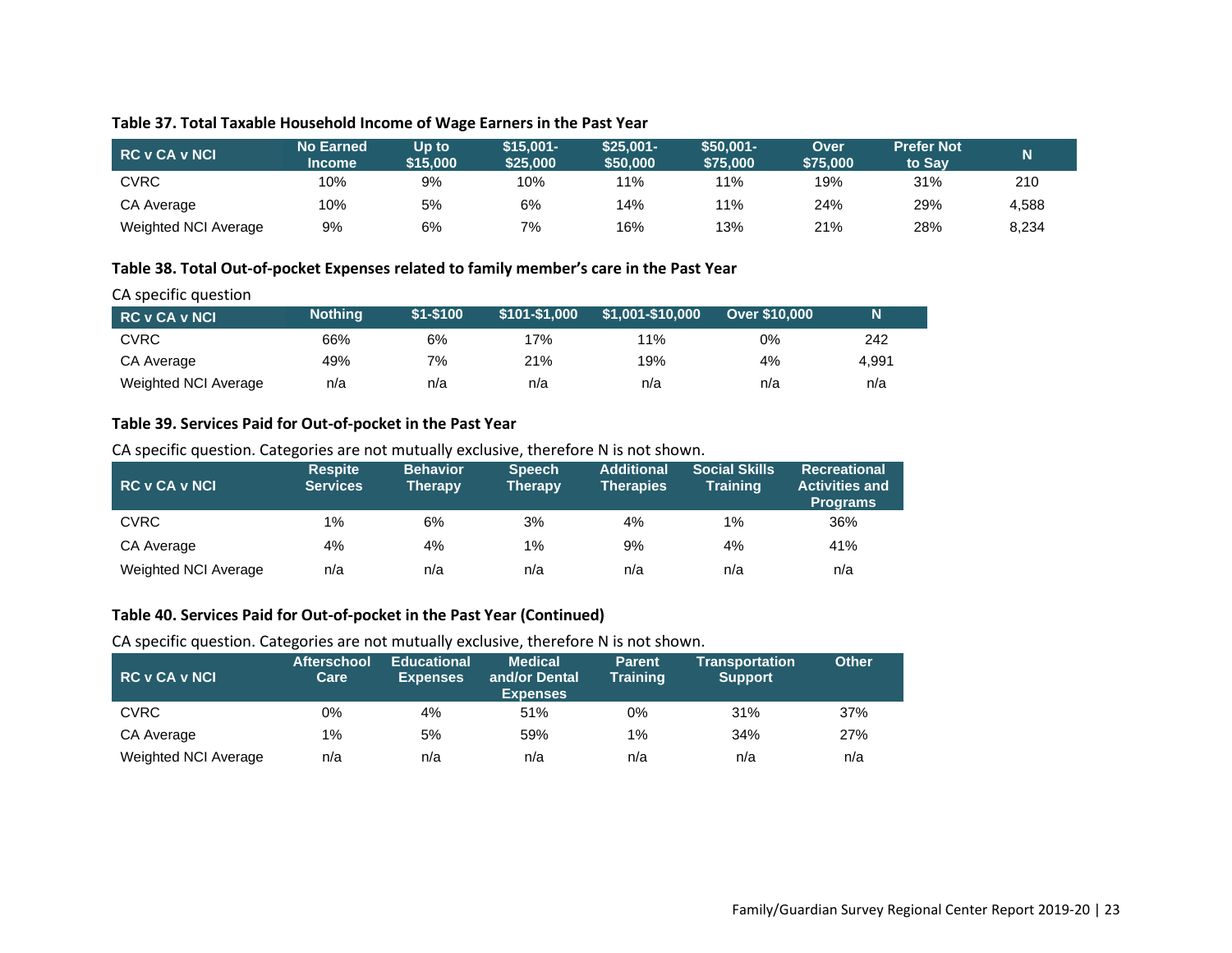# <span id="page-23-0"></span>*Services and Supports Received*

*This section provides information about the services and supports received by the family from the regional center<sup>3</sup> .*

<sup>3</sup> Some NCI states provide services through a statewide ID/DD agency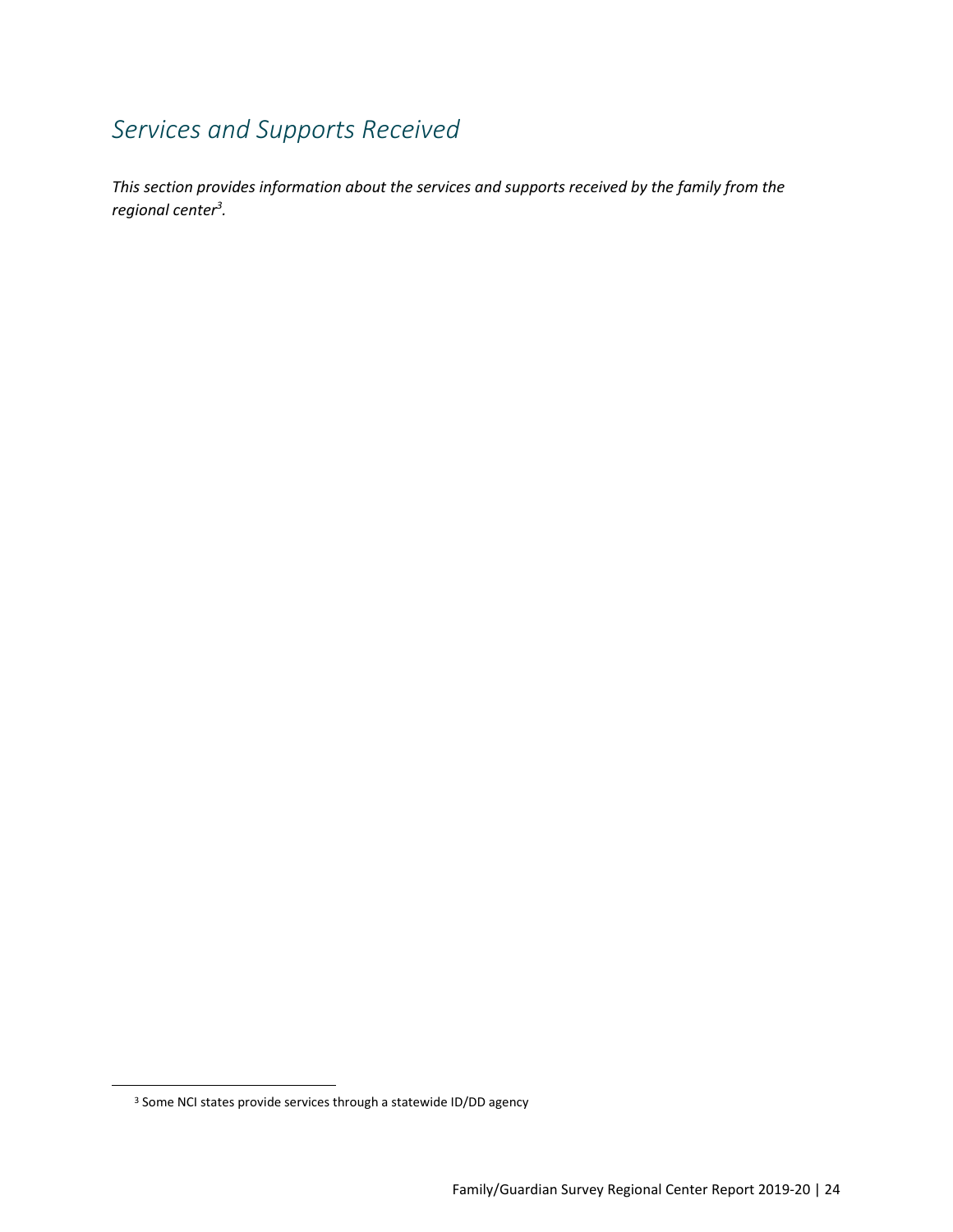#### **Table 41. Services and Supports Received from Regional Center<sup>4</sup>**

All data are reported by the respondent based on their understanding of their family member's demographics, diagnoses, and personal characteristics; categories are not mutually exclusive; therefore N is not shown. Responses to this question might have been impacted by the COVID-19 pandemic.

| <b>RC v CA v NCI</b> | <b>Financial</b><br>Support | In-home<br><b>Support</b> | <b>Residential</b><br><b>Support</b> | Day or<br><b>Employment</b><br><b>Supports</b> | Transportation | <b>Other</b> | Self-direction<br>or Fiscal<br><b>Intermediary</b><br><b>Services</b> |
|----------------------|-----------------------------|---------------------------|--------------------------------------|------------------------------------------------|----------------|--------------|-----------------------------------------------------------------------|
| <b>CVRC</b>          | 42%                         | 41%                       | 81%                                  | 69%                                            | 79%            | 43%          | 17%                                                                   |
| CA Average           | 36%                         | 44%                       | 79%                                  | 67%                                            | 67%            | 41%          | 21%                                                                   |
| Weighted NCI Average | 32%                         | 45%                       | 88%                                  | 69%                                            | 86%            | 54%          | 26%                                                                   |

#### <span id="page-24-0"></span>**Table 42. Additional Services and Supports Received**

All data are reported by the respondent based on their understanding of their family member's demographics, diagnoses, and personal characteristics; categories are not mutually exclusive; therefore N is not shown. Responses to this question might have been impacted by the COVID-19 pandemic.

<span id="page-24-1"></span>

| <b>RC v CA v NCI</b> | <b>Social</b><br><b>Security</b><br><b>Payments</b><br>(SSI/SSB) | <b>Services or</b><br><b>Supports from</b><br><b>Other Agencies</b><br>or Organizations |
|----------------------|------------------------------------------------------------------|-----------------------------------------------------------------------------------------|
| <b>CVRC</b>          | 96%                                                              | 33%                                                                                     |
| CA Average           | 91%                                                              | 30%                                                                                     |
| Weighted NCI Average | 95%                                                              | 29%                                                                                     |

<sup>4</sup> Some NCI states provide services through a statewide ID/DD agency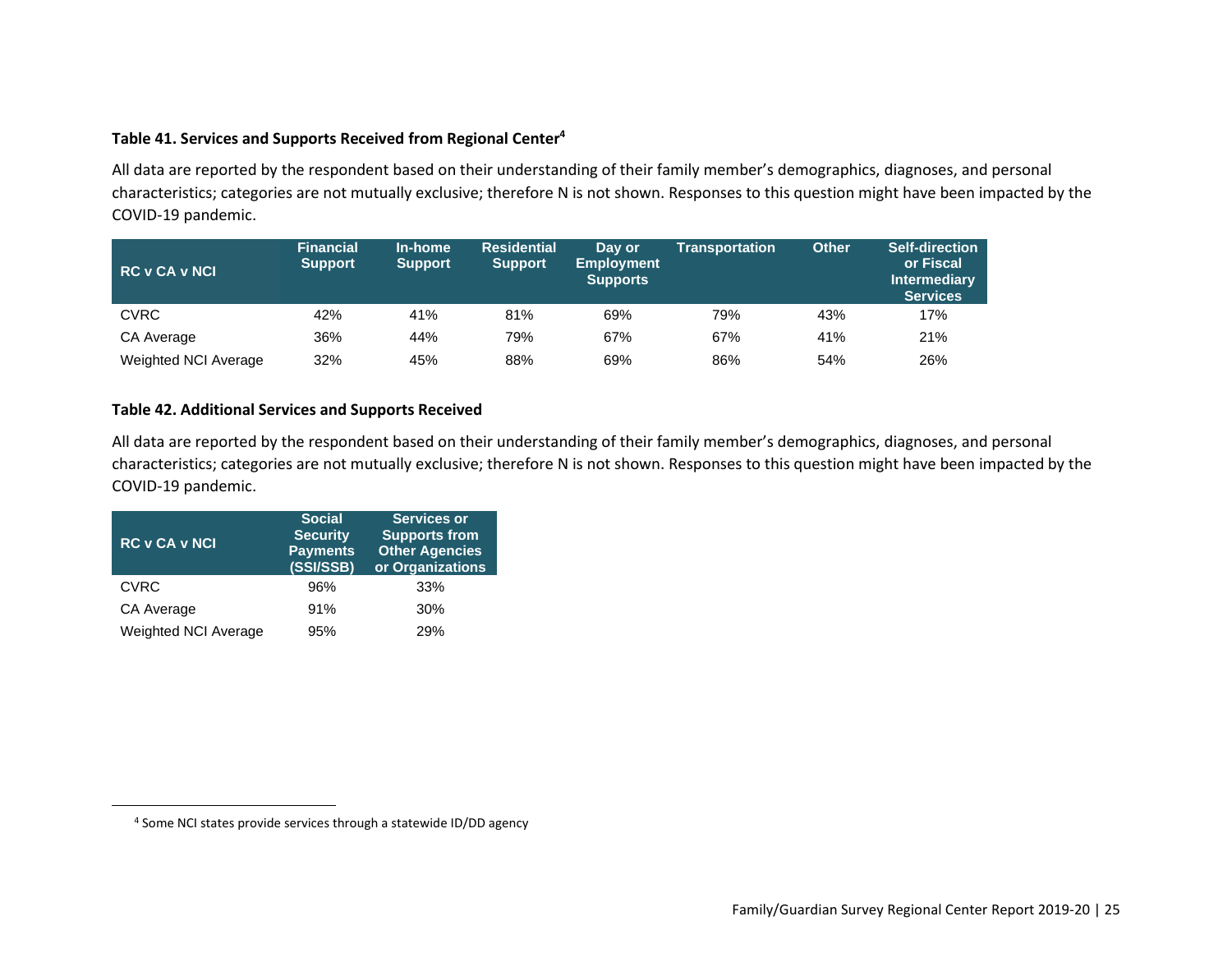<span id="page-25-0"></span>Family/Guardian Survey Results<sup>5</sup>

<sup>5</sup> Note on Significance: Statistical significance depends on both the amount by which a Regional Center differs from the average for a given item and the Regional Center's sample size for that item. There may be instances where Regional Center A's difference from the average is larger than Regional Center B's, but Regional Center B is shown as significantly different from the average whereas Regional Center A is not. The larger the sample size of a Regional Center, the smaller the difference needs to be for it to be statistically significant.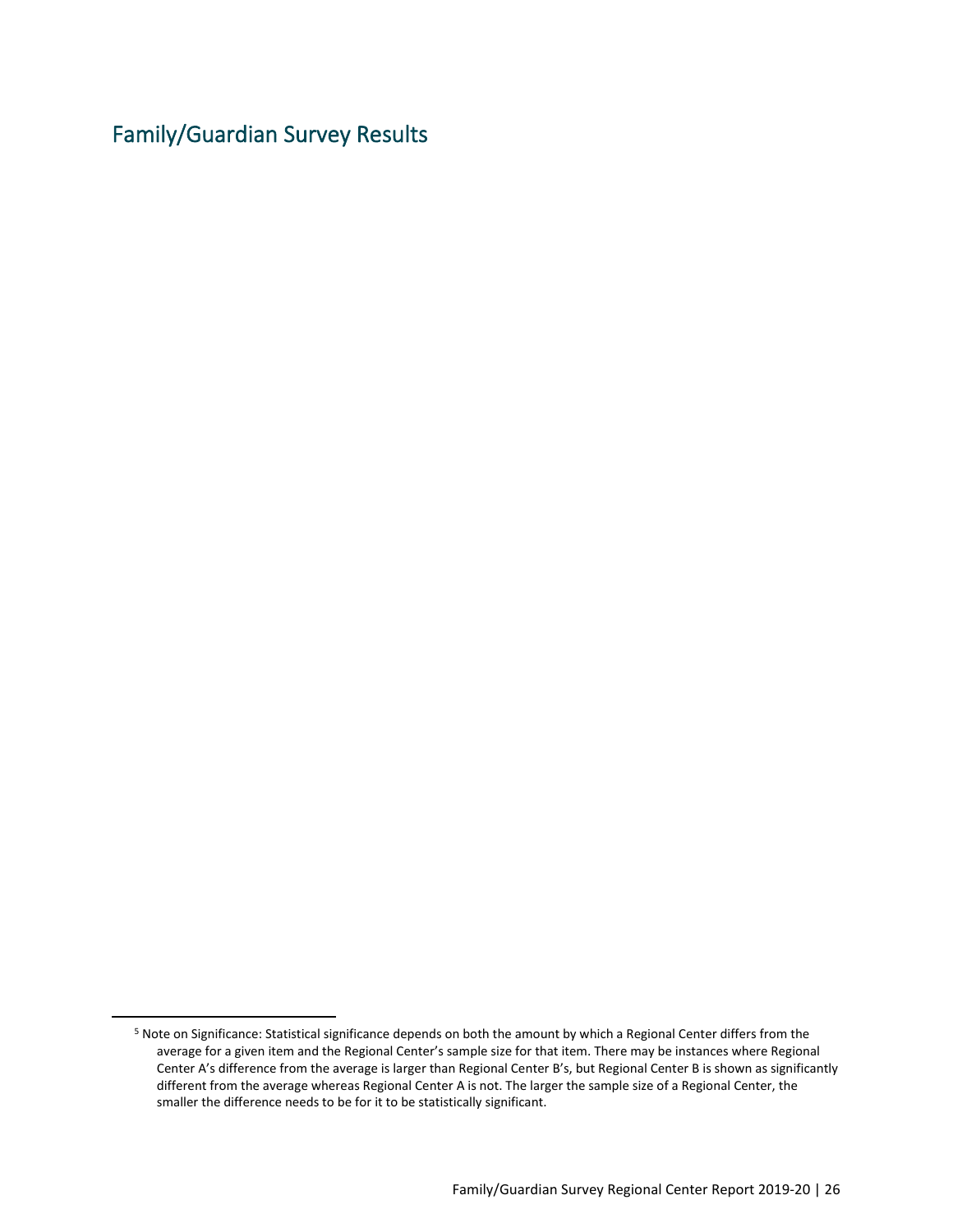# <span id="page-26-0"></span>*Information and Planning Charts*

<span id="page-26-1"></span>*Families and family members with disabilities have the information and support necessary to plan for their services and supports.*

The following pages contain charts depicting the results. The same data are repeated in the accessible tables that follow.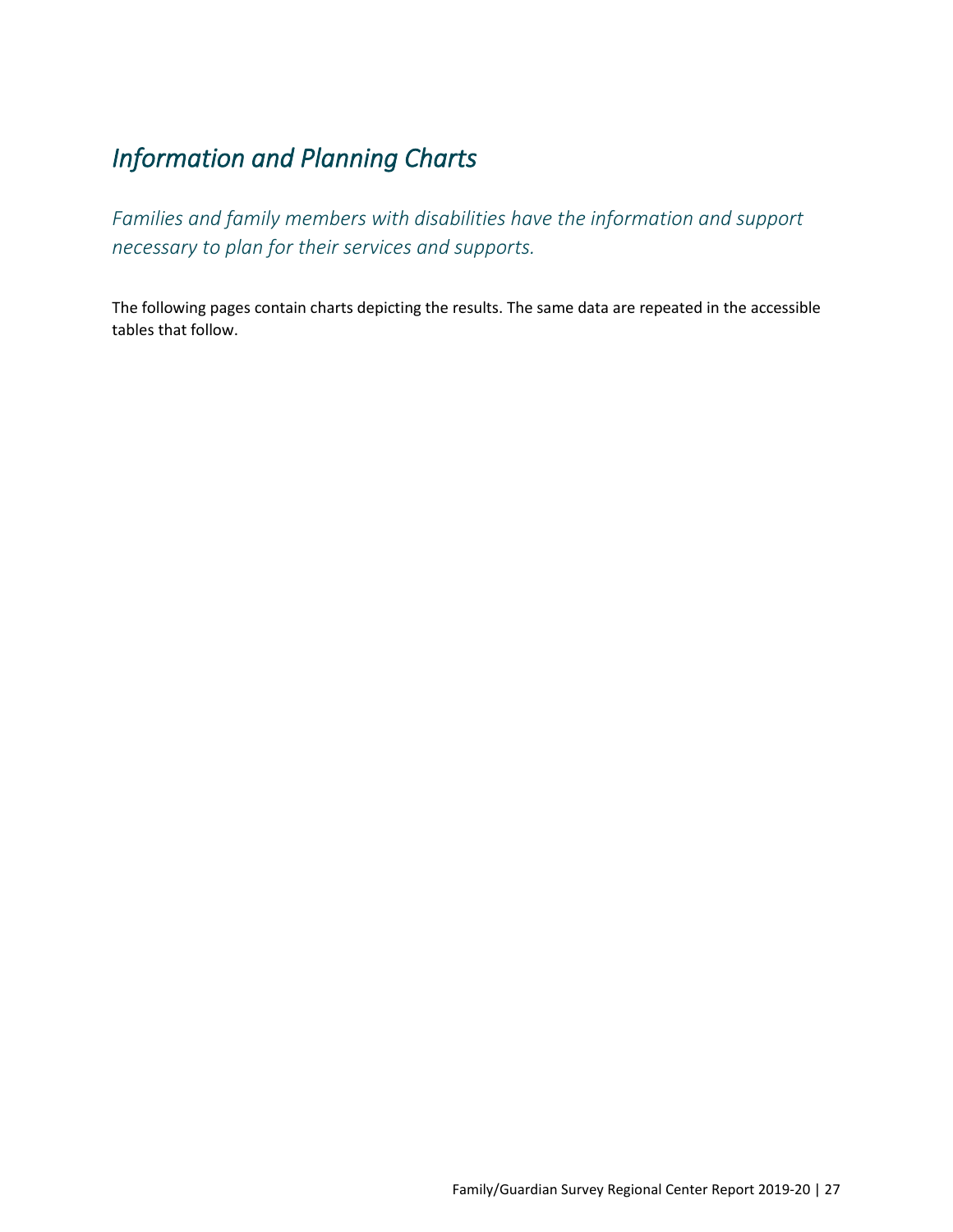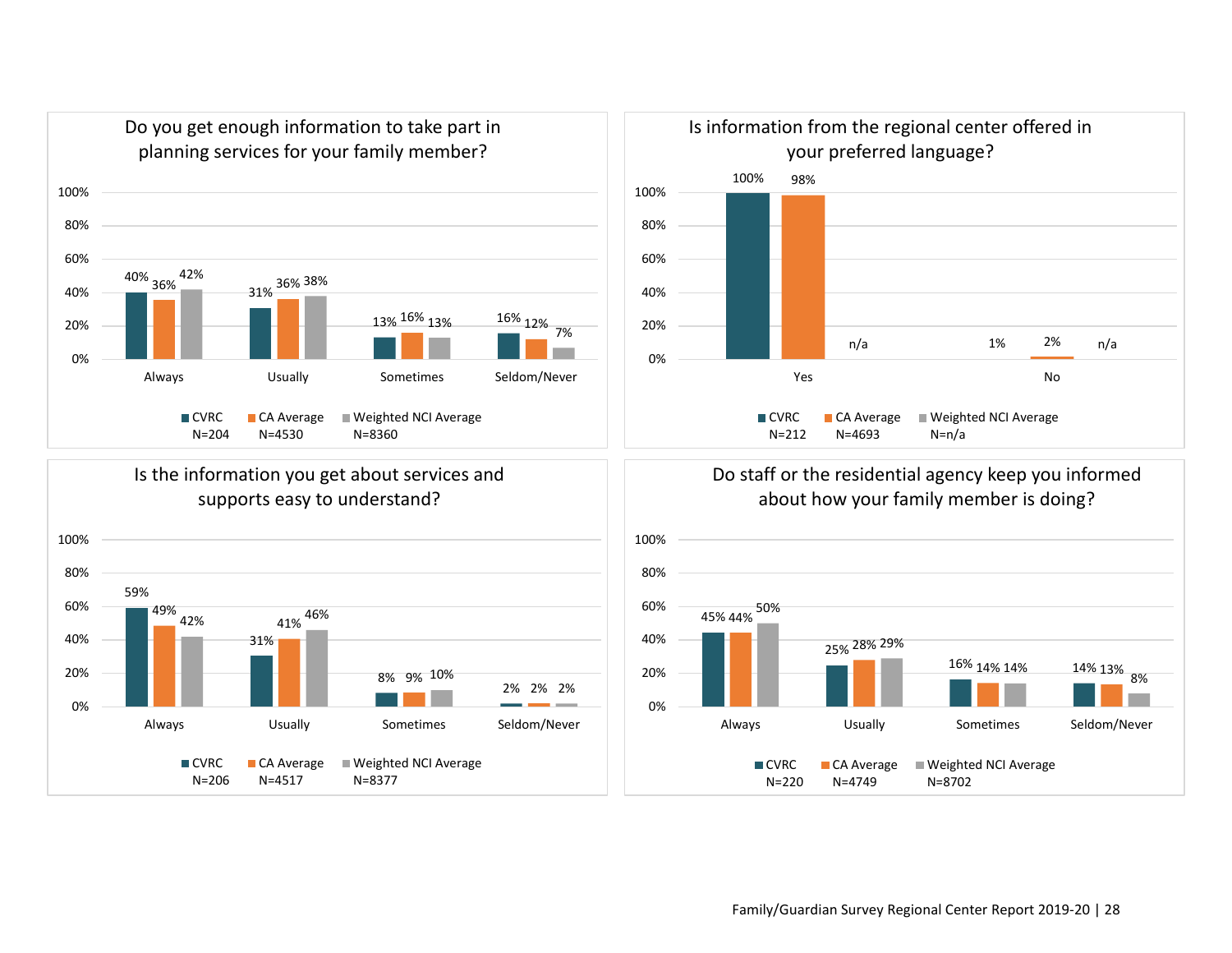



Do you need help planning for your family member's future with respect to any of the following?



#### In the past year, did your family member move out of the family home for the first time?

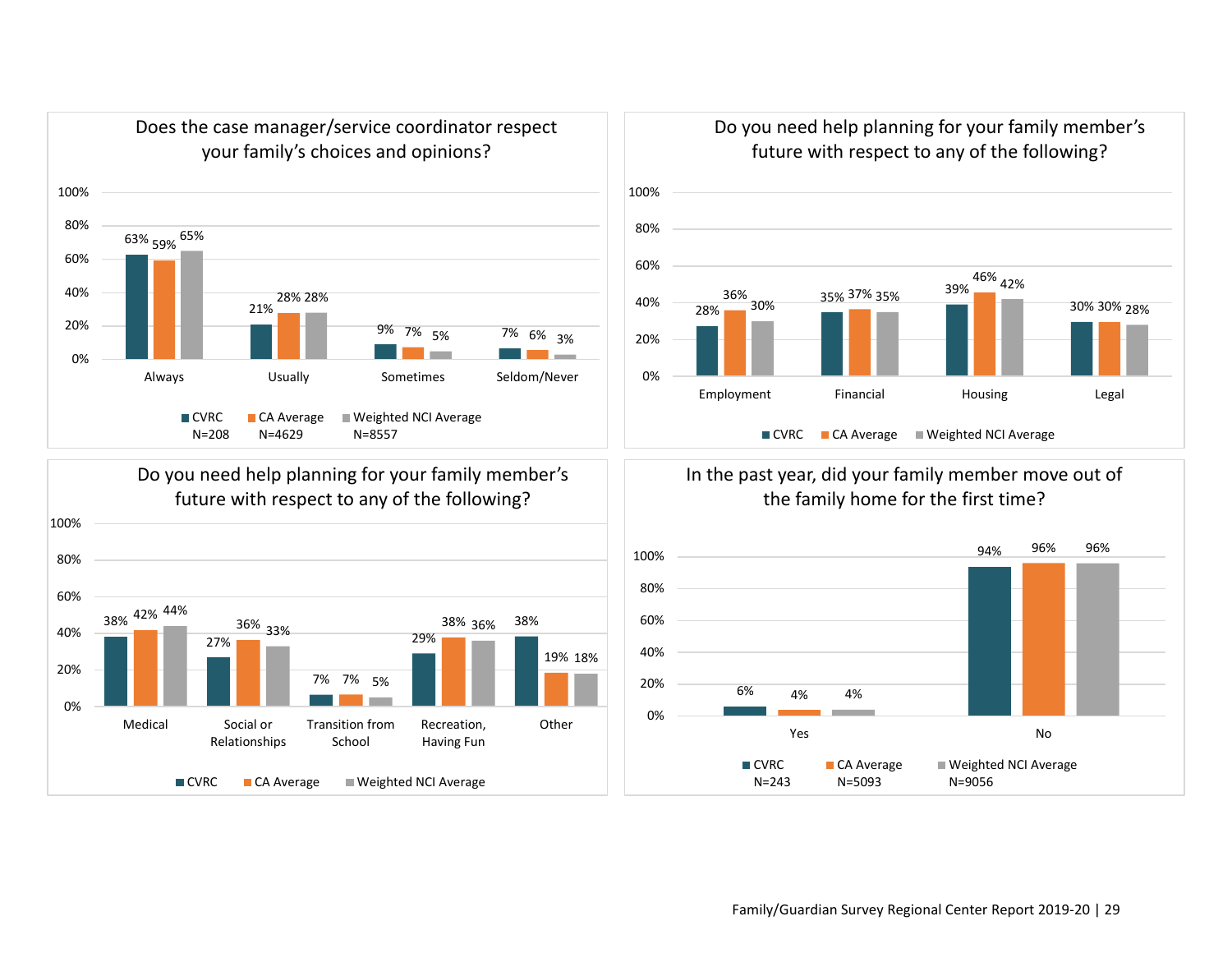If your family member moved out of the family home for the first time in the past year, did your family member receive enough information about services available to support him/her?







If your family member moved out of the family home for the first time in the past year, did you have enough choices of service providers to support your family member?







Family/Guardian Survey Regional Center Report 2019-20 | 30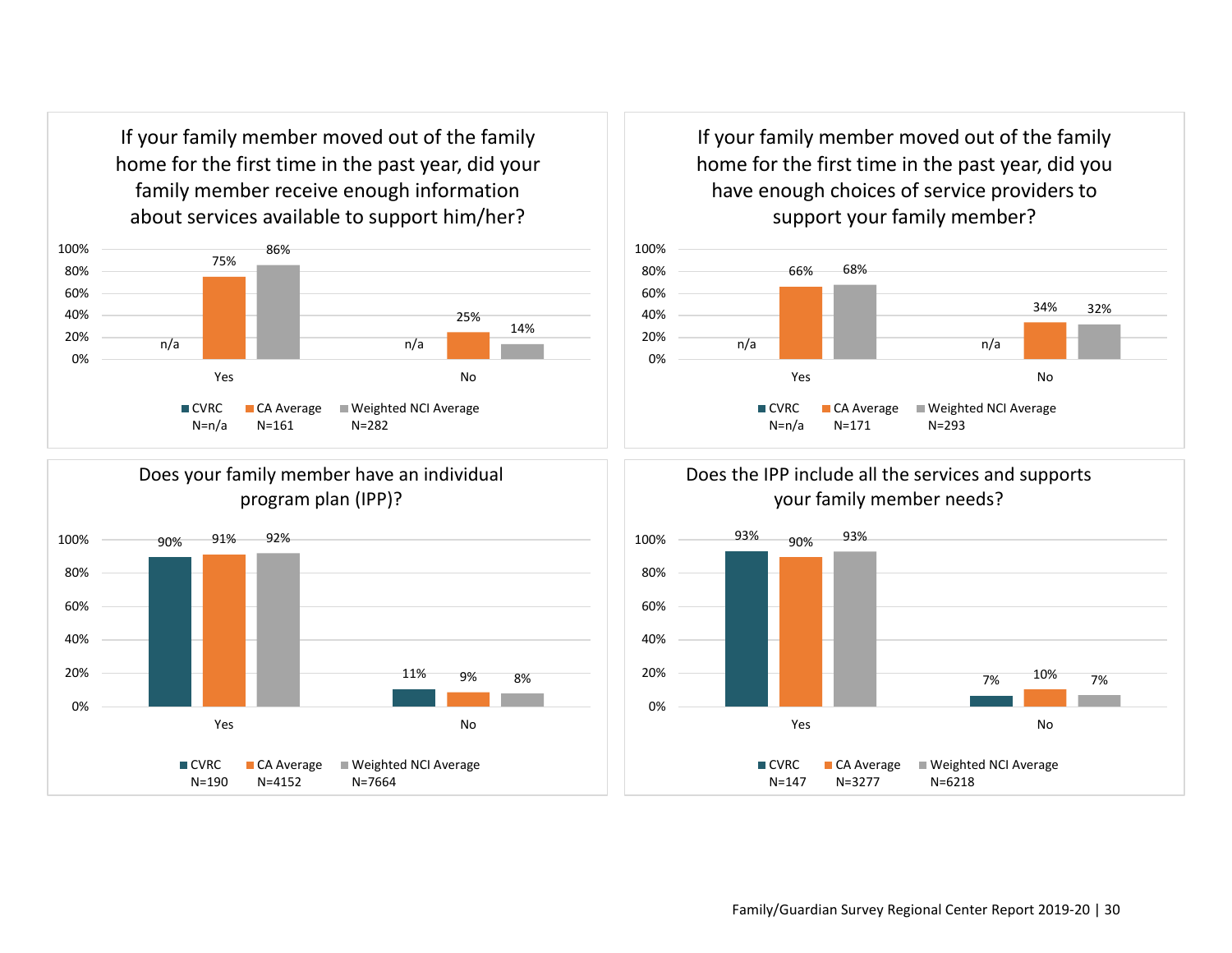



Did you or someone else in your family (besides your family member with a disability) help make the IPP?



Did you or your family member get a copy of the IPP in your or your family member's preferred language?

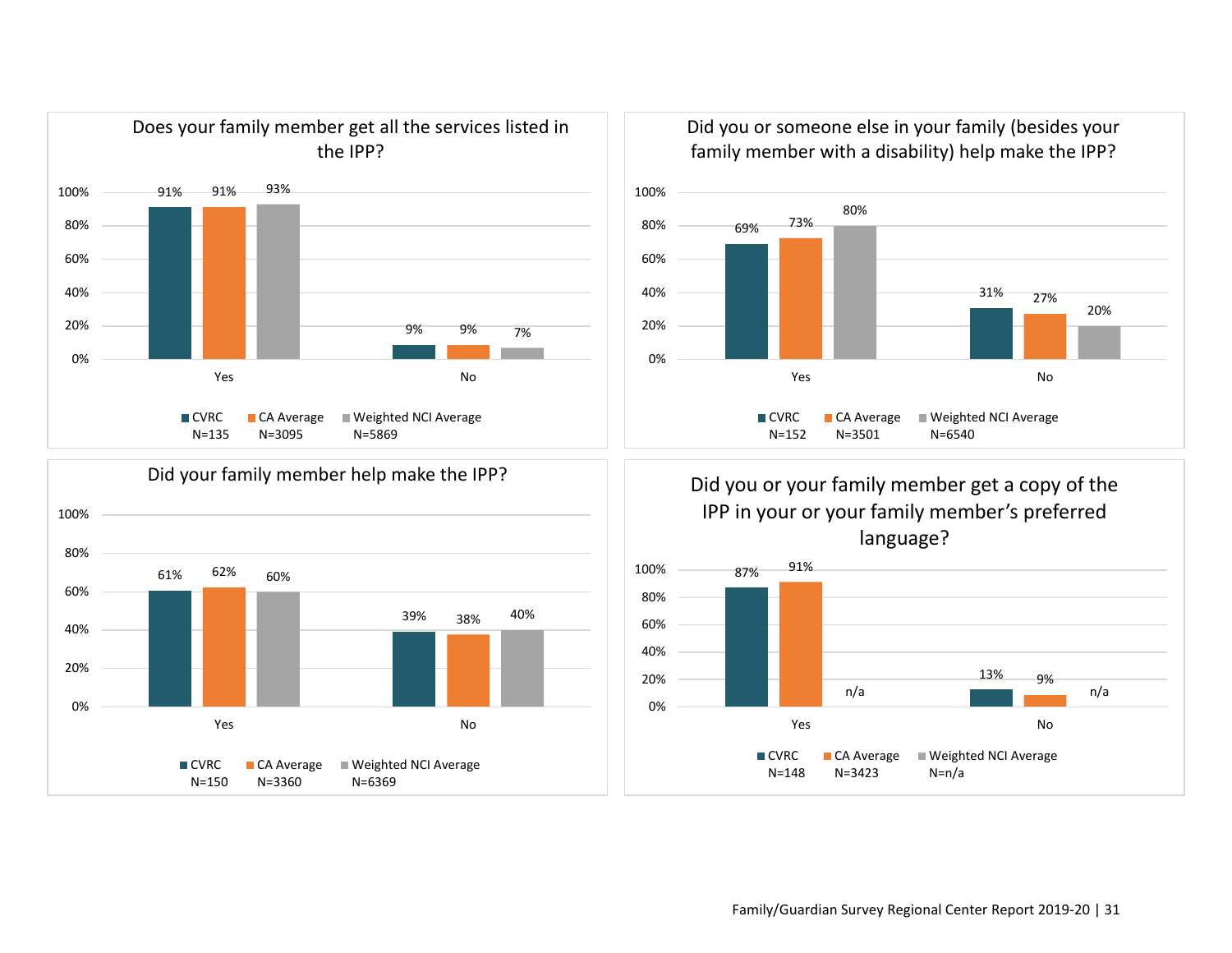

If your family member left school services during the past year and had a transition plan, did the plan include getting or continuing work in a community job?







Does your family member have enough supports to work or volunteer in the community?

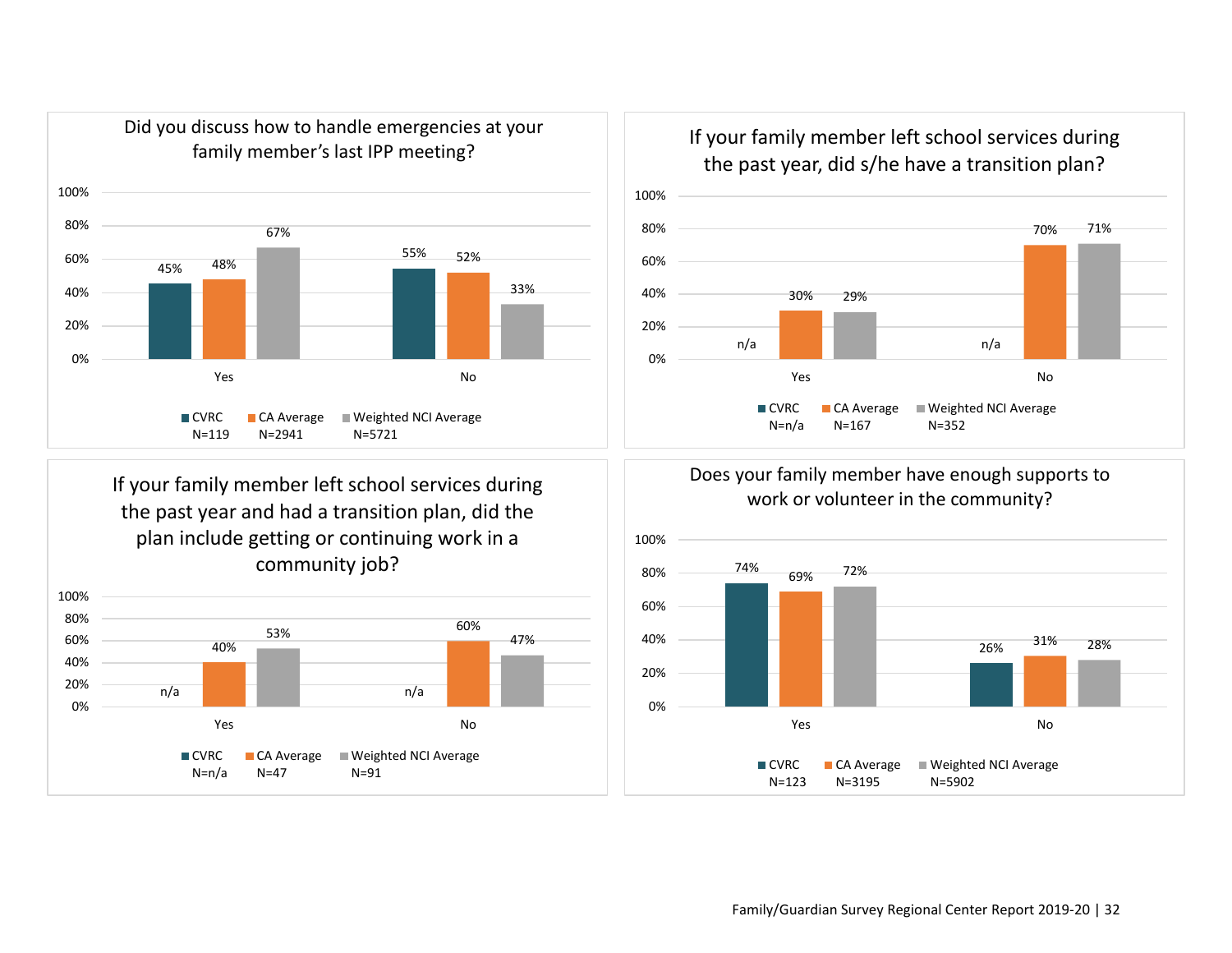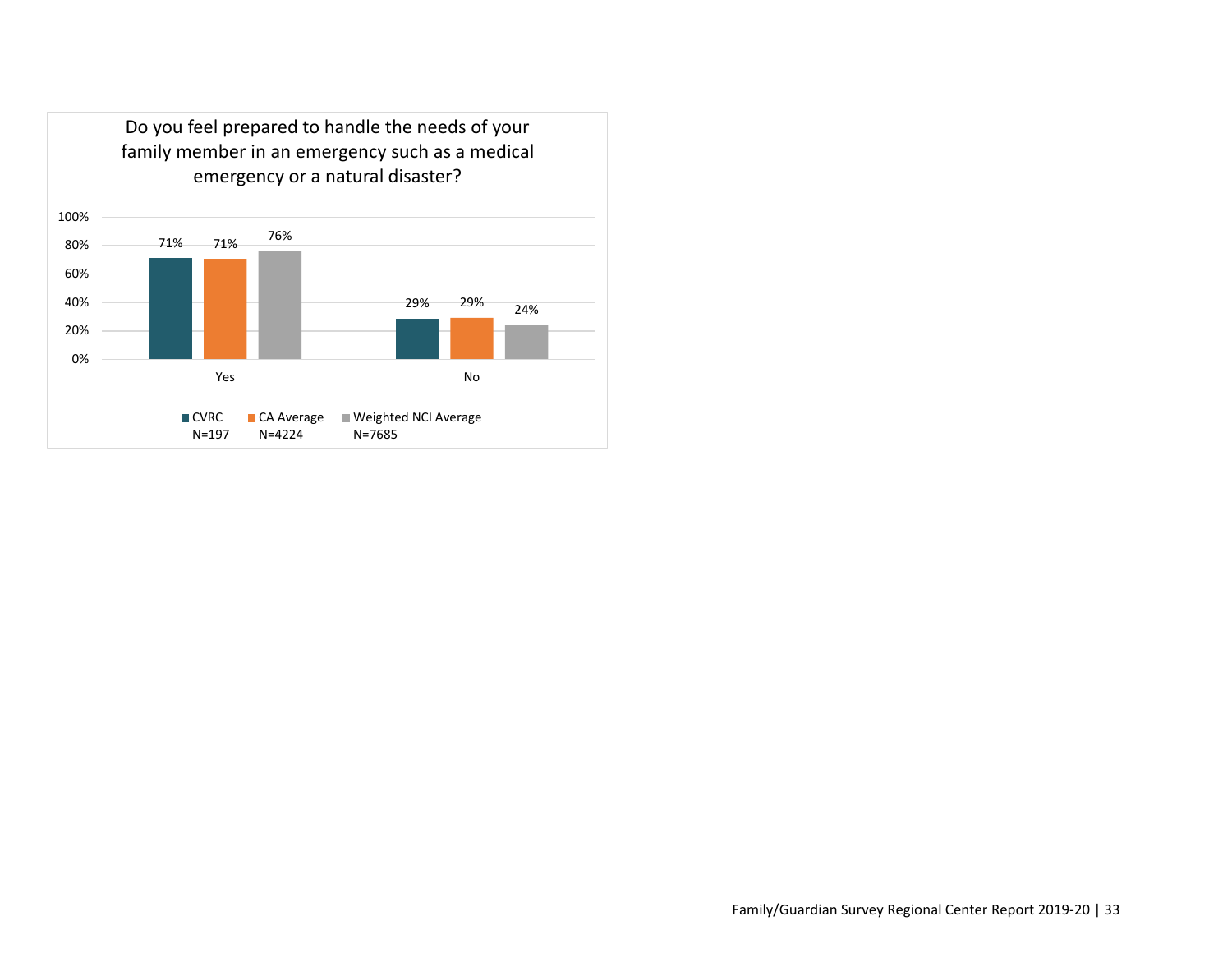# <span id="page-33-0"></span>*Information and Planning Tables*

*Families and family members with disabilities have the information and support necessary to plan for their services and supports.*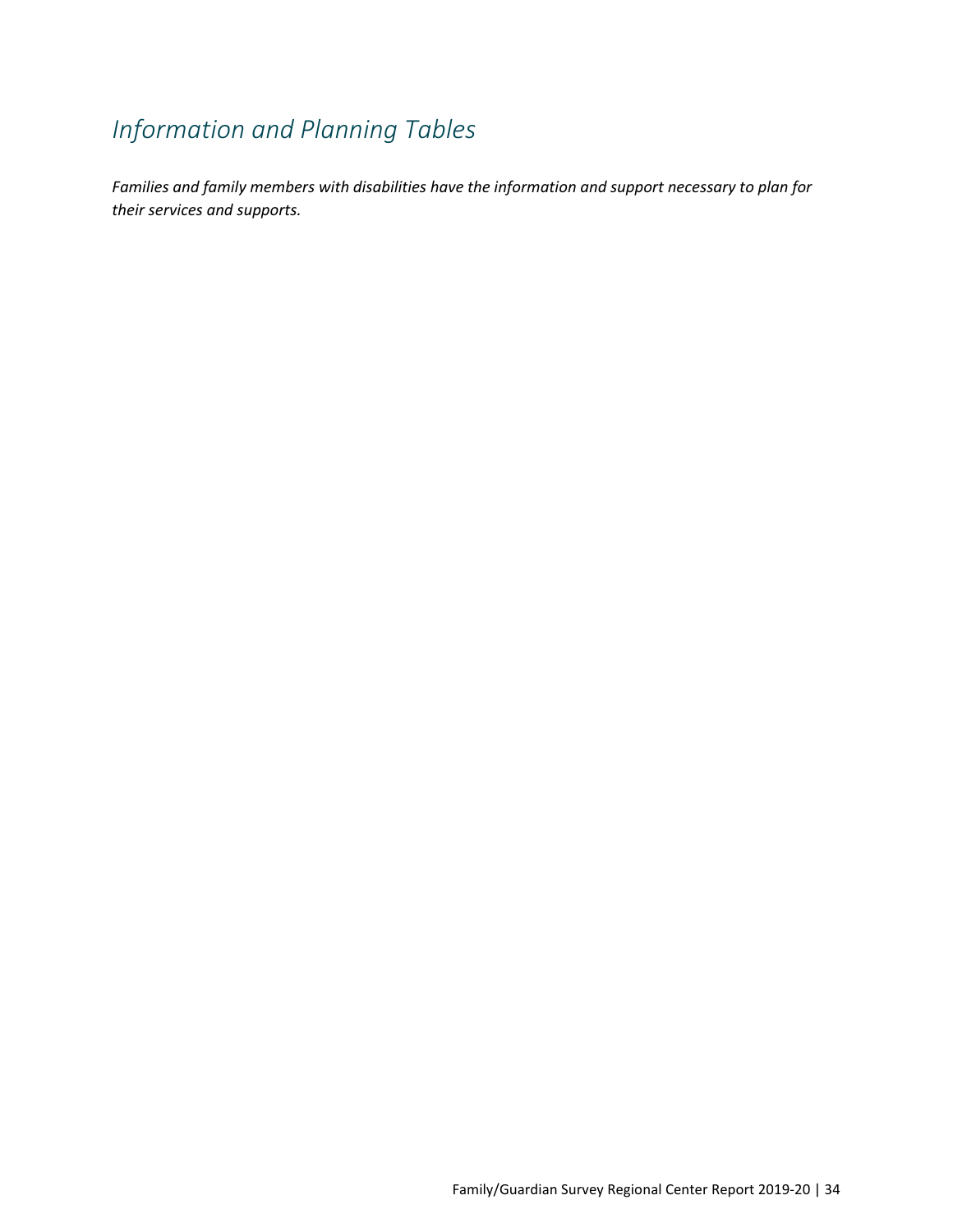#### **Table Q1. Do you get enough information to take part in planning services for your family member?**

| RC v CA v NCI        | Always | Usually | <b>Sometimes</b> | Seldom/Never |       |
|----------------------|--------|---------|------------------|--------------|-------|
| <b>CVRC</b>          | 40%    | 31%     | 13%              | 16%          | 204   |
| CA Average           | 36%    | 36%     | 16%              | 12%          | 4,530 |
| Weighted NCI Average | 42%    | 38%     | 13%              | 7%           | 8,360 |

#### **Table Q2. Is information from the regional center offered in your preferred language?**

#### CA specific question

<span id="page-34-0"></span>

| <b>RC v CA v NCI</b> | Yes. | <b>No</b> | N     |
|----------------------|------|-----------|-------|
| <b>CVRC</b>          | 100% | $1\%$     | 212   |
| CA Average           | 98%  | 2%        | 4.693 |
| Weighted NCI Average | n/a  | n/a       | n/a   |

#### **Table Q3. Is the information you get about services and supports easy to understand?**

<span id="page-34-1"></span>

| <b>RC v CA v NCI</b> | Alwavs | <b>Usually</b> | <b>Sometimes</b> | Seldom/Never |       |
|----------------------|--------|----------------|------------------|--------------|-------|
| <b>CVRC</b>          | 59%    | 31%            | 8%               | 2%           | 206   |
| CA Average           | 49%    | 41%            | 9%               | 2%           | 4,517 |
| Weighted NCI Average | 42%    | 46%            | 10%              | 2%           | 8,377 |

#### **Table Q4. Do staff or the residential agency keep you informed about how your family member is doing?**

<span id="page-34-3"></span><span id="page-34-2"></span>

| <b>RC v CA v NCI</b> | Always | Usually | <b>Sometimes</b> | Seldom/Never |       |
|----------------------|--------|---------|------------------|--------------|-------|
| <b>CVRC</b>          | 45%    | 25%     | 16%              | 14%          | 220   |
| CA Average           | 44%    | 28%     | 14%              | 13%          | 4,749 |
| Weighted NCI Average | 50%    | 29%     | 14%              | 8%           | 8,702 |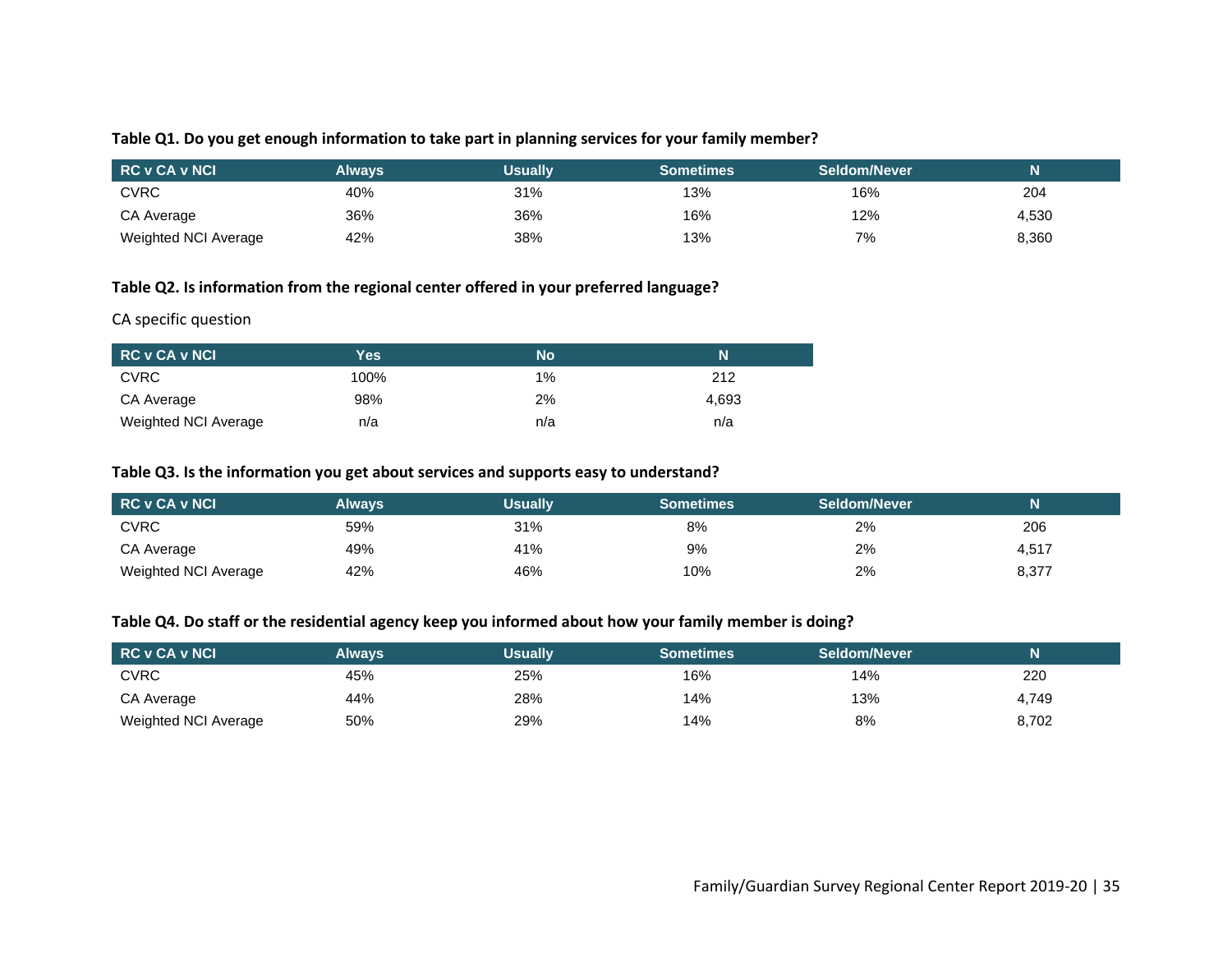#### **Table Q5. Does the case manager/service coordinator respect your family's choices and opinions?**

| <b>RC v CA v NCI</b> | <b>Always</b> | Usuallv | <b>Sometimes</b> | Seldom/Never |       |
|----------------------|---------------|---------|------------------|--------------|-------|
| <b>CVRC</b>          | 63%           | 21%     | 9%               | 7%           | 208   |
| CA Average           | 59%           | 28%     | 7%               | 6%           | 4,629 |
| Weighted NCI Average | 65%           | 28%     | 5%               | 3%           | 8,557 |

#### **Table Q6. Do you need help planning for your family member's future with respect to any of the following?**

Categories are not mutually exclusive, therefore N is not shown

<span id="page-35-0"></span>

| <b>Future planning needs</b>  | <b>CVRC</b> | <b>CA Average</b> | <b>Weighted NCI Average</b> |
|-------------------------------|-------------|-------------------|-----------------------------|
| Employment                    | 28%         | 36%               | 30%                         |
| Financial                     | 35%         | 37%               | 35%                         |
| Housing                       | 39%         | 46%               | 42%                         |
| Legal                         | 30%         | 30%               | 28%                         |
| Medical                       | 38%         | 42%               | 44%                         |
| Social or Relationships       | 27%         | 36%               | 33%                         |
| <b>Transition from School</b> | 7%          | 7%                | 5%                          |
| Recreation, Having Fun        | 29%         | 38%               | 36%                         |
| Other                         | 38%         | 19%               | 18%                         |

#### <span id="page-35-1"></span>**Table Q7. In the past year, did your family member move out of the family home for the first time?**

<span id="page-35-2"></span>

| <b>RC v CA v NCI</b> | Yes. | No  | N     |
|----------------------|------|-----|-------|
| <b>CVRC</b>          | 6%   | 94% | 243   |
| CA Average           | 4%   | 96% | 5.093 |
| Weighted NCI Average | 4%   | 96% | 9.056 |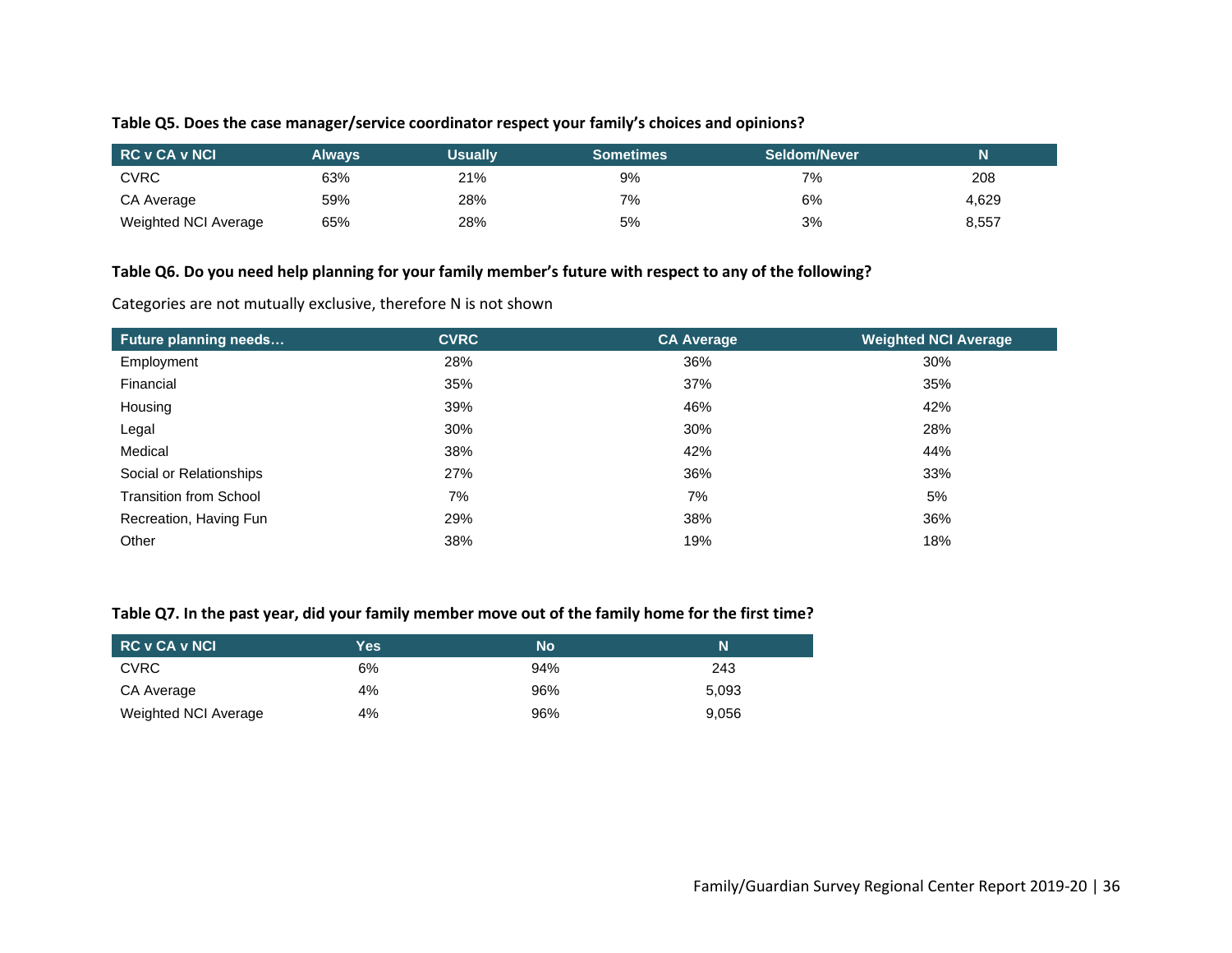**Table Q8. If your family member moved out of the family home for the first time in the past year, did your family member receive enough information about services available to support him/her?**

| <b>RC v CA v NCI</b> | Yes. | <b>No</b> | N   |
|----------------------|------|-----------|-----|
| <b>CVRC</b>          | n/a  | n/a       | n/a |
| CA Average           | 75%  | 25%       | 161 |
| Weighted NCI Average | 86%  | 14%       | 282 |

**Table Q9. If your family member moved out of the family home for the first time in the past year, did you have enough choices of service providers to support your family member?**

| RC v CA v NCI        | Yes. | No  | N   |
|----------------------|------|-----|-----|
| <b>CVRC</b>          | n/a  | n/a | n/a |
| CA Average           | 66%  | 34% | 171 |
| Weighted NCI Average | 68%  | 32% | 293 |

#### **Table Q10. Does your family member have an individual program plan (IPP)?**

| <b>RC v CA v NCI</b> | Yes | No  | N     |
|----------------------|-----|-----|-------|
| <b>CVRC</b>          | 90% | 11% | 190   |
| CA Average           | 91% | 9%  | 4.152 |
| Weighted NCI Average | 92% | 8%  | 7,664 |

#### **Table Q11. Does the IPP include all the services and supports your family member needs?**

| <b>RC v CA v NCI</b> | Yes | No  | N     |
|----------------------|-----|-----|-------|
| <b>CVRC</b>          | 93% | 7%  | 147   |
| CA Average           | 90% | 10% | 3.277 |
| Weighted NCI Average | 93% | 7%  | 6.218 |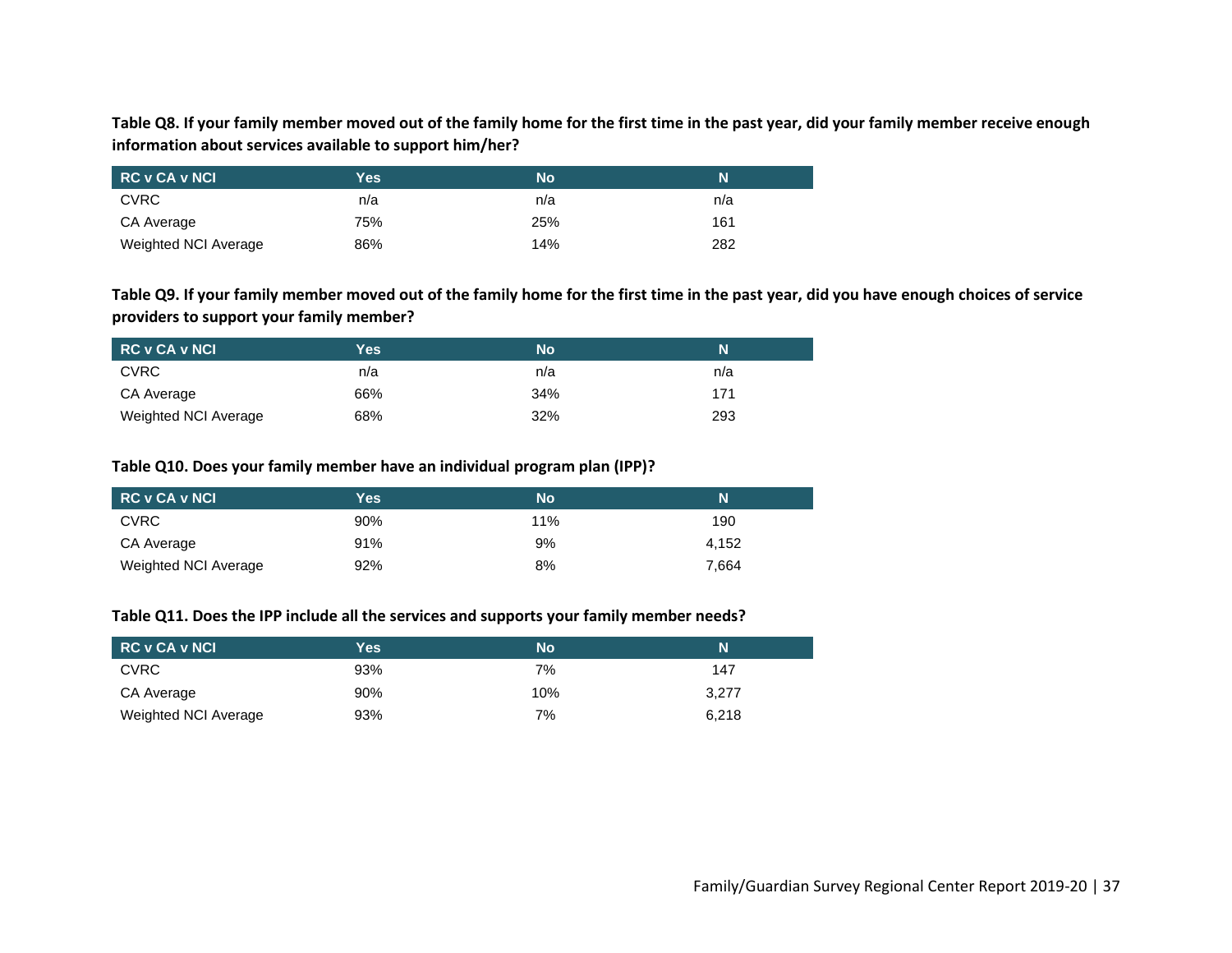#### **Table Q12. Does your family member get all the services listed in the IPP?**

| RC v CA v NCI        | Yes' | No | N     |
|----------------------|------|----|-------|
| <b>CVRC</b>          | 91%  | 9% | 135   |
| CA Average           | 91%  | 9% | 3,095 |
| Weighted NCI Average | 93%  | 7% | 5,869 |

#### **Table Q13. Did you or someone else in your family (besides your family member with a disability) help make the IPP?**

| RC v CA v NCI        | Yes | <b>No</b> | N     |
|----------------------|-----|-----------|-------|
| <b>CVRC</b>          | 69% | 31%       | 152   |
| CA Average           | 73% | 27%       | 3.501 |
| Weighted NCI Average | 80% | 20%       | 6.540 |

#### **Table Q14. Did your family member help make the IPP?**

| <b>RC v CA v NCI</b> | Yes | No  | N     |
|----------------------|-----|-----|-------|
| <b>CVRC</b>          | 61% | 39% | 150   |
| CA Average           | 62% | 38% | 3,360 |
| Weighted NCI Average | 60% | 40% | 6,369 |

#### **Table Q15. Did you or your family member get a copy of the IPP in your or your family member's preferred language?**

CA specific question

| <b>RC v CA v NCI</b> | Yes | No  |       |
|----------------------|-----|-----|-------|
| <b>CVRC</b>          | 87% | 13% | 148   |
| CA Average           | 91% | 9%  | 3.423 |
| Weighted NCI Average | n/a | n/a | n/a   |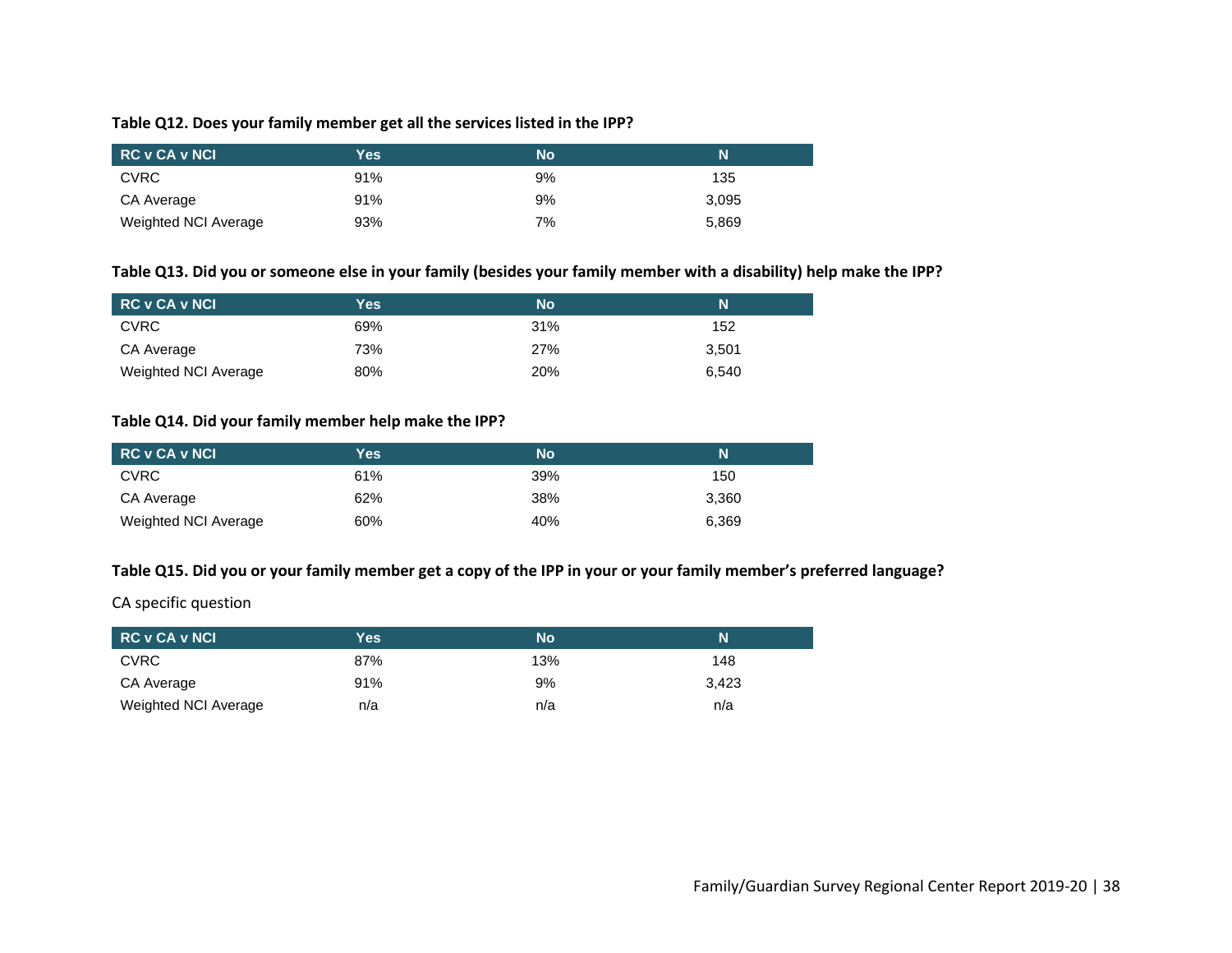#### **Table Q16. Did you discuss how to handle emergencies (such as a medical emergency or a natural disaster) at your family member's last service planning meeting?"**

Responses to this question might have been impacted by the COVID-19 pandemic.

| <b>RC v CA v NCI</b> | Yes. | No  | 'N    |
|----------------------|------|-----|-------|
| <b>CVRC</b>          | 45%  | 55% | 119   |
| CA Average           | 48%  | 52% | 2.941 |
| Weighted NCI Average | 67%  | 33% | 5,721 |

#### **Table Q17. If your family member left school services during the past year, did s/he have a transition plan?**

Responses to this question might have been impacted by the COVID-19 pandemic.

| <b>RC v CA v NCI</b> | Yes | No  | N   |
|----------------------|-----|-----|-----|
| <b>CVRC</b>          | n/a | n/a | n/a |
| CA Average           | 30% | 70% | 167 |
| Weighted NCI Average | 29% | 71% | 352 |

**Table Q18. If your family member left school services during the past year and had a transition plan, did the plan include getting or continuing work in a community job?**

| <b>RC v CA v NCI</b> | Yes | <b>No</b> | N   |
|----------------------|-----|-----------|-----|
| <b>CVRC</b>          | n/a | n/a       | n/a |
| CA Average           | 40% | 60%       | 47  |
| Weighted NCI Average | 53% | 47%       | 91  |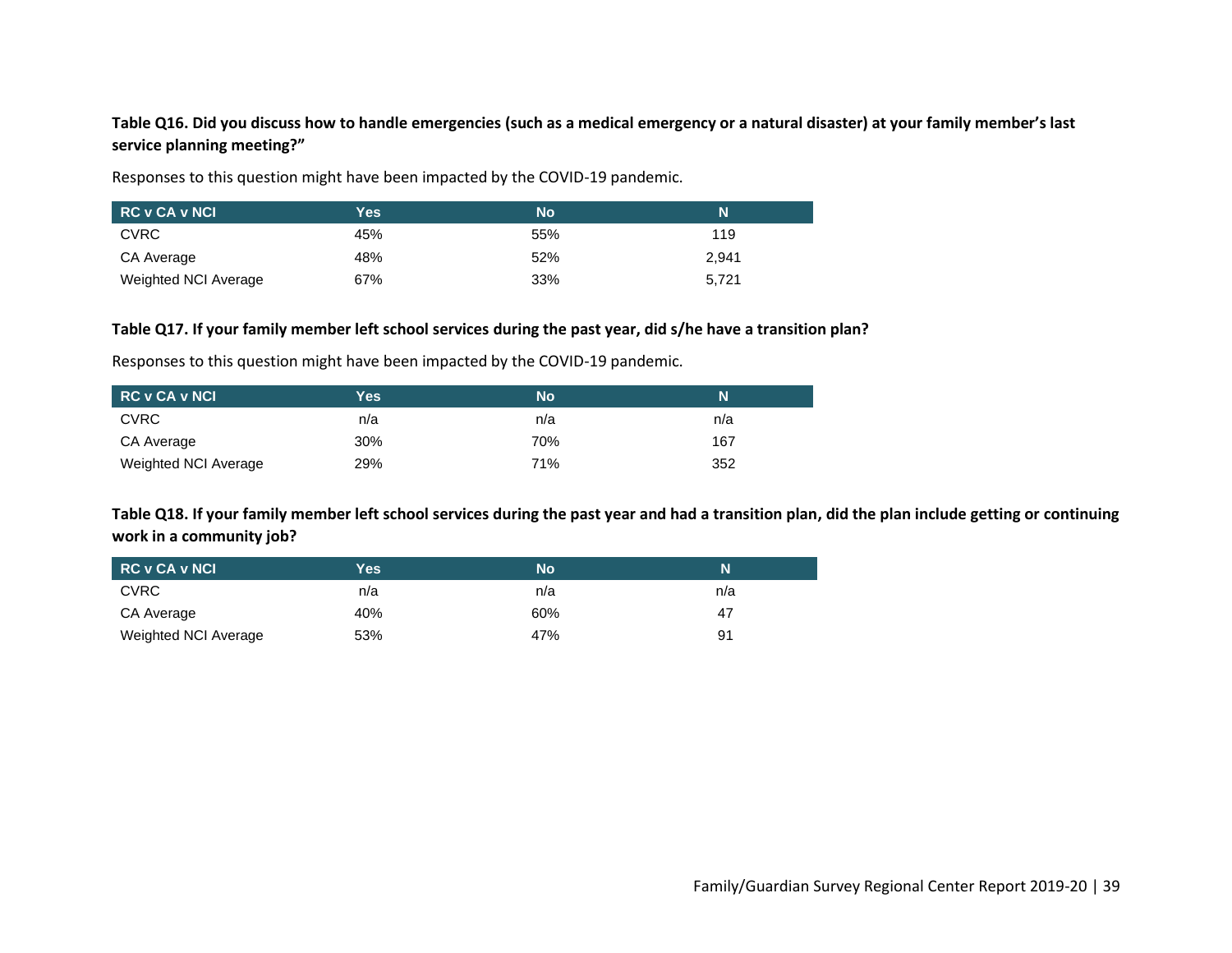#### **Table Q19. Does your family member have enough supports (for example, support workers, community resources) to work or volunteer in the community?**

Responses to this question might have been impacted by the COVID-19 pandemic.

| <b>RC v CA v NCI</b> | Yes. | <b>No</b> | N     |
|----------------------|------|-----------|-------|
| <b>CVRC</b>          | 74%  | 26%       | 123   |
| CA Average           | 69%  | 31%       | 3.195 |
| Weighted NCI Average | 72%  | 28%       | 5,902 |

#### **Table Q20. Do you feel prepared to handle the needs of your family member in an emergency such as a medical emergency or a natural disaster?**

Responses to this question might have been impacted by the COVID-19 pandemic.

| <b>RC v CA v NCI</b> | Yes | <b>No</b> | N     |
|----------------------|-----|-----------|-------|
| <b>CVRC</b>          | 71% | 29%       | 197   |
| CA Average           | 71% | 29%       | 4.224 |
| Weighted NCI Average | 76% | 24%       | 7.685 |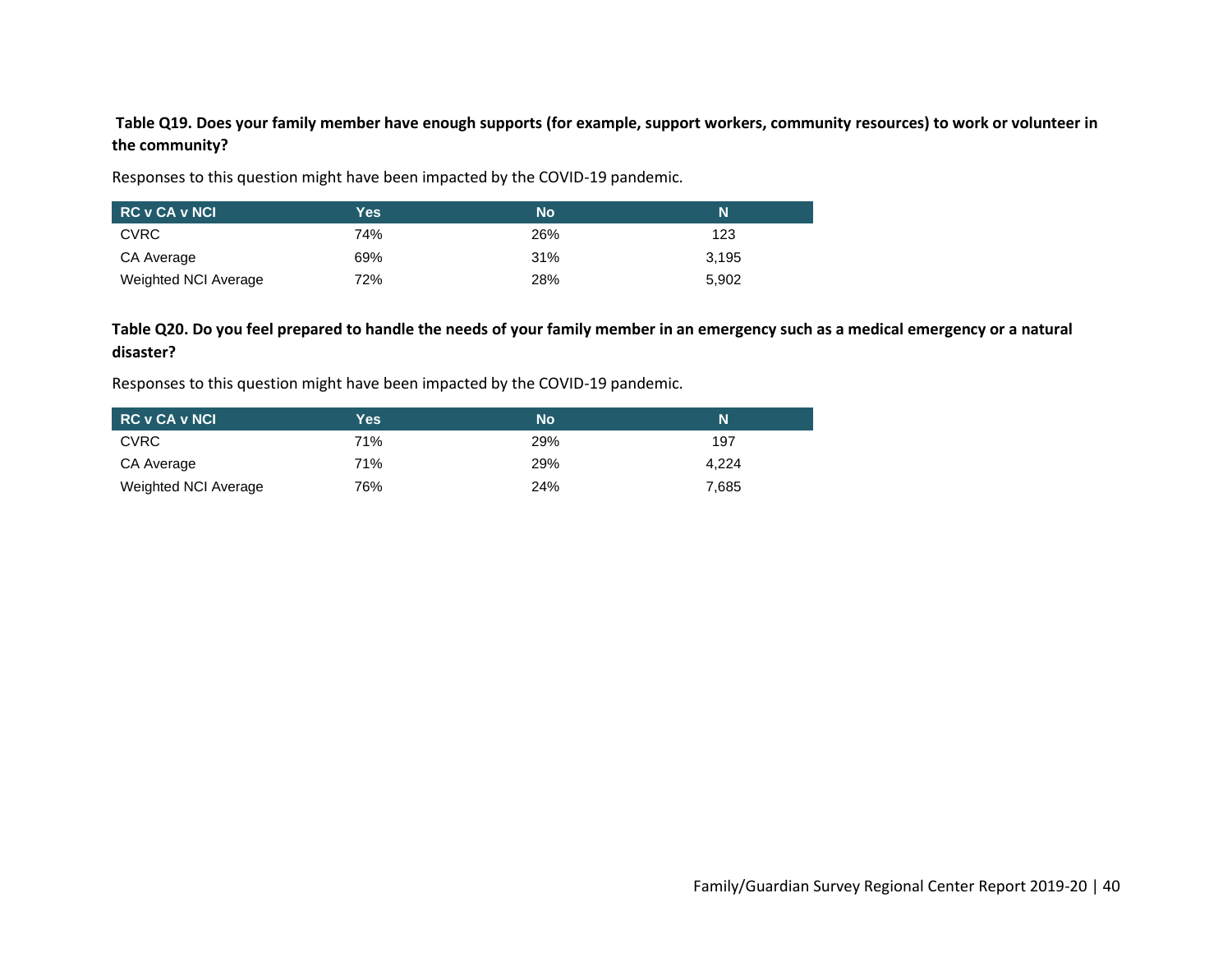## *Access and Delivery of Services and Supports Charts*

*Families and family members with disabilities get the services and supports they need.*

The following pages contain charts depicting the results. The same data are repeated in the accessible tables that follow.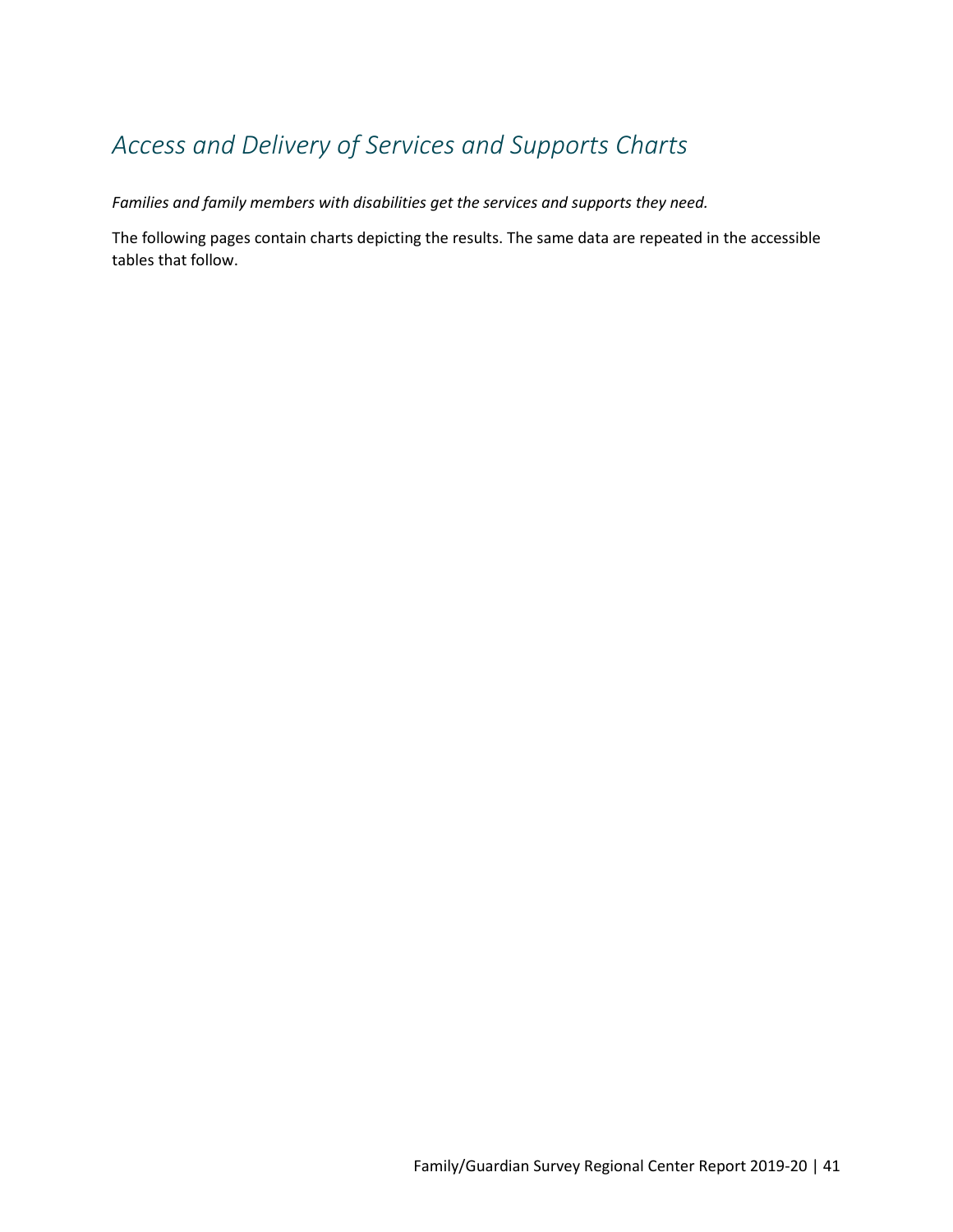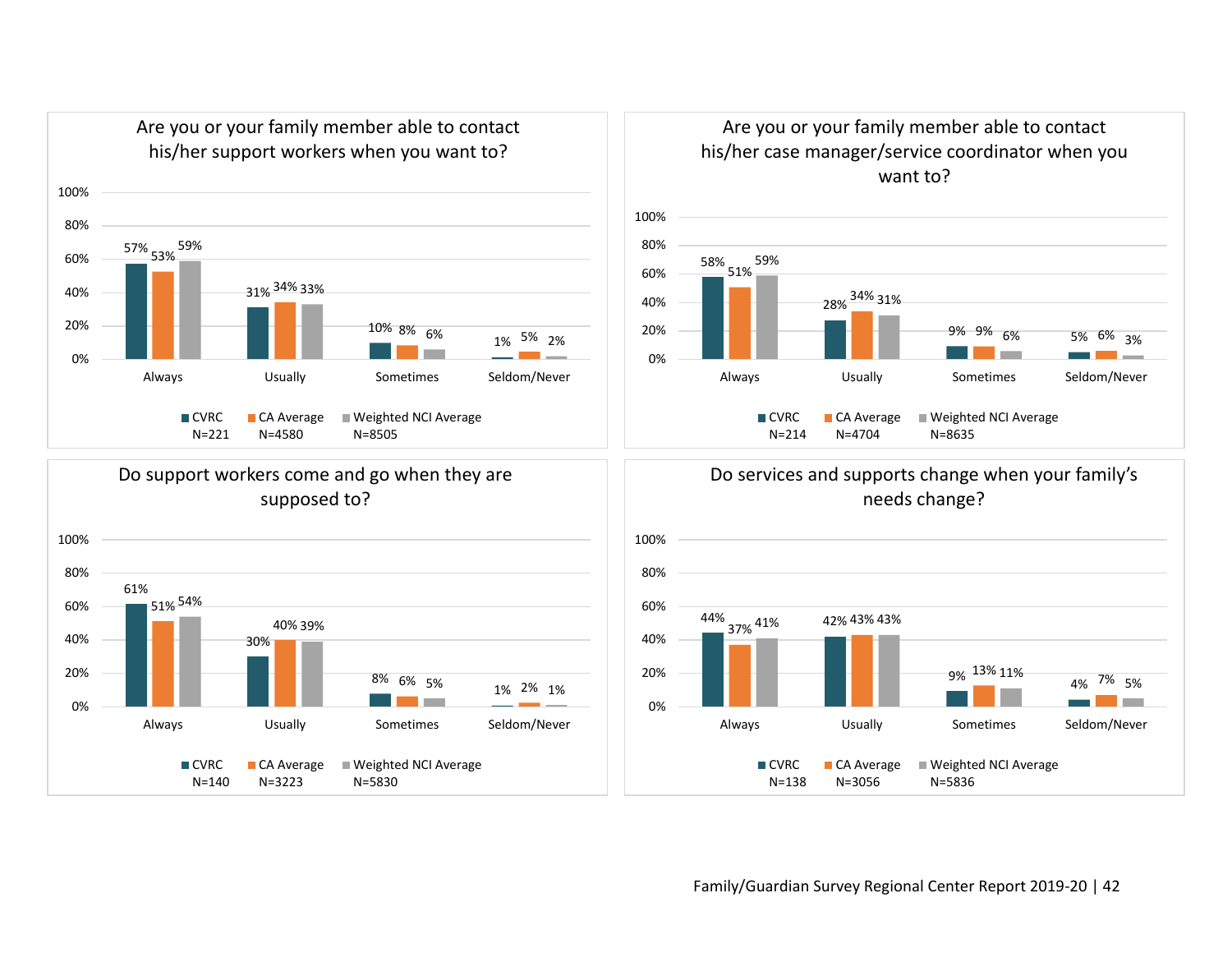





If your case manager/service coordinator does not speak your preferred language, is a translator provided when you speak with the case manager/service coordinator?



Family/Guardian Survey Regional Center Report 2019-20 | 43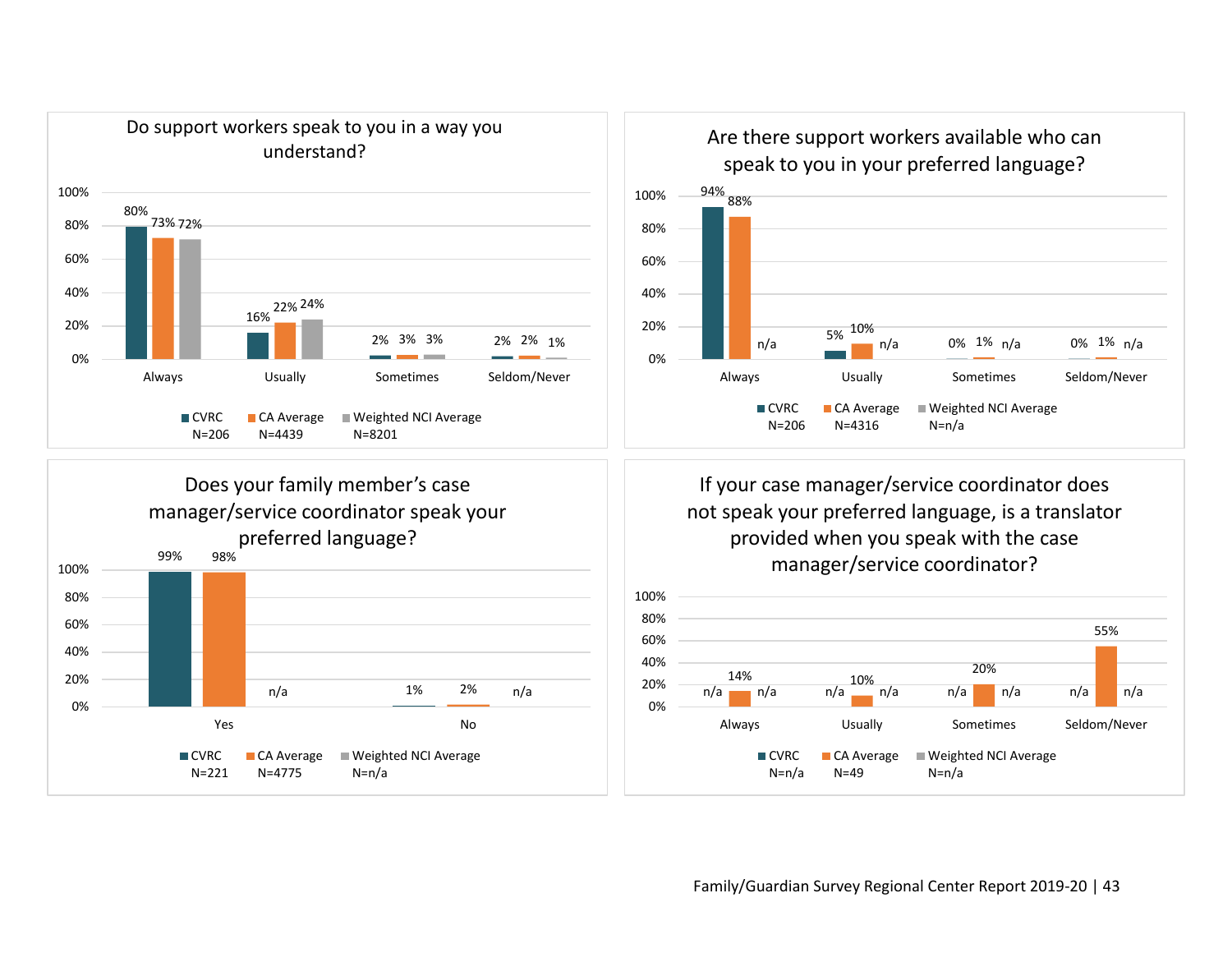

If your family member does not communicate verbally, are there support workers who can communicate with him/her?



### Does your family member's case manager/service coordinator support you in a way that is respectful of your culture?



### Do support workers have the right information and skills to meet your family's needs?

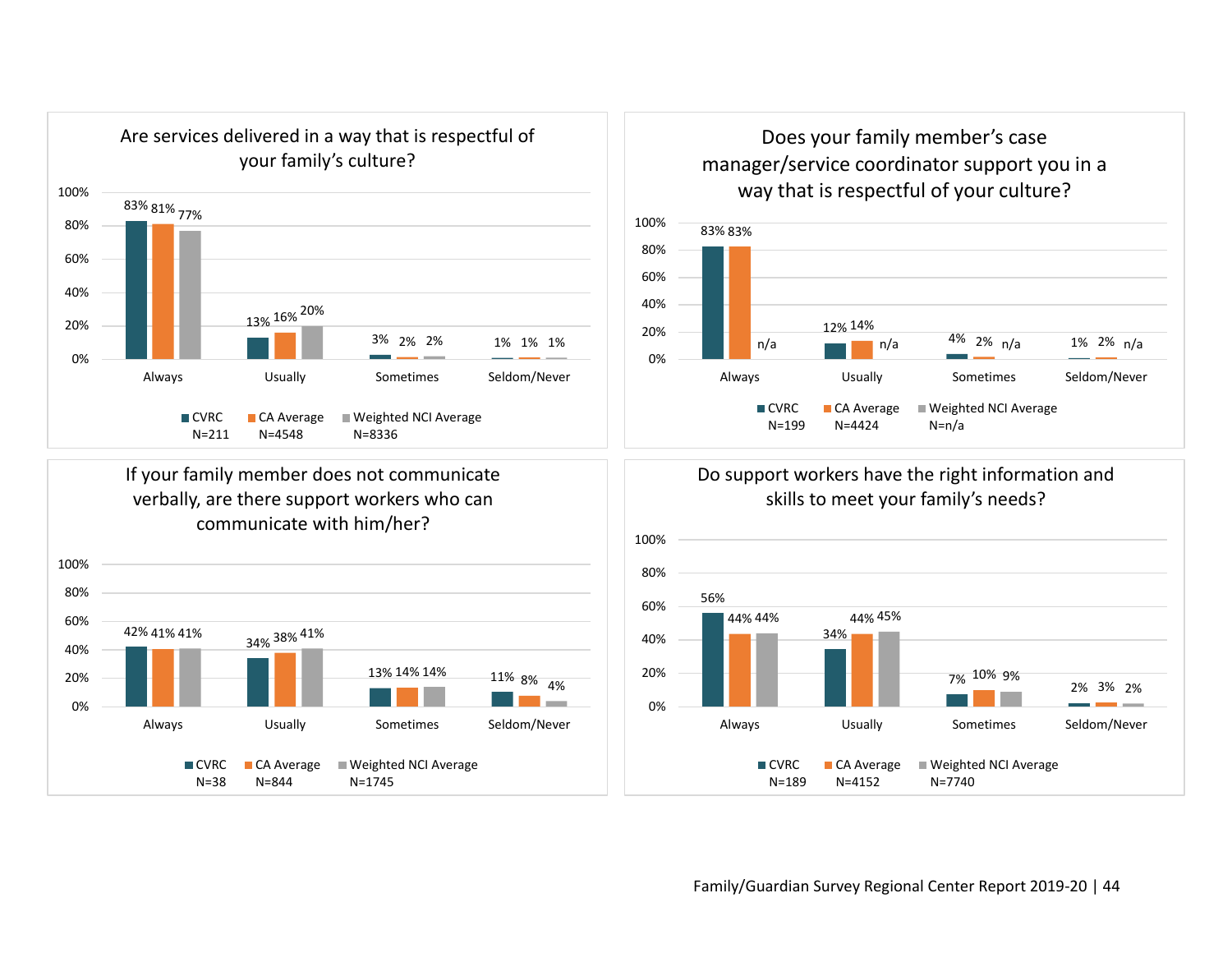

Does your family member's primary care doctor understand your family member's needs related to his/her disability?



Does your family member have the special equipment or accommodations that s/he needs?



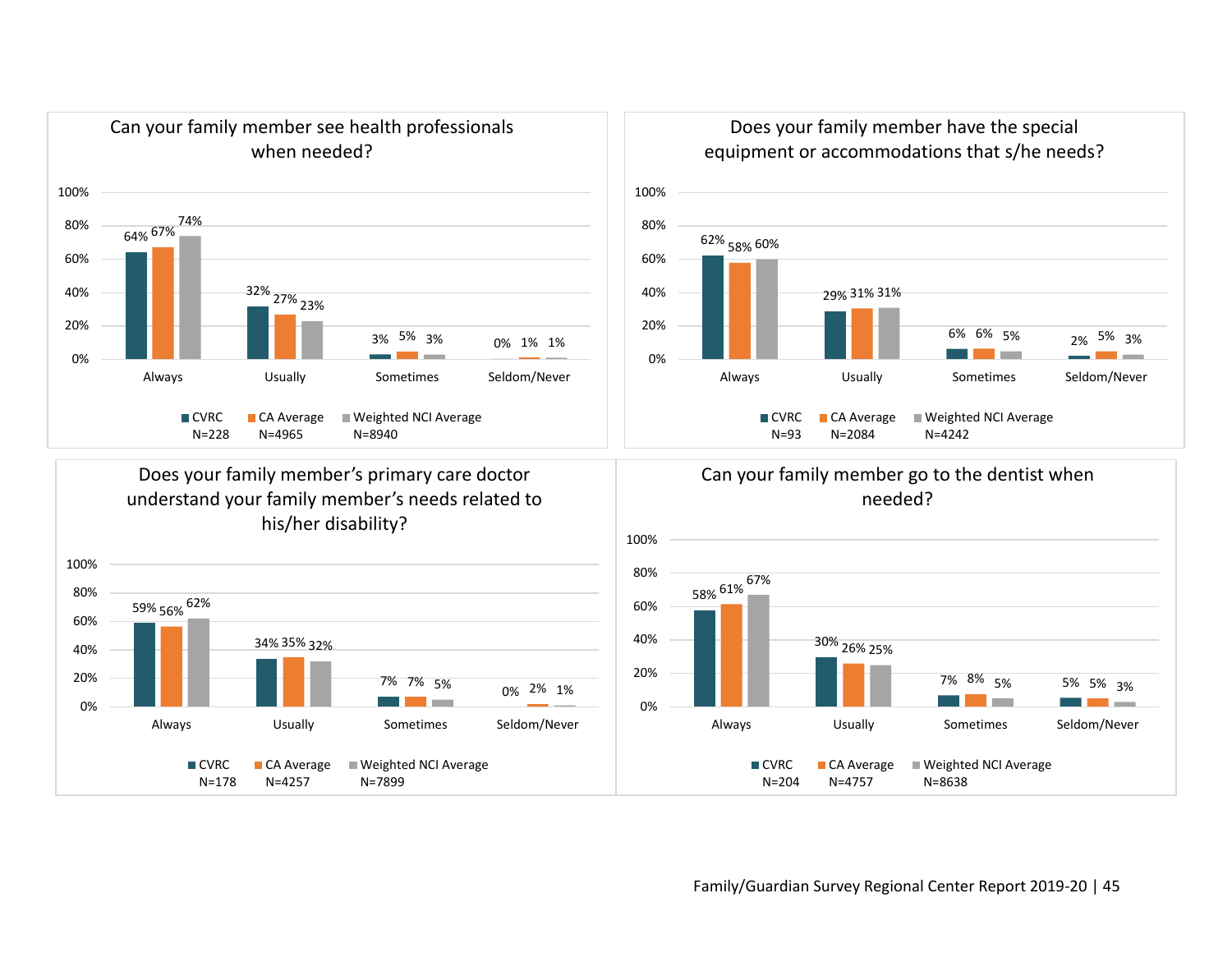

Does your family member's dentist understand your

Do you, your family member, or someone else in your family know what is needed to safely take the medications?





If your family member uses mental health services, does the mental health professional understand your family member's needs related to his/her disability?



If your family member takes medications, do you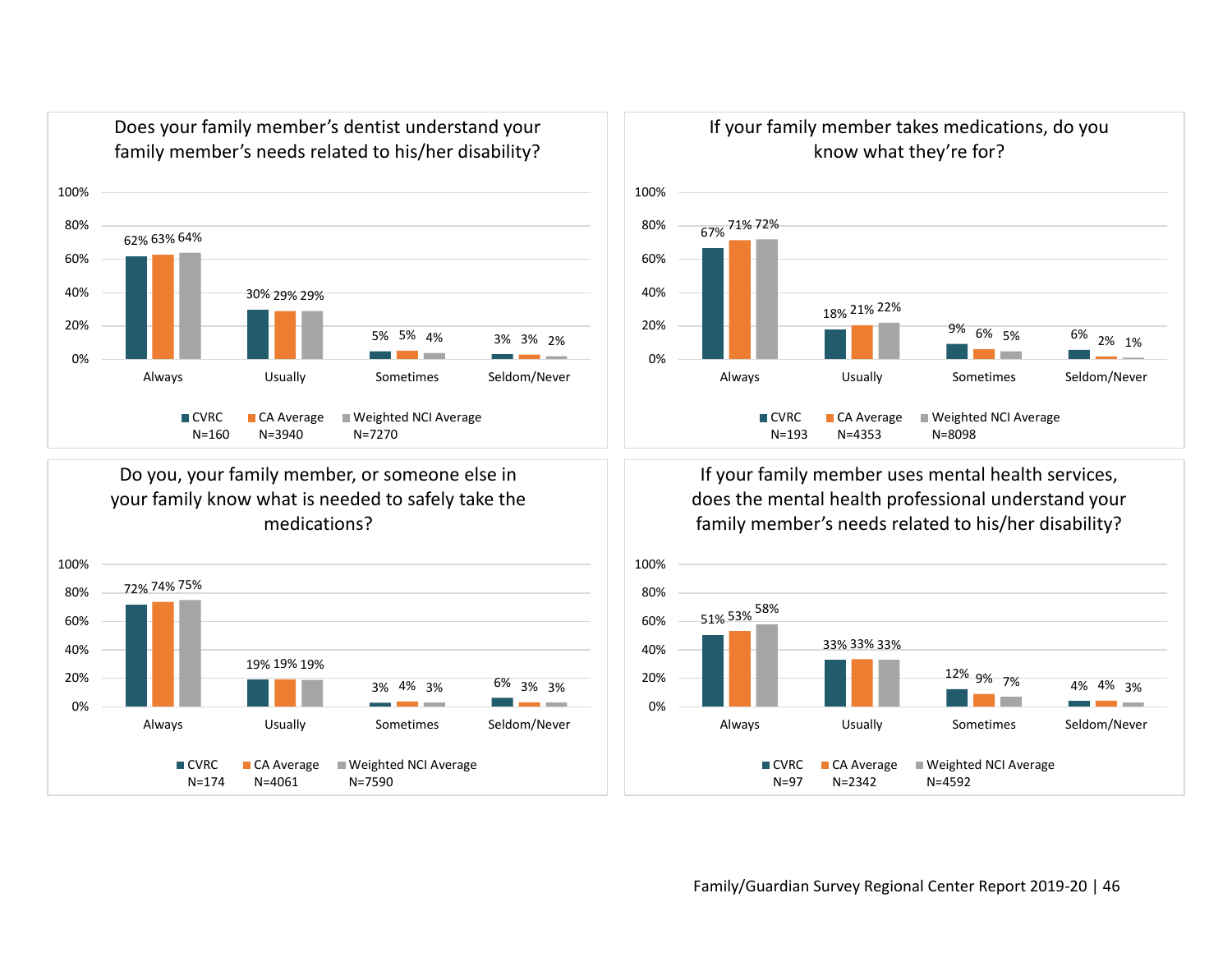

If your family does not get the support and services needed, what additional services does your family need? (Continued)





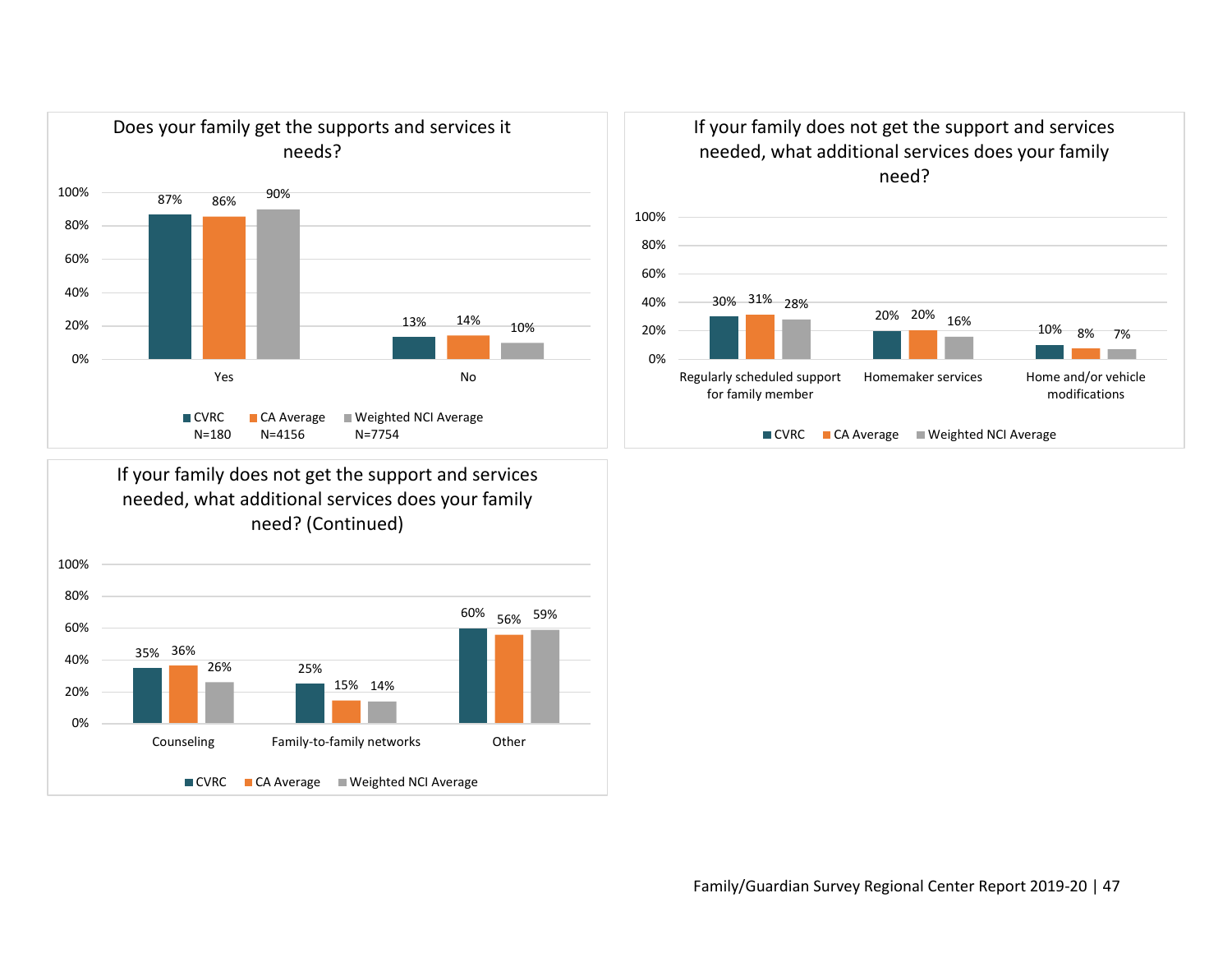## *Access and Delivery of Services and Supports Tables*

*Families and family members with disabilities get the services and supports they need.*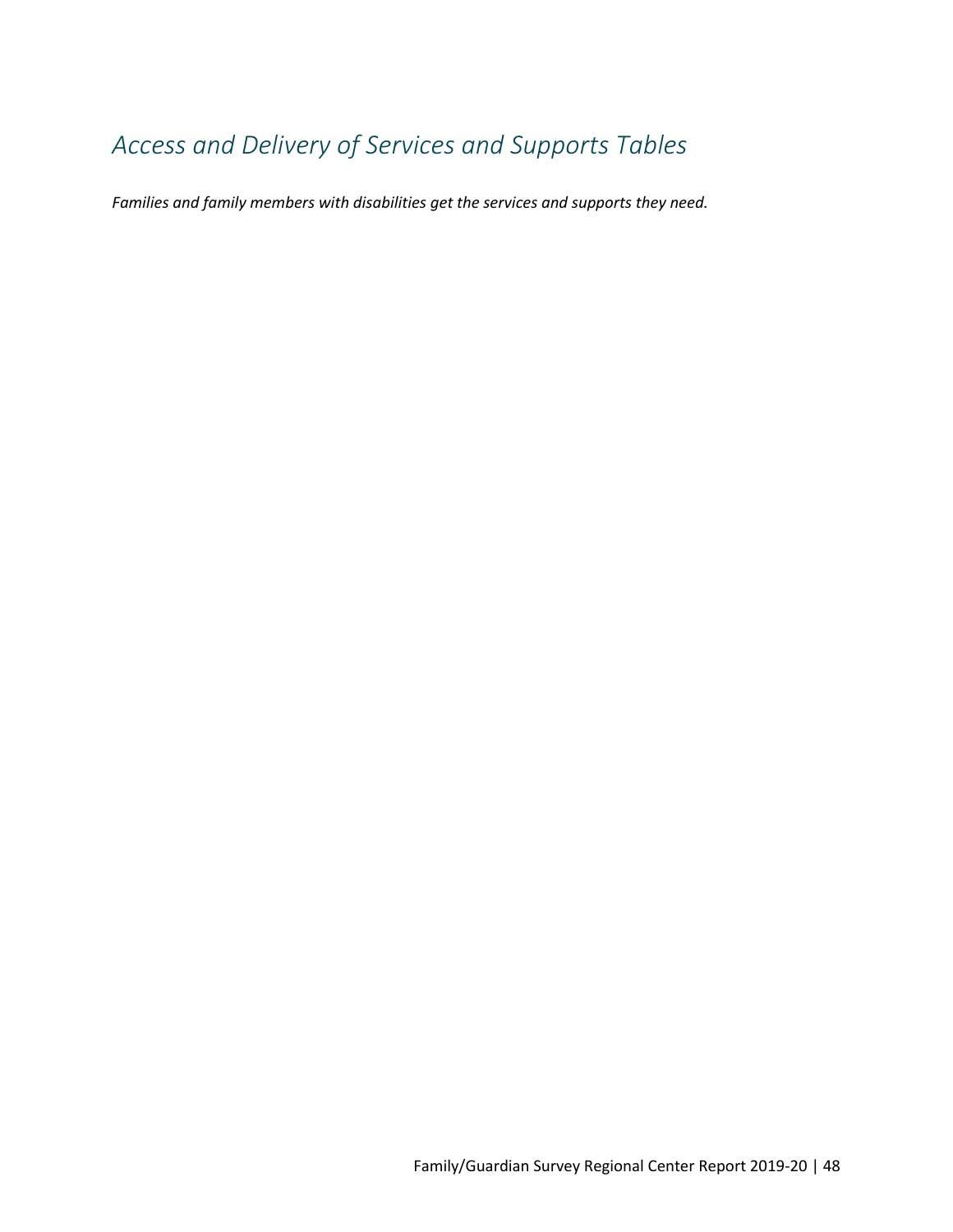#### **Table Q21. Are you or your family member able to contact his/her support workers when you want to?**

| RC v CA v NCI        | Always | <b>Usually</b> | <b>Sometimes</b> | Seldom/Never |       |
|----------------------|--------|----------------|------------------|--------------|-------|
| <b>CVRC</b>          | 57%    | 31%            | 10%              | 1%           | 221   |
| CA Average           | 53%    | 34%            | 8%               | 5%           | 4,580 |
| Weighted NCI Average | 59%    | 33%            | 6%               | 2%           | 8,505 |

#### **Table Q22. Are you or your family member able to contact his/her case manager/service coordinator when you want to?**

| RC v CA v NCI        | Alwavs | Usuallv | <b>Sometimes</b> | Seldom/Never |       |
|----------------------|--------|---------|------------------|--------------|-------|
| <b>CVRC</b>          | 58%    | 28%     | 9%               | 5%           | 214   |
| CA Average           | 51%    | 34%     | 9%               | 6%           | 4.704 |
| Weighted NCI Average | 59%    | 31%     | 6%               | 3%           | 8,635 |

#### **Table Q23. Do support workers come and go when they are supposed to?**

Responses to this question might have been impacted by the COVID-19 pandemic.

| RC v CA v NCI        | Always, | <b>Usually</b> | <b>Sometimes</b> | Seldom/Never |       |
|----------------------|---------|----------------|------------------|--------------|-------|
| <b>CVRC</b>          | 61%     | 30%            | 8%               | 1%           | 140   |
| CA Average           | 51%     | 40%            | 6%               | 2%           | 3,223 |
| Weighted NCI Average | 54%     | 39%            | 5%               | 1%           | 5,830 |

#### **Table Q24. Do services and supports change when your family's needs change?**

Responses to this question might have been impacted by the COVID-19 pandemic.

| <b>RC v CA v NCI</b> | <b>Always</b> | <b>Usually</b> | <b>Sometimes</b> | Seldom/Never |       |
|----------------------|---------------|----------------|------------------|--------------|-------|
| <b>CVRC</b>          | 44%           | 42%            | 9%               | 4%           | 138   |
| CA Average           | 37%           | 43%            | 13%              | 7%           | 3,056 |
| Weighted NCI Average | 41%           | 43%            | 11%              | 5%           | 5,836 |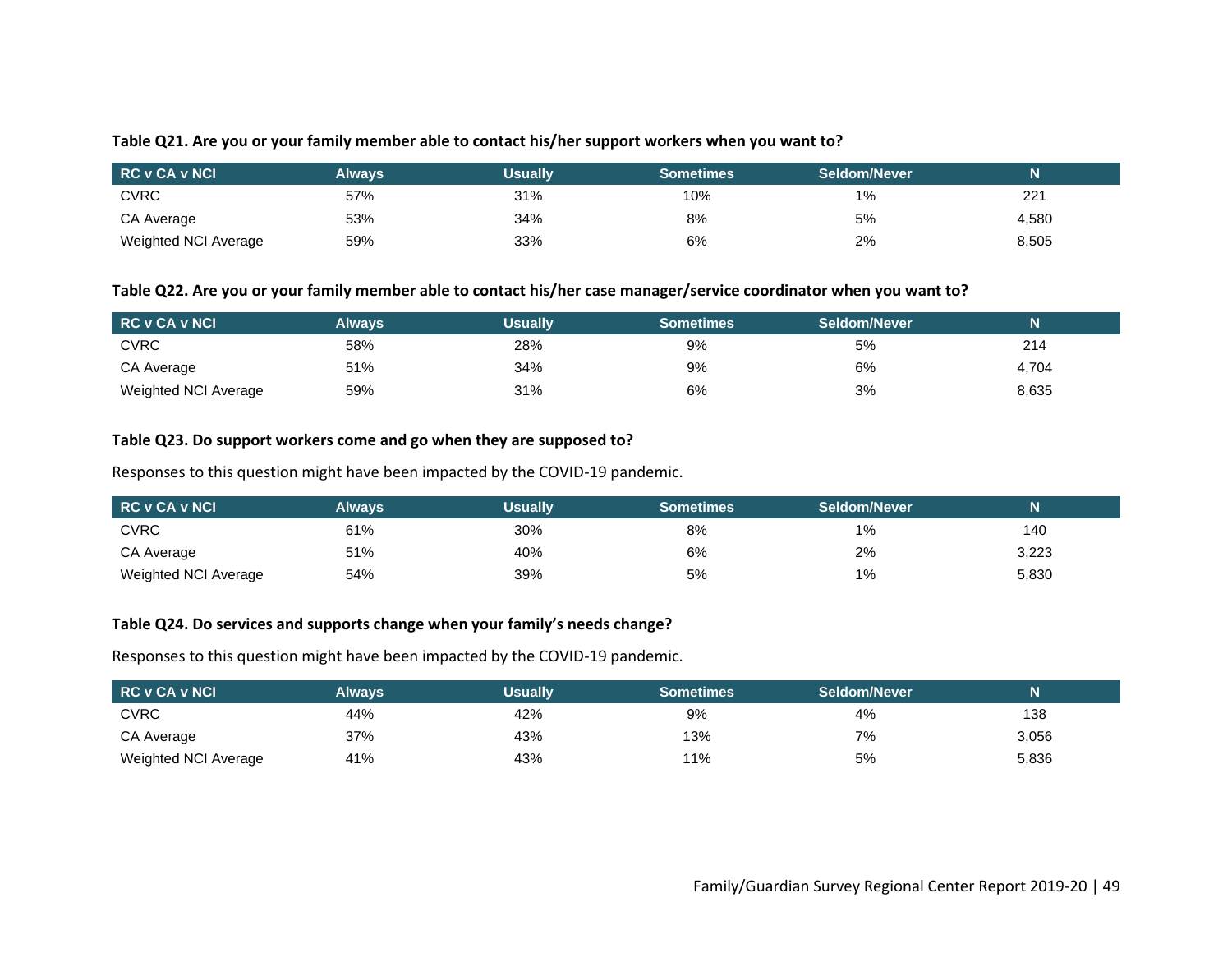#### **Table Q25. Do support workers speak to you in a way you understand?**

| <b>RC v CA v NCI</b> | Alwavs | Usually | <b>Sometimes</b> | Seldom/Never |       |
|----------------------|--------|---------|------------------|--------------|-------|
| <b>CVRC</b>          | 80%    | 16%     | 2%               | 2%           | 206   |
| CA Average           | 73%    | 22%     | 3%               | 2%           | 4.439 |
| Weighted NCI Average | 72%    | 24%     | 3%               | $1\%$        | 8,201 |

#### **Table Q26. Are there support workers available who can speak to you in your preferred language?**

CA specific question

| <b>RC v CA v NCI</b> | Alwavs | Usually | <b>Sometimes</b> | Seldom/Never |       |
|----------------------|--------|---------|------------------|--------------|-------|
| <b>CVRC</b>          | 94%    | 5%      | 0%               | 0%           | 206   |
| CA Average           | 88%    | 10%     | 1%               | 1%           | 4,316 |
| Weighted NCI Average | n/a    | n/a     | n/a              | n/a          | n/a   |

#### **Table Q27. Does your family member's case manager/service coordinator speak your preferred language?**

CA specific question

| RC v CA v NCI        | Yes | No    |       |
|----------------------|-----|-------|-------|
| <b>CVRC</b>          | 99% | $1\%$ | 221   |
| CA Average           | 98% | 2%    | 4.775 |
| Weighted NCI Average | n/a | n/a   | n/a   |

**Table Q28. If your case manager/service coordinator does not speak your preferred language, is a translator provided when you speak with the case manager/service coordinator?**

CA specific question

| RC v CA v NCI        | Always | <b>Usually</b> | <b>Sometimes</b> | Seldom/Never |     |
|----------------------|--------|----------------|------------------|--------------|-----|
| <b>CVRC</b>          | n/a    | n/a            | n/a              | n/a          | n/a |
| CA Average           | 14%    | 10%            | 20%              | 55%          | 49  |
| Weighted NCI Average | n/a    | n/a            | n/a              | n/a          | n/a |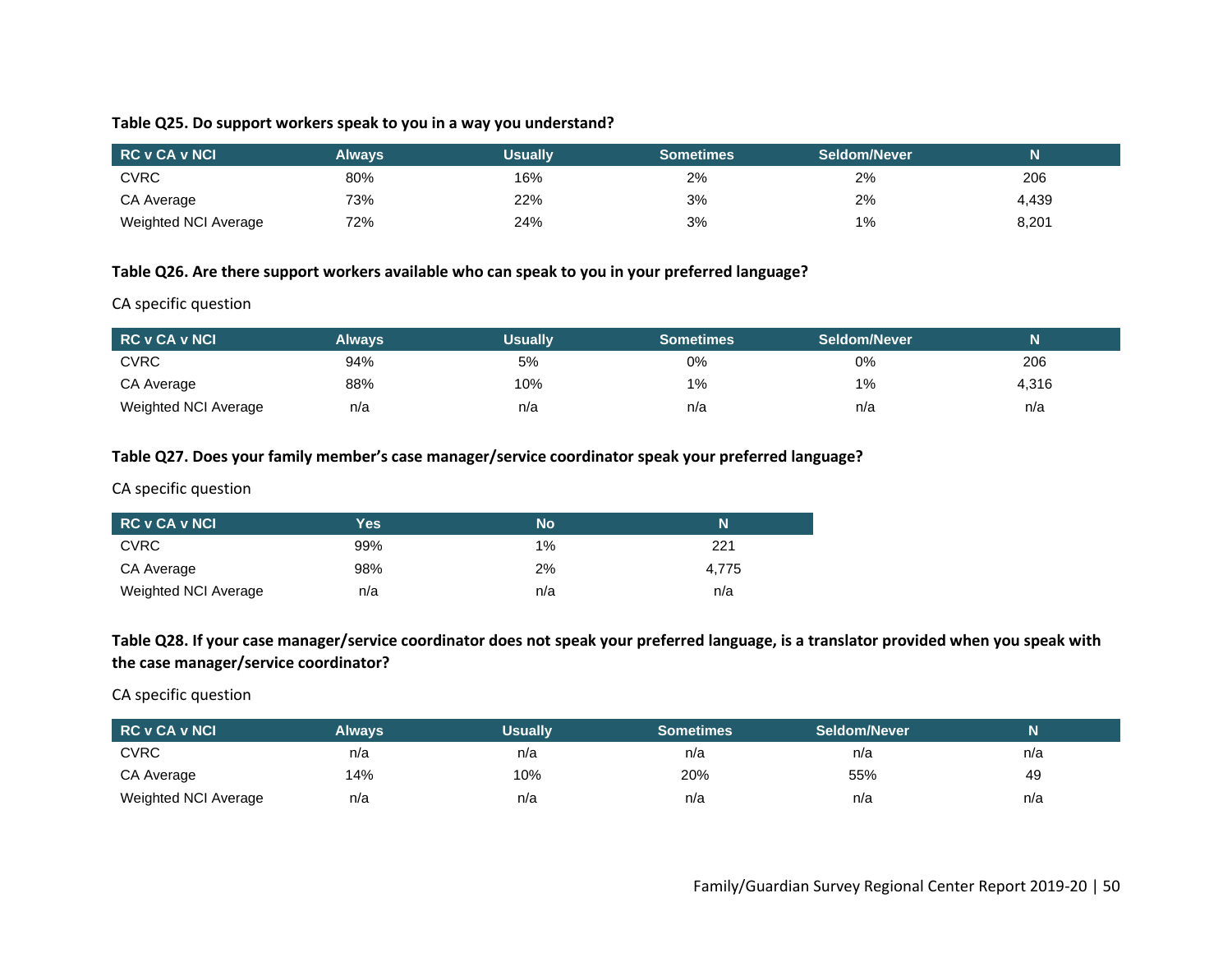#### **Table Q29. Are services delivered in a way that is respectful of your family's culture?**

| <b>RC v CA v NCI</b> | Always | Usually | <b>Sometimes</b> | <b>Seldom/Never</b> |       |
|----------------------|--------|---------|------------------|---------------------|-------|
| <b>CVRC</b>          | 83%    | 13%     | 3%               | $1\%$               | 21′   |
| CA Average           | 81%    | 16%     | 2%               | 1%                  | 4,548 |
| Weighted NCI Average | 77%    | 20%     | 2%               | 1%                  | 8,336 |

#### **Table Q30. Does your family member's case manager/service coordinator support you in a way that is respectful of your culture?**

CA specific question

| RC v CA v NCI        | Always | <b>Usually</b> | <b>Sometimes</b> | Seldom/Never |       |
|----------------------|--------|----------------|------------------|--------------|-------|
| <b>CVRC</b>          | 83%    | 12%            | 4%               | $1\%$        | 199   |
| CA Average           | 83%    | 14%            | 2%               | 2%           | 4.424 |
| Weighted NCI Average | n/a    | n/a            | n/a              | n/a          | n/a   |

#### **Table Q31. If your family member does not communicate verbally (for example, uses gestures or sign language, or a communication aid), are there support workers who can communicate with him/her?**

Responses to this question might have been impacted by the COVID-19 pandemic.

| <b>RC v CA v NCI</b> | <b>Always</b> | Usuallv | Sometimes | Seldom/Never |      |
|----------------------|---------------|---------|-----------|--------------|------|
| <b>CVRC</b>          | 42%           | 34%     | 13%       | 11%          | 38   |
| CA Average           | 41%           | 38%     | 14%       | 8%           | 844  |
| Weighted NCI Average | 41%           | 41%     | 14%       | 4%           | .745 |

#### **Table Q32. Do support workers have the right information and skills to meet your family's needs?**

Responses to this question might have been impacted by the COVID-19 pandemic.

| <b>RC v CA v NCI</b> | Always | Usually | <b>Sometimes</b> | Seldom/Never |       |
|----------------------|--------|---------|------------------|--------------|-------|
| <b>CVRC</b>          | 56%    | 34%     | 7%               | 2%           | 189   |
| CA Average           | 44%    | 44%     | 10%              | 3%           | 4,152 |
| Weighted NCI Average | 44%    | 45%     | 9%               | 2%           | 7,740 |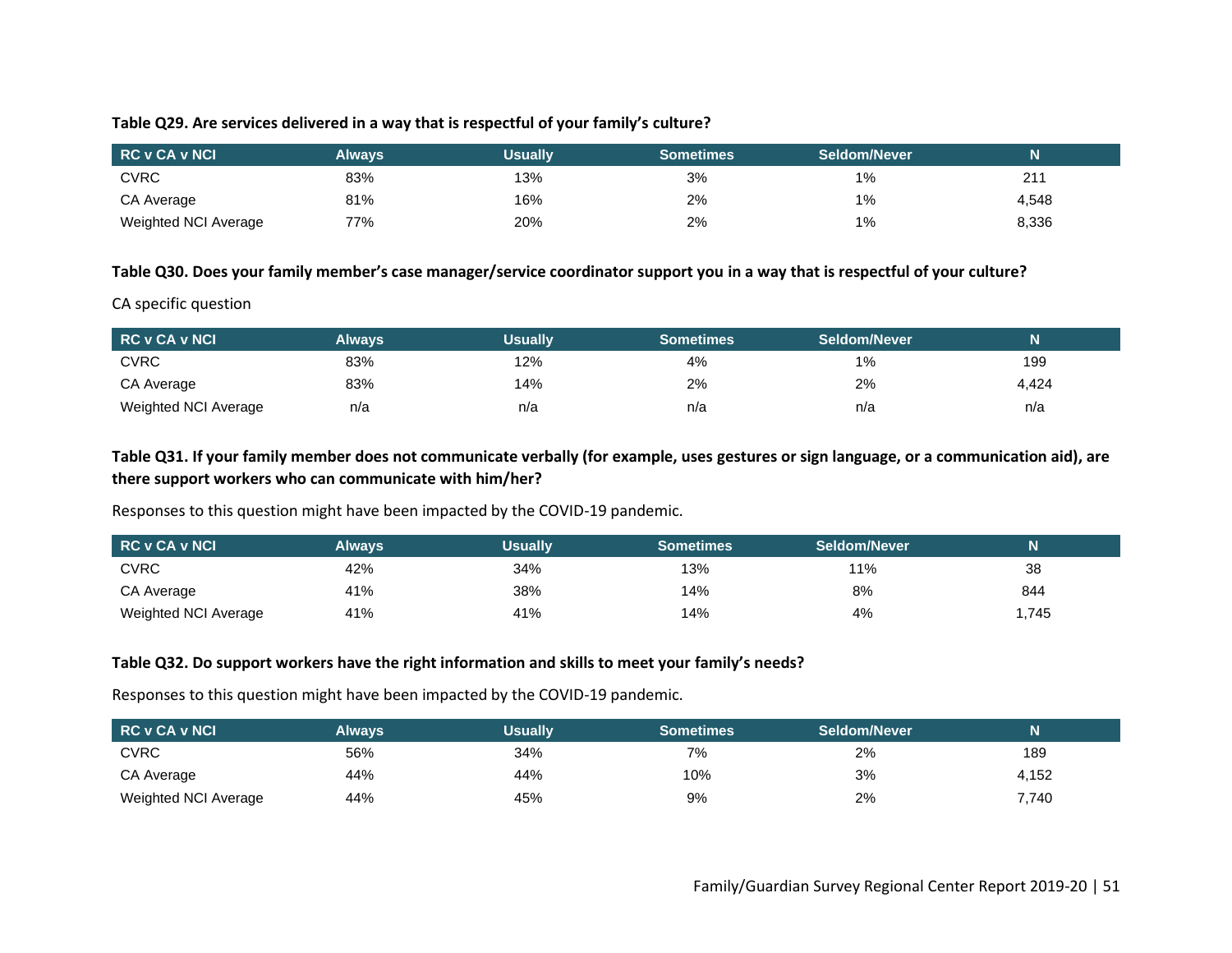#### **Table Q33. Does your family member have the special equipment or accommodations that s/he needs?**

Responses to this question might have been impacted by the COVID-19 pandemic.

| RC v CA v NCI        | Alwavs | <b>Usually</b> | <b>Sometimes</b> | Seldom/Never |       |
|----------------------|--------|----------------|------------------|--------------|-------|
| <b>CVRC</b>          | 62%    | 29%            | 6%               | 2%           | 93    |
| CA Average           | 58%    | 31%            | 6%               | 5%           | 2,084 |
| Weighted NCI Average | 60%    | 31%            | 5%               | 3%           | 4,242 |

#### **Table Q34. Can your family member see health professionals when needed (for example, doctor, dentist, psychologist)?**

Responses to this question might have been impacted by the COVID-19 pandemic.

| <b>RC v CA v NCI</b> | Alwavs | Usually | <b>Sometimes</b> \ | Seldom/Never |       |
|----------------------|--------|---------|--------------------|--------------|-------|
| <b>CVRC</b>          | 64%    | 32%     | 3%                 | 0%           | 228   |
| CA Average           | 67%    | 27%     | 5%                 | $1\%$        | 4,965 |
| Weighted NCI Average | 74%    | 23%     | 3%                 | $1\%$        | 8,940 |

#### **Table Q35. Does your family member's primary care doctor understand your family member's needs related to his/her disability?**

| <b>RC v CA v NCI</b> | Always | Usually | <b>Sometimes</b> | Seldom/Never |       |
|----------------------|--------|---------|------------------|--------------|-------|
| <b>CVRC</b>          | 59%    | 34%     | 7%               | 0%           | 178   |
| CA Average           | 56%    | 35%     | 7%               | 2%           | 4,257 |
| Weighted NCI Average | 62%    | 32%     | 5%               | 1%           | 7,899 |

#### **Table Q36. Can your family member go to the dentist when needed?**

Responses to this question might have been impacted by the COVID-19 pandemic.

| <b>RC v CA v NCI</b> | Always i | <b>Usually</b> | <b>Sometimes</b> | Seldom/Never |       |
|----------------------|----------|----------------|------------------|--------------|-------|
| <b>CVRC</b>          | 58%      | 30%            | 7%               | 5%           | 204   |
| CA Average           | 61%      | 26%            | 8%               | 5%           | 4,757 |
| Weighted NCI Average | 67%      | 25%            | 5%               | 3%           | 8,638 |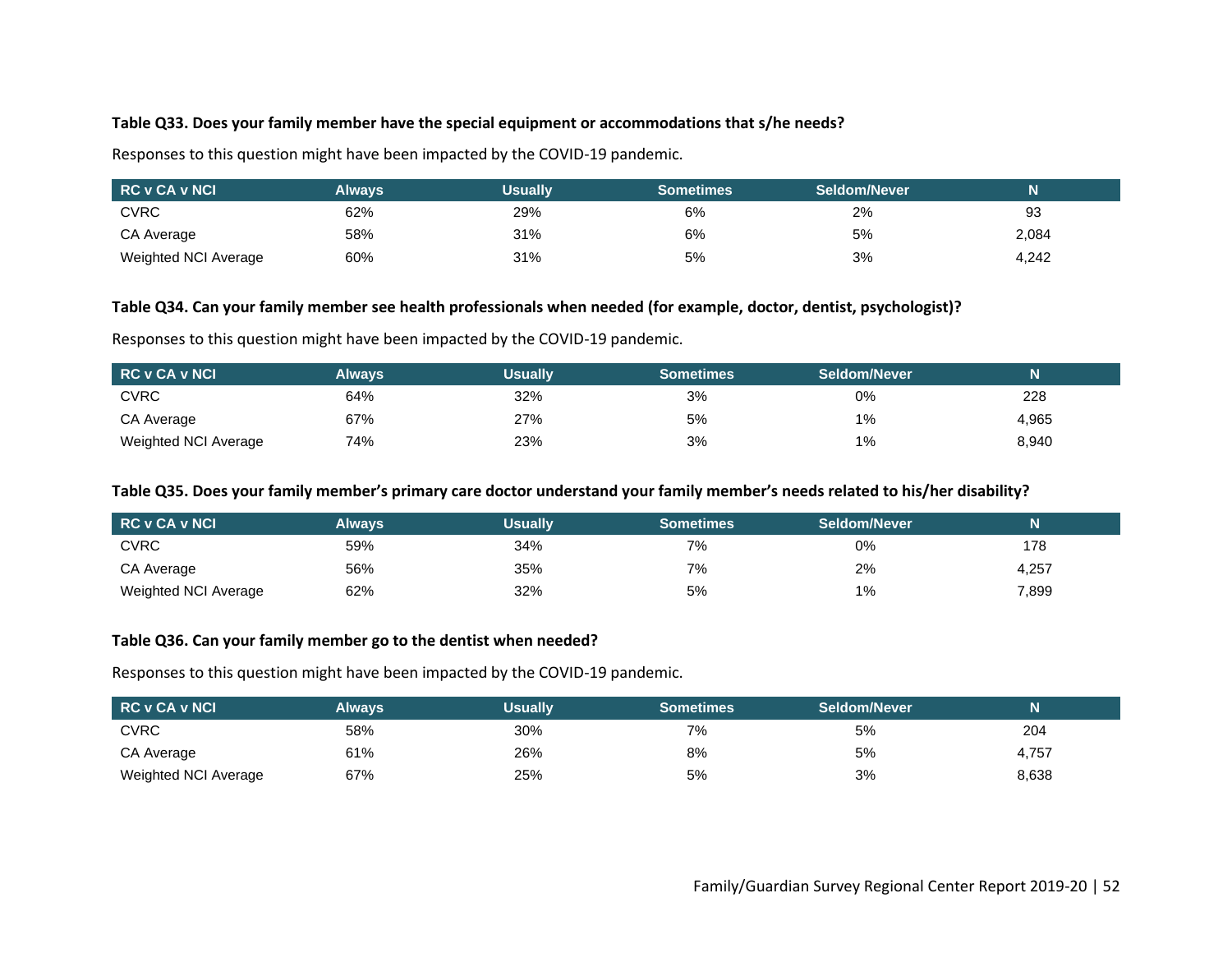#### **Table Q37. Does your family member's dentist understand your family member's needs related to his/her disability?**

| RC v CA v NCI        | Alwavs | Usually | <b>Sometimes</b> | <b>Seldom/Never</b> |       |
|----------------------|--------|---------|------------------|---------------------|-------|
| <b>CVRC</b>          | 62%    | 30%     | 5%               | 3%                  | 160   |
| CA Average           | 63%    | 29%     | 5%               | 3%                  | 3,940 |
| Weighted NCI Average | 64%    | 29%     | 4%               | 2%                  | 7,270 |

#### **Table Q38. If your family member takes medications, do you know what they're for?**

| RC v CA v NCI        | Alwavs | <b>Usually</b> | Sometimes | Seldom/Never | Ν     |
|----------------------|--------|----------------|-----------|--------------|-------|
| <b>CVRC</b>          | 67%    | 18%            | 9%        | 6%           | 193   |
| CA Average           | 71%    | 21%            | 6%        | 2%           | 4,353 |
| Weighted NCI Average | 72%    | 22%            | 5%        | $1\%$        | 8,098 |

**Table Q39. Do you, your family member, or someone else in your family know what is needed to safely take the medications (when it should be taken, how much to take, and the potential side effects)?**

| RC v CA v NCI        | <b>Always</b> | Usually | <b>Sometimes</b> | Seldom/Never |       |
|----------------------|---------------|---------|------------------|--------------|-------|
| <b>CVRC</b>          | 72%           | 19%     | 3%               | 6%           | 174   |
| CA Average           | 74%           | 19%     | 4%               | 3%           | 4,061 |
| Weighted NCI Average | 75%           | 19%     | 3%               | 3%           | 7,590 |

**Table Q40. If your family member uses mental health services, does the mental health professional understand your family member's needs related to his/her disability?**

| RC v CA v NCI        | Always | Usually | Sometimes | <b>Seldom/Never</b> |       |
|----------------------|--------|---------|-----------|---------------------|-------|
| <b>CVRC</b>          | 51%    | 33%     | 12%       | 4%                  | 97    |
| CA Average           | 53%    | 33%     | 9%        | 4%                  | 2,342 |
| Weighted NCI Average | 58%    | 33%     | 7%        | 3%                  | 4,592 |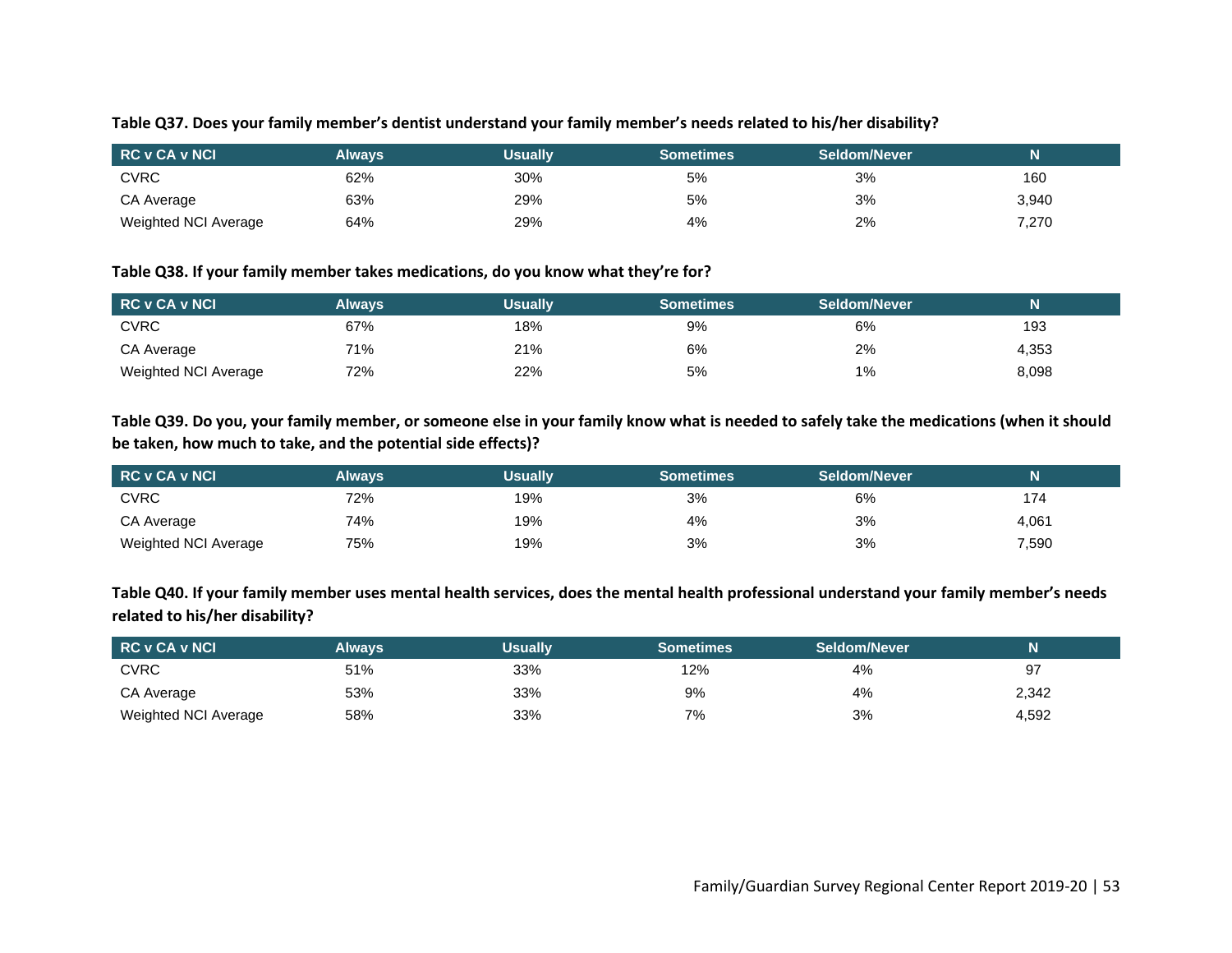#### **Table Q41. Does your family get the supports and services it needs?**

Responses to this question might have been impacted by the COVID-19 pandemic.

| <b>RC v CA v NCI</b> | Yes | <b>No</b> | N     |
|----------------------|-----|-----------|-------|
| <b>CVRC</b>          | 87% | 13%       | 180   |
| CA Average           | 86% | 14%       | 4.156 |
| Weighted NCI Average | 90% | 10%       | 7.754 |

#### **Table Q42. If your family does not get the support and services needed, what additional services does your family need?**

Categories are not mutually exclusive; therefore N is not shown. Responses to this question might have been impacted by the COVID-19 pandemic.

| <b>Additional Services Needed</b>             | <b>CVRC</b> | <b>CA Average</b> | <b>Weighted NCI</b><br>Average |
|-----------------------------------------------|-------------|-------------------|--------------------------------|
| Regularly scheduled support for family member | 30%         | 31%               | 28%                            |
| Homemaker service                             | 20%         | <b>20%</b>        | 16%                            |
| Home or vehicle modifications                 | 10%         | 8%                | 7%                             |
| Counseling                                    | 35%         | 36%               | 26%                            |
| Family-to-Family networks                     | 25%         | 15%               | 14%                            |
| Other                                         | 60%         | 56%               | 59%                            |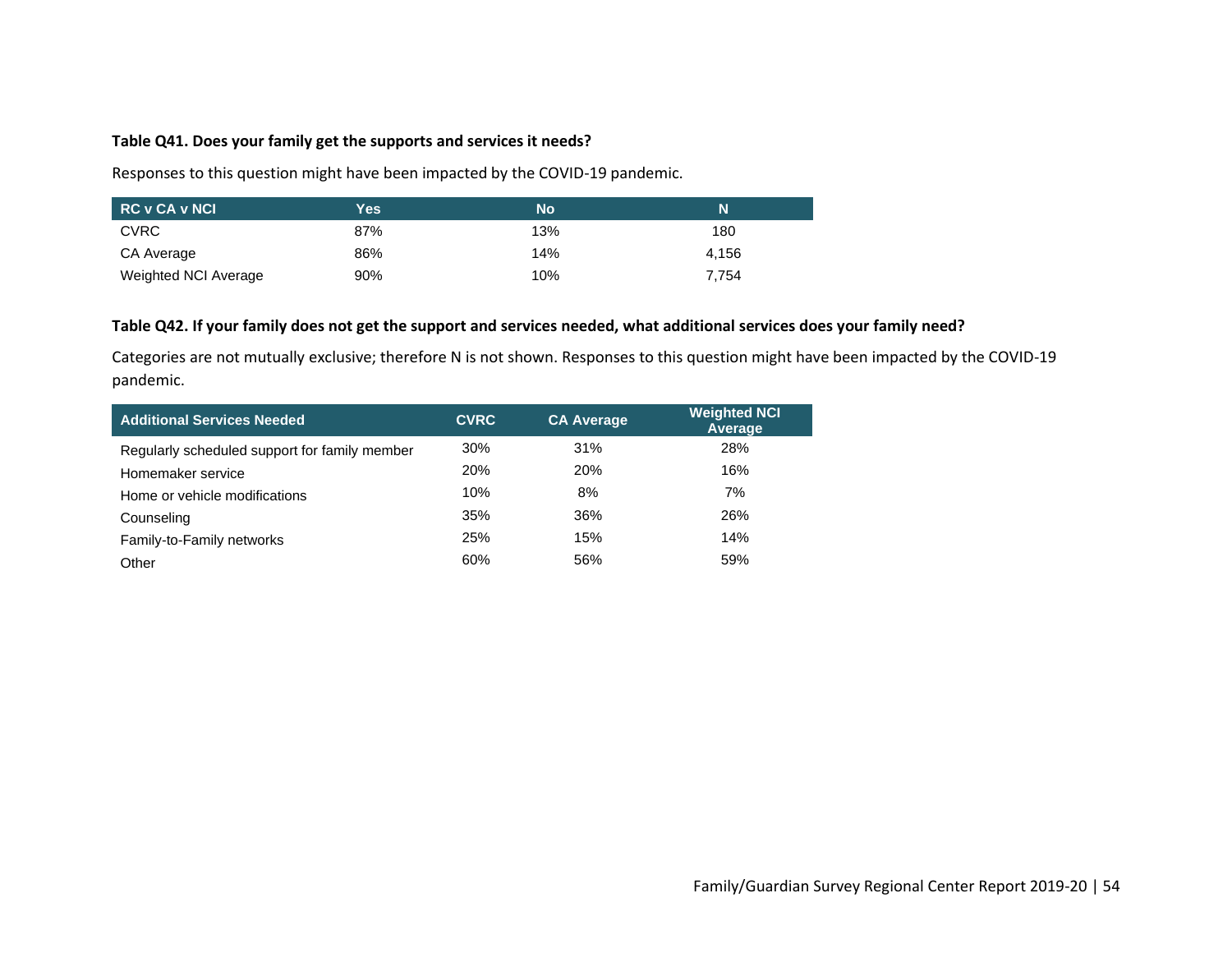## *Choice, Decision Making and Control Charts*

*Families and family members with disabilities determine the services and supports they receive and the individuals or agencies who provide them.*

The following pages contain charts depicting the results. The same data are repeated in the accessible tables that follow.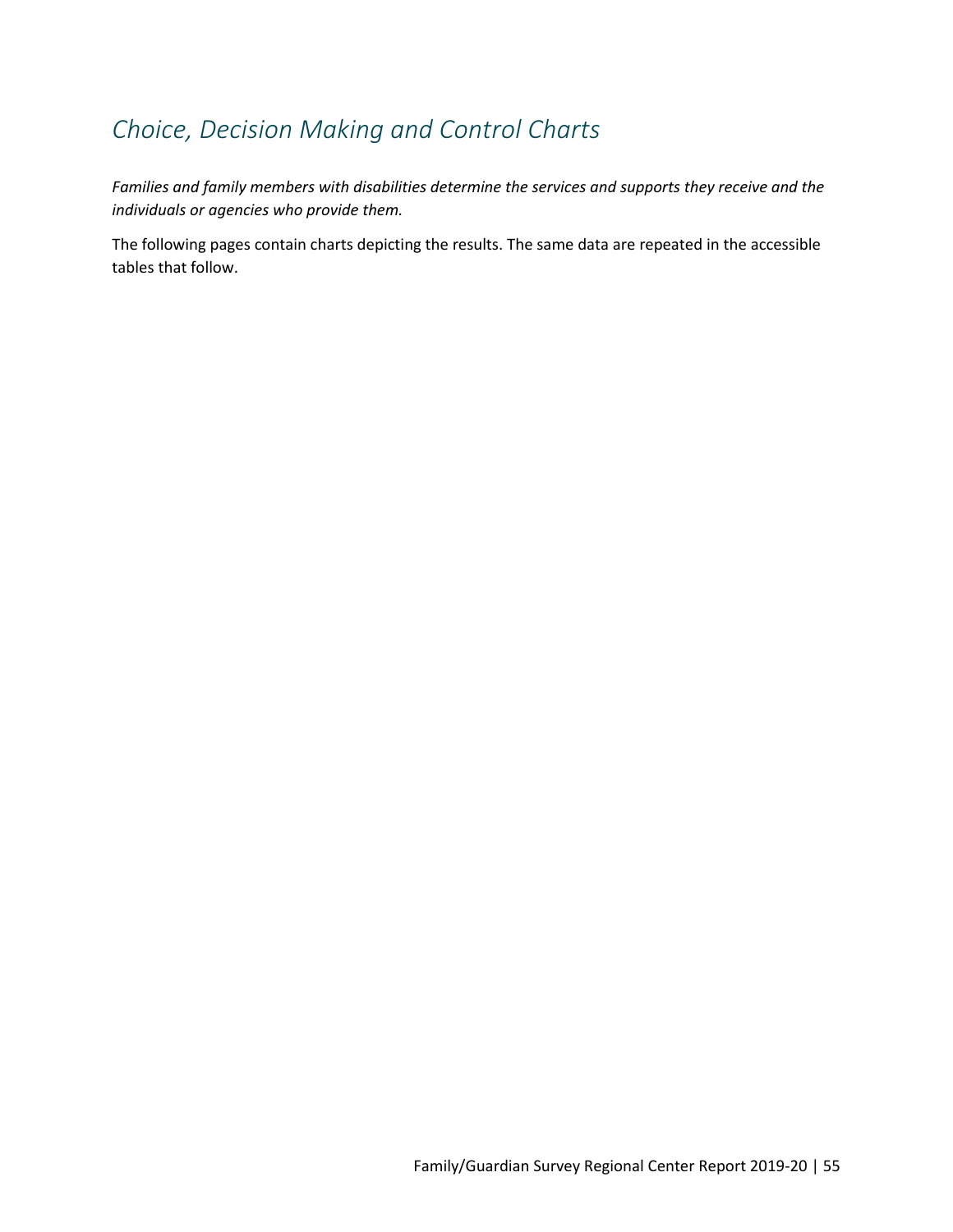



Can your family choose or change the individual staff that provide the services for your family member?



Can your family choose or change the agency that provides services to your family member?



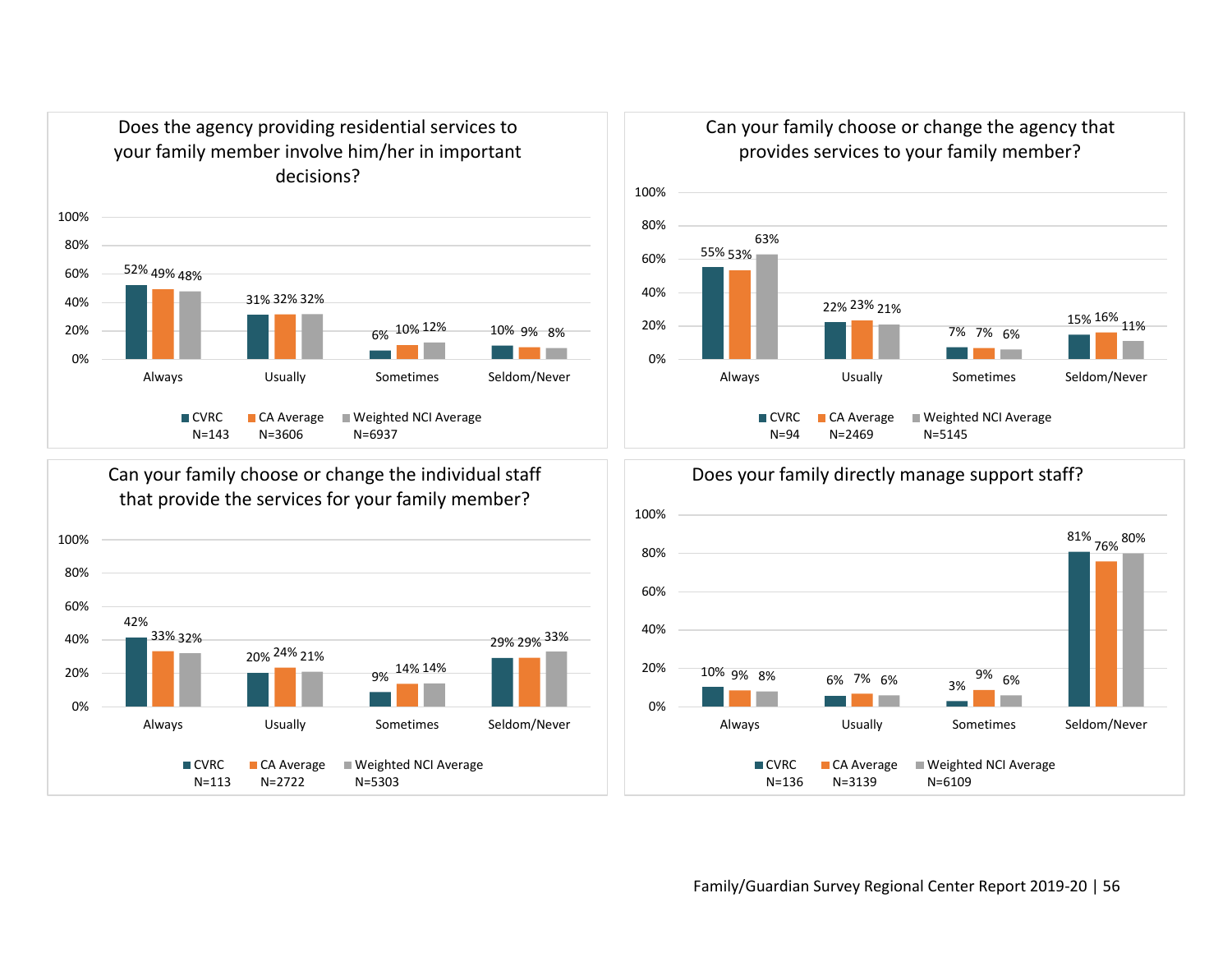

Did you, your family member, or someone else in your family choose your family member's case manager/service coordinator?

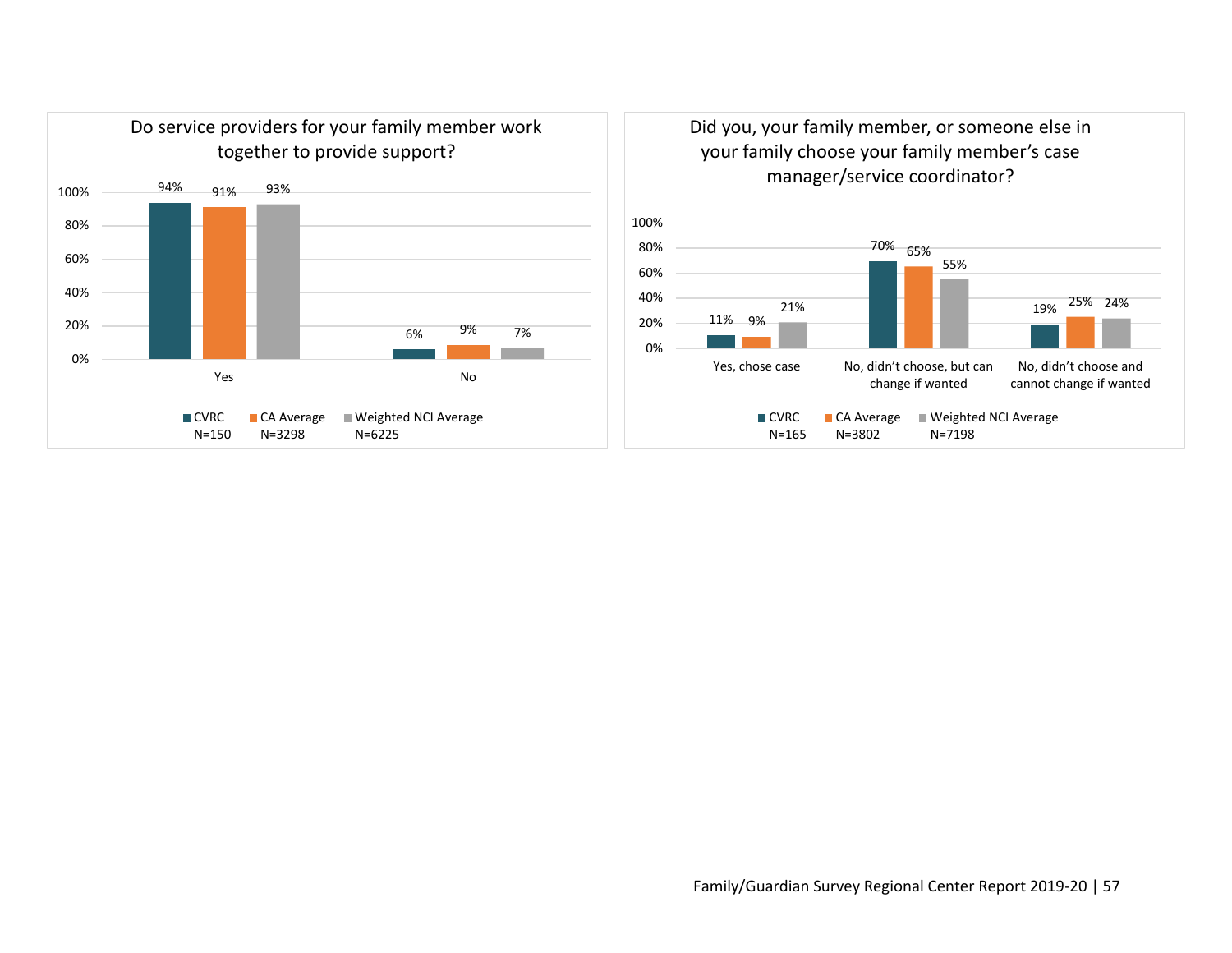## *Choice, Decision Making and Control Tables*

*Families and family members with disabilities determine the services and supports they receive and the individuals or agencies who provide them.*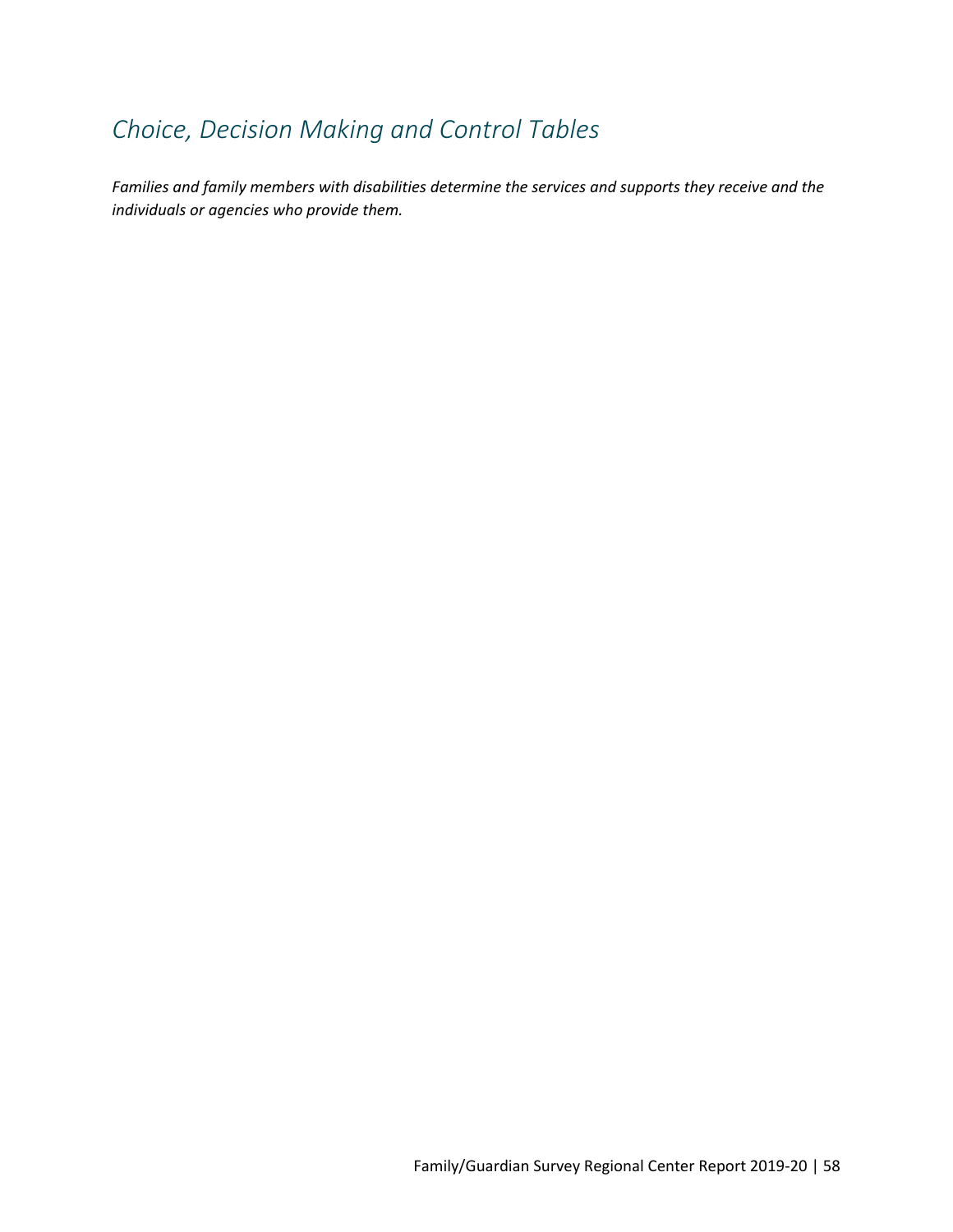#### **Table Q43. Does the agency providing residential services to your family member involve him/her in important decisions?**

| <b>RC v CA v NCI</b> | Alwavs | <b>Usually</b> | <b>Sometimes</b> | Seldom/Never |       |
|----------------------|--------|----------------|------------------|--------------|-------|
| <b>CVRC</b>          | 52%    | 31%            | 6%               | 10%          | 143   |
| CA Average           | 49%    | 32%            | 10%              | 9%           | 3,606 |
| Weighted NCI Average | 48%    | 32%            | 12%              | 8%           | 6,937 |

#### **Table Q44. Can your family choose or change the agency that provides your family member's services?**

Responses to this question might have been impacted by the COVID-19 pandemic.

| <b>RC v CA v NCI</b> | Always | Usually | <b>Sometimes</b> | Seldom/Never |       |
|----------------------|--------|---------|------------------|--------------|-------|
| <b>CVRC</b>          | 55%    | 22%     | 7%               | 15%          | 94    |
| CA Average           | 53%    | 23%     | 7%               | 16%          | 2,469 |
| Weighted NCI Average | 63%    | 21%     | 6%               | 11%          | 5,145 |

#### **Table Q45. Can your family choose or change the individual staff that provide the services for your family member?**

Responses to this question might have been impacted by the COVID-19 pandemic.

| <b>RC v CA v NCI</b> | Always | <b>Usually</b> | <b>Sometimes</b> | Seldom/Never |       |
|----------------------|--------|----------------|------------------|--------------|-------|
| <b>CVRC</b>          | 42%    | 20%            | 9%               | 29%          | 113   |
| CA Average           | 33%    | 24%            | 14%              | 29%          | 2,722 |
| Weighted NCI Average | 32%    | 21%            | 14%              | 33%          | 5,303 |

#### **Table Q46. Does your family directly manage support staff?**

| <b>RC v CA v NCI</b> | Always | Usually | <b>Sometimes</b> | Seldom/Never |       |
|----------------------|--------|---------|------------------|--------------|-------|
| <b>CVRC</b>          | 10%    | 6%      | 3%               | 81%          | 136   |
| CA Average           | 9%     | 7%      | 9%               | 76%          | 3,139 |
| Weighted NCI Average | 8%     | 6%      | 6%               | 80%          | 6,109 |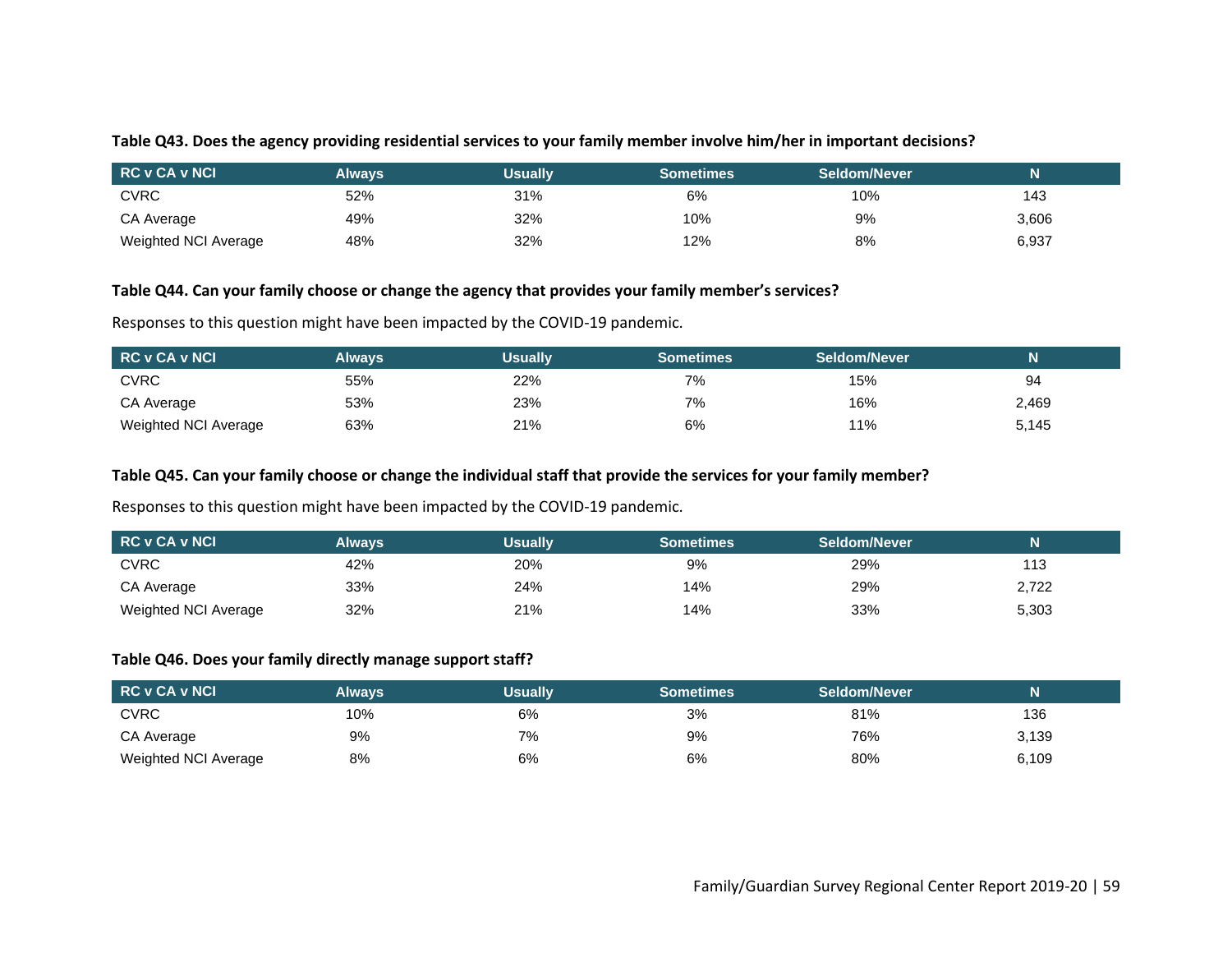#### **Table Q47. Do service providers for your family member work together to provide support?**

Responses to this question might have been impacted by the COVID-19 pandemic.

| <b>RC v CA v NCI</b> | Yes | No | N     |
|----------------------|-----|----|-------|
| <b>CVRC</b>          | 94% | 6% | 150   |
| CA Average           | 91% | 9% | 3.298 |
| Weighted NCI Average | 93% | 7% | 6,225 |

#### **Table Q48. Did you, your family member, or someone else in your family choose your family member's case manager/service coordinator?**

| Did you, your family member, or someone else<br>in your family choose your family member's <b>butter</b><br>case manager/service coordinator? | <b>CVRC</b> | <b>CA Average</b> | <b>Weighted NCI Average</b> |
|-----------------------------------------------------------------------------------------------------------------------------------------------|-------------|-------------------|-----------------------------|
| Yes, chose                                                                                                                                    | 11%         | 9%                | 21%                         |
| No, didn't choose, but can change if wanted                                                                                                   | 70%         | 65%               | 55%                         |
| No, didn't choose and cannot change if wanted                                                                                                 | 19%         | 25%               | 24%                         |
| <sup>N</sup>                                                                                                                                  | 165         | 3,802             | 7.198                       |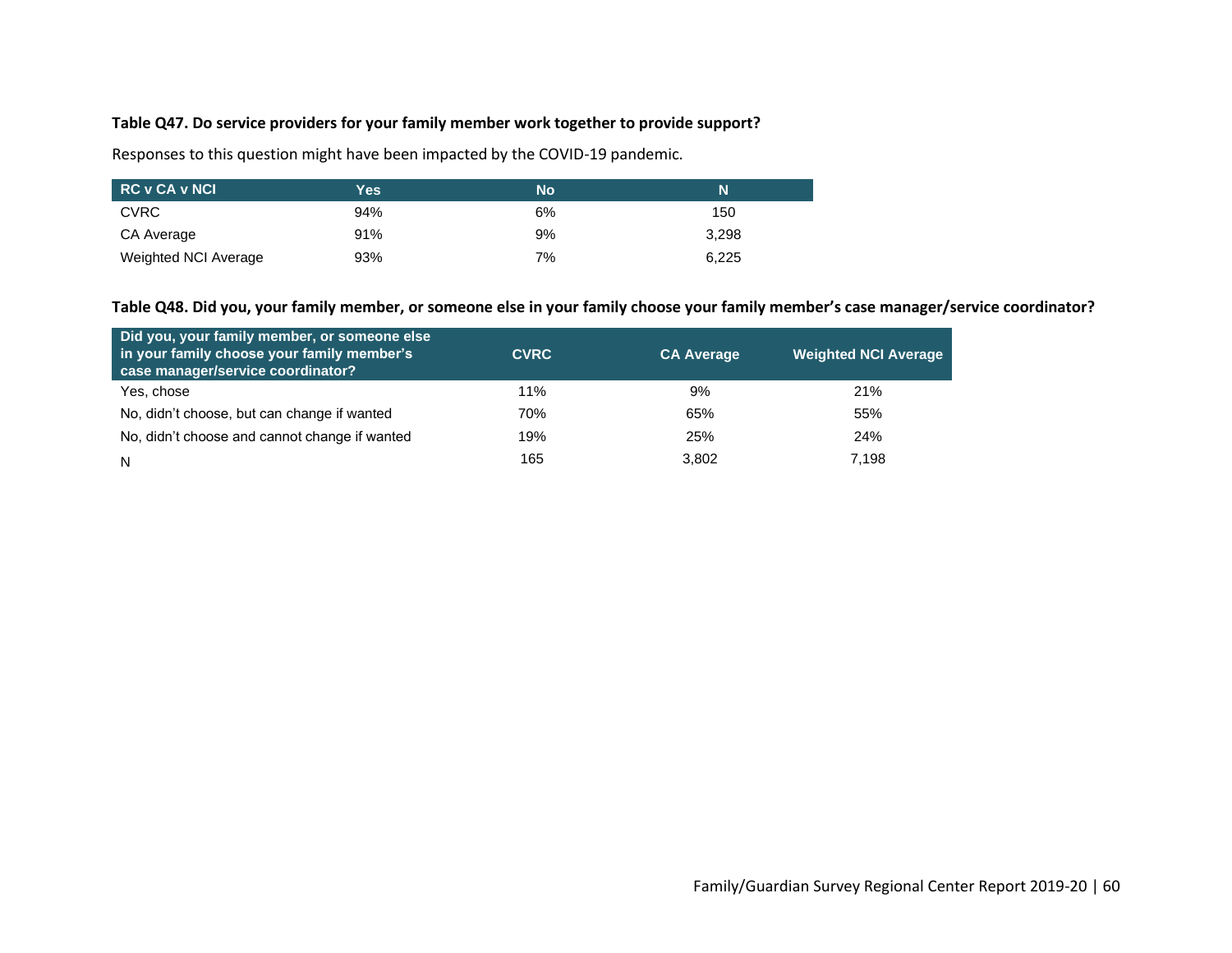### *Involvement in the Community Charts*

*Family members with disabilities use integrated community services and participate in everyday community activities.*

The following pages contain charts depicting the results. The same data are repeated in the accessible tables that follow.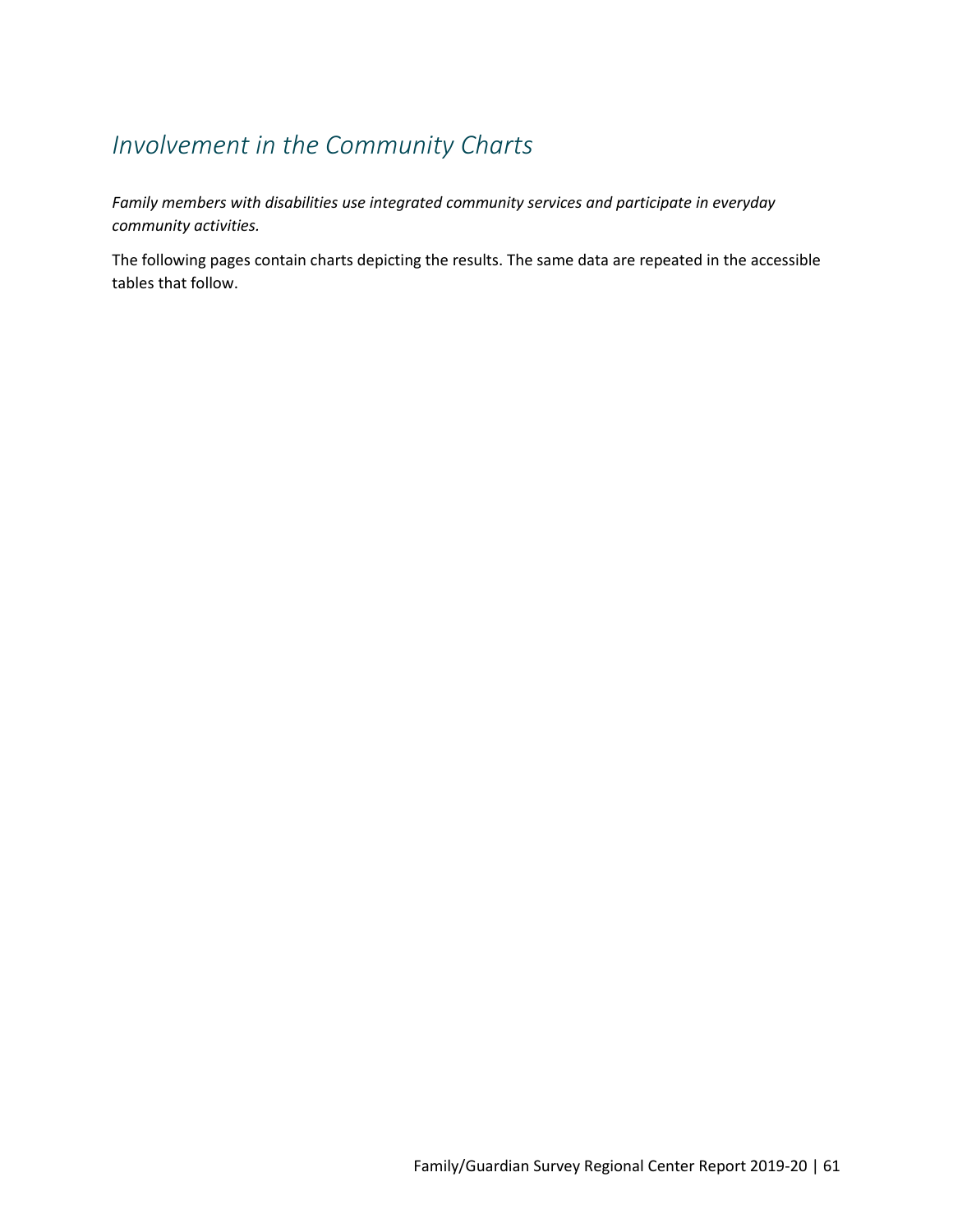

### Does your family member have friends other than paid support workers or family?



For your family member, what makes it hard to take part in activities in the community?



In your community, are there resources that your family can use that are not provided by the regional center?



Family/Guardian Survey Regional Center Report 2019-20 | 62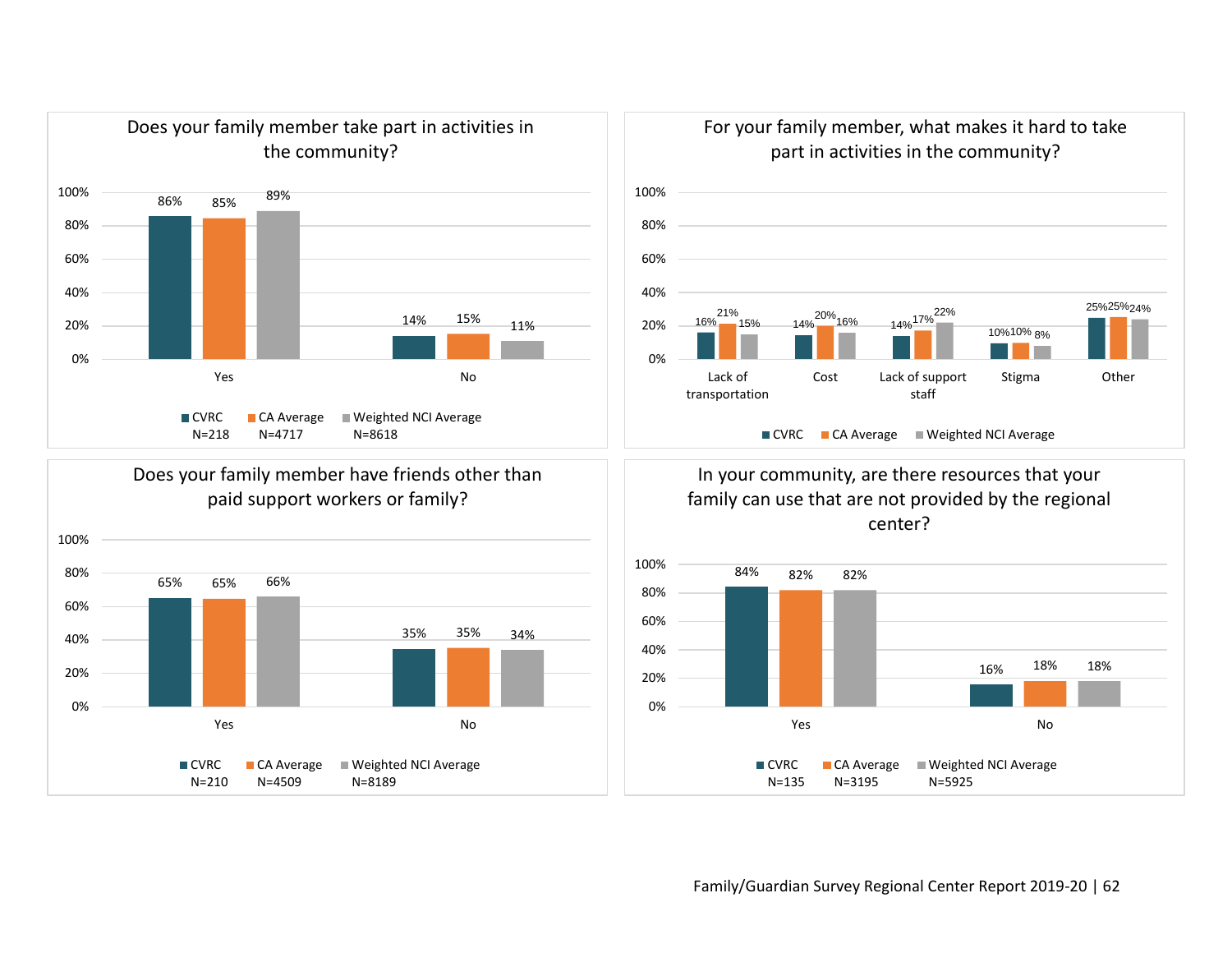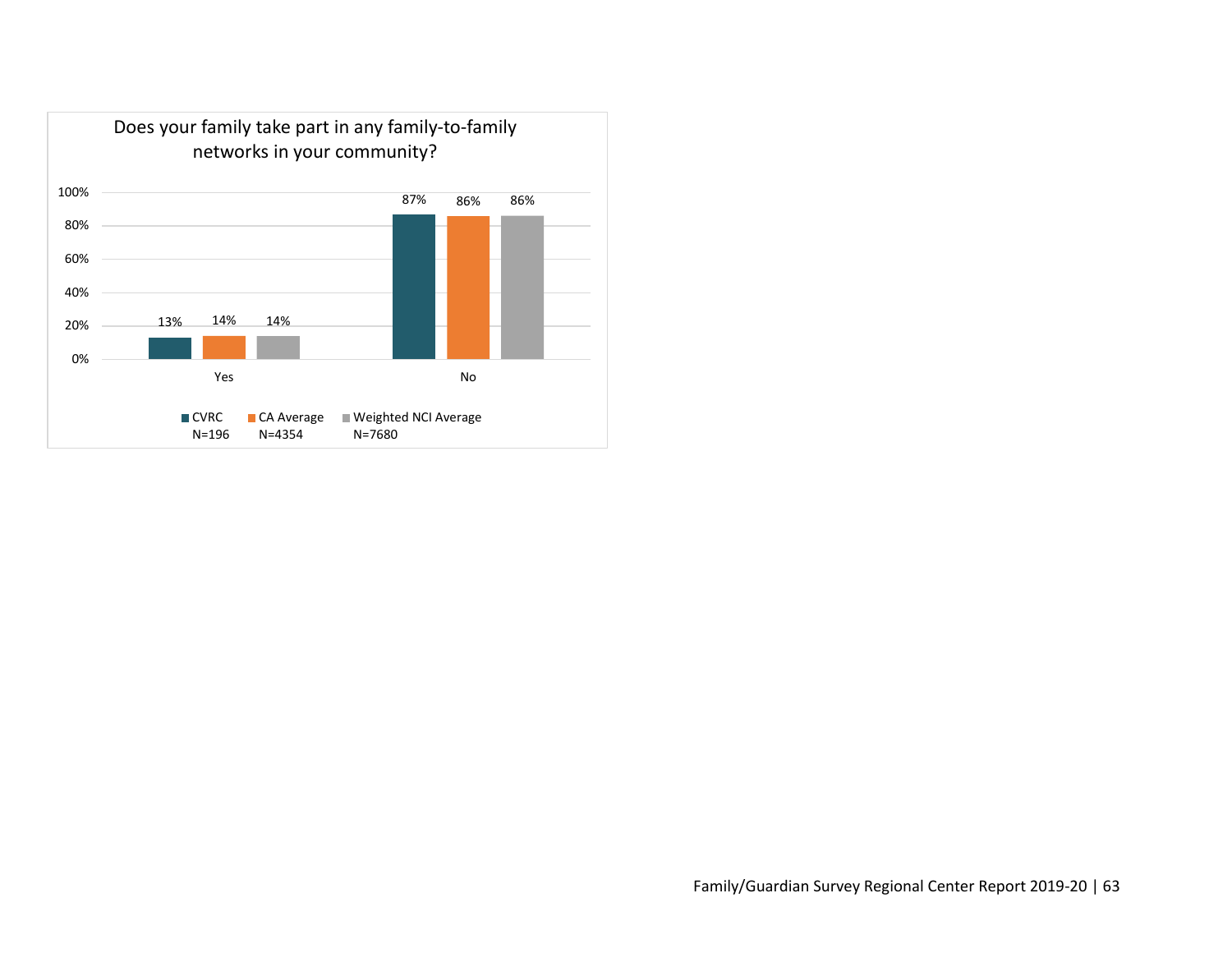### *Involvement in the Community Tables*

*Family members with disabilities use integrated community services and participate in everyday community activities.*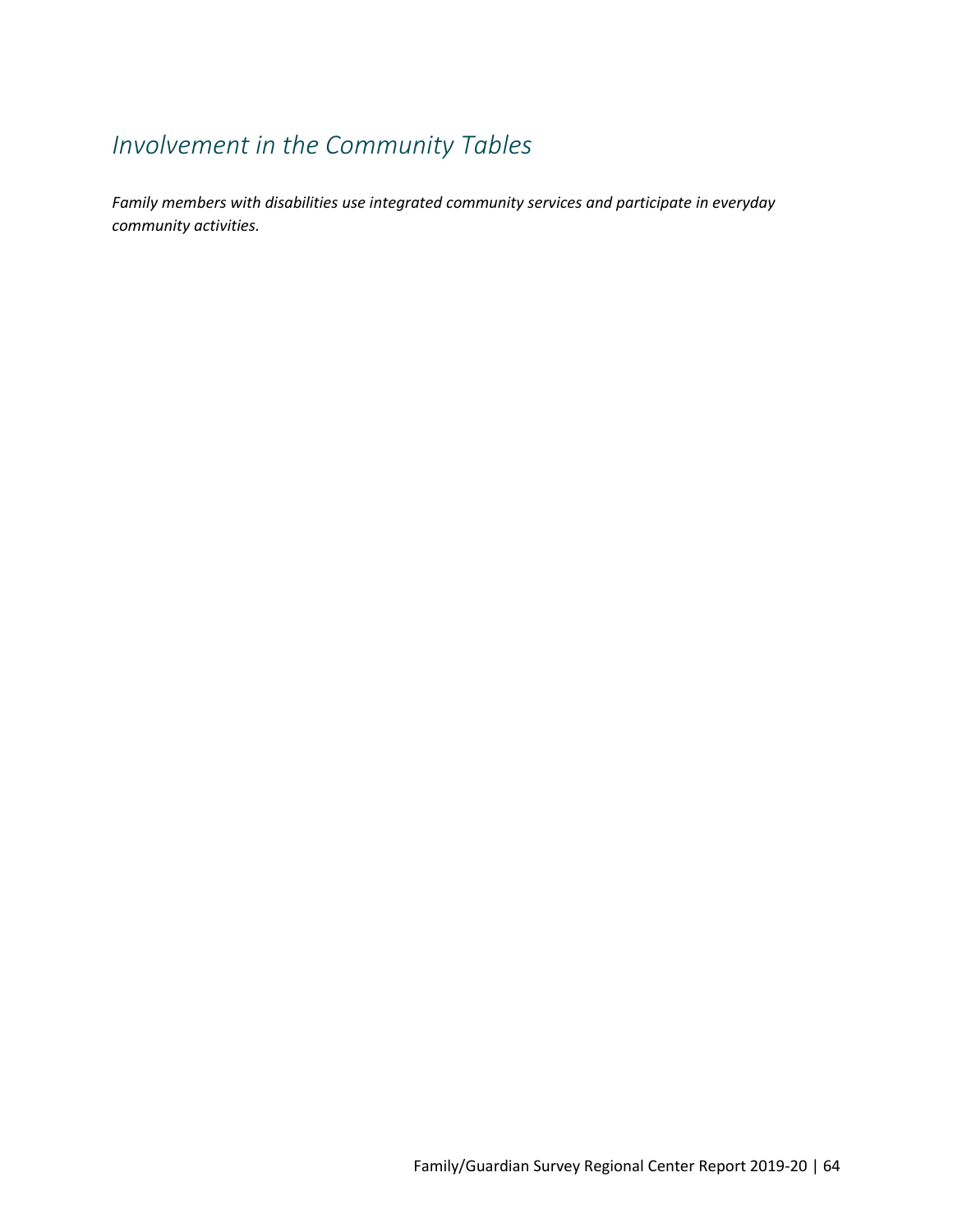#### **Table Q49. Does your family member take part in activities in the community?**

Responses to this question might have been impacted by the COVID-19 pandemic.

| <b>RC v CA v NCI</b> | Yes | <b>No</b> | N     |
|----------------------|-----|-----------|-------|
| <b>CVRC</b>          | 86% | 14%       | 218   |
| CA Average           | 85% | 15%       | 4.717 |
| Weighted NCI Average | 89% | 11%       | 8,618 |

#### **Table Q50. For your family member, what makes it hard to take part in activities in the community?**

Question is rephrased from previous years; categories are not mutually exclusive; therefore N is not shown. Responses to this question might have been impacted by the COVID-19 pandemic.

| RC v CA v NCL        | Lack of<br>transportation | Cost | Lack of support<br>staff | Stiama | Other |
|----------------------|---------------------------|------|--------------------------|--------|-------|
| <b>CVRC</b>          | 16%                       | 14%  | 14%                      | 10%    | 25%   |
| CA Average           | 21%                       | 20%  | 17%                      | 10%    | 25%   |
| Weighted NCI Average | 15%                       | 16%  | 22%                      | 8%     | 24%   |

#### **Table Q51. Does your family member have friends other than paid support workers or family?**

| <b>RC v CA v NCI</b> | Yes | <b>No</b> | N     |
|----------------------|-----|-----------|-------|
| <b>CVRC</b>          | 65% | 35%       | 210   |
| CA Average           | 65% | 35%       | 4.509 |
| Weighted NCI Average | 66% | 34%       | 8.189 |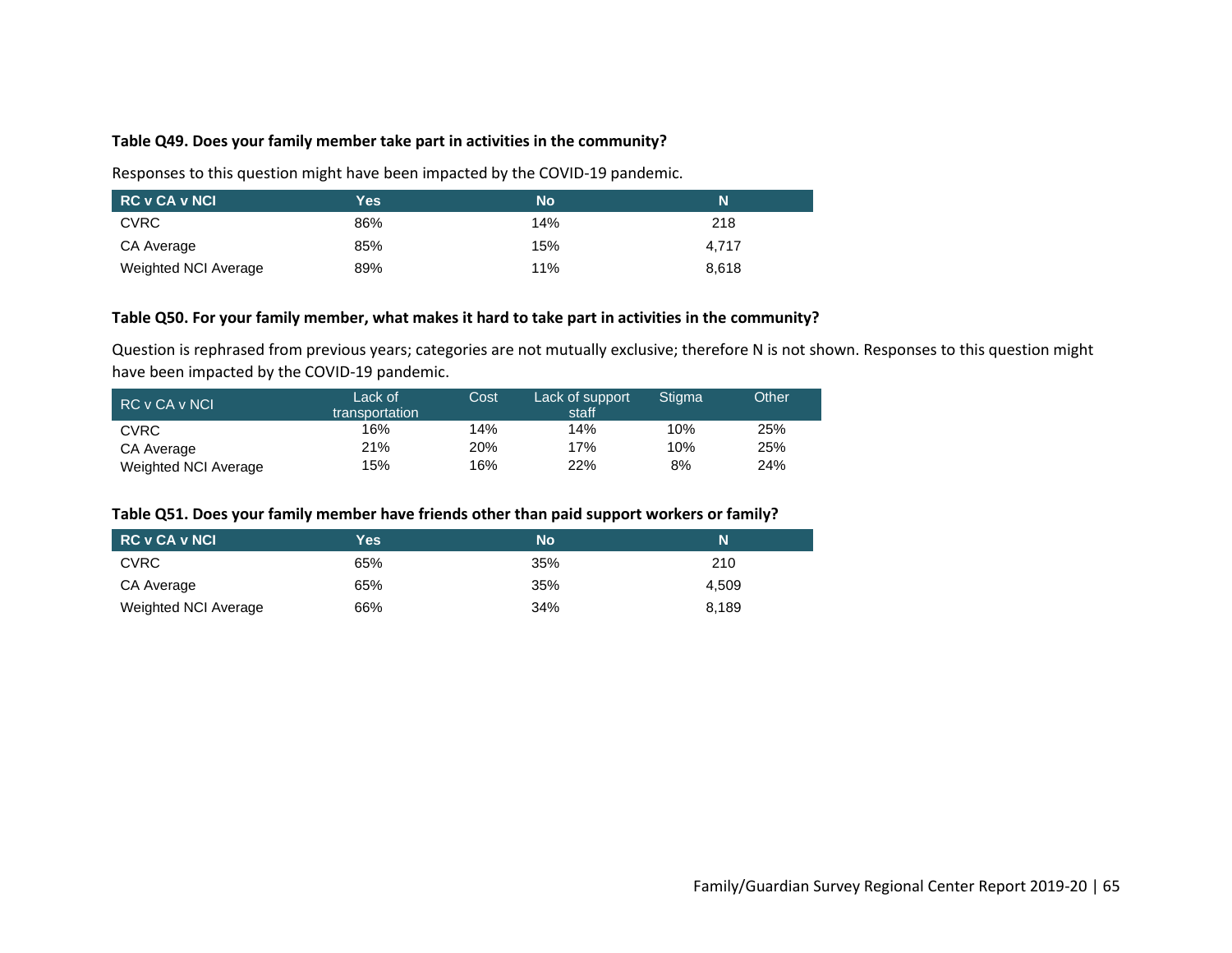**Table Q52. In your community, are there resources that your family can use that are not provided by the regional center<sup>6</sup> (for example, recreational programs, community housing, library programs, religious groups, etc.)?**

Responses to this question might have been impacted by the COVID-19 pandemic.

| <b>RC v CA v NCI</b> | Yes | <b>No</b> | N     |
|----------------------|-----|-----------|-------|
| <b>CVRC</b>          | 84% | 16%       | 135   |
| CA Average           | 82% | 18%       | 3.195 |
| Weighted NCI Average | 82% | 18%       | 5.925 |

**Table Q53. Does your family take part in any family-to-family networks in your community (for example, Parent to Parent, sibling networks, etc.)?**

Responses to this question might have been impacted by the COVID-19 pandemic.

| RC v CA v NCI                                                                              | Yes | No  |       |  |  |
|--------------------------------------------------------------------------------------------|-----|-----|-------|--|--|
| <b>CVRC</b>                                                                                | 13% | 87% | 196   |  |  |
| CA Average                                                                                 | 14% | 86% | 4.354 |  |  |
| Weighted NCI Average                                                                       | 14% | 86% | 7.680 |  |  |
| $\sigma$ and $\sigma$ and a summarized and a set of $\sigma$ and a summarized and $\sigma$ |     |     |       |  |  |

Satisfaction With Services and Supports Charts

<sup>&</sup>lt;sup>6</sup> Some NCI states provide services through a statewide ID/DD agency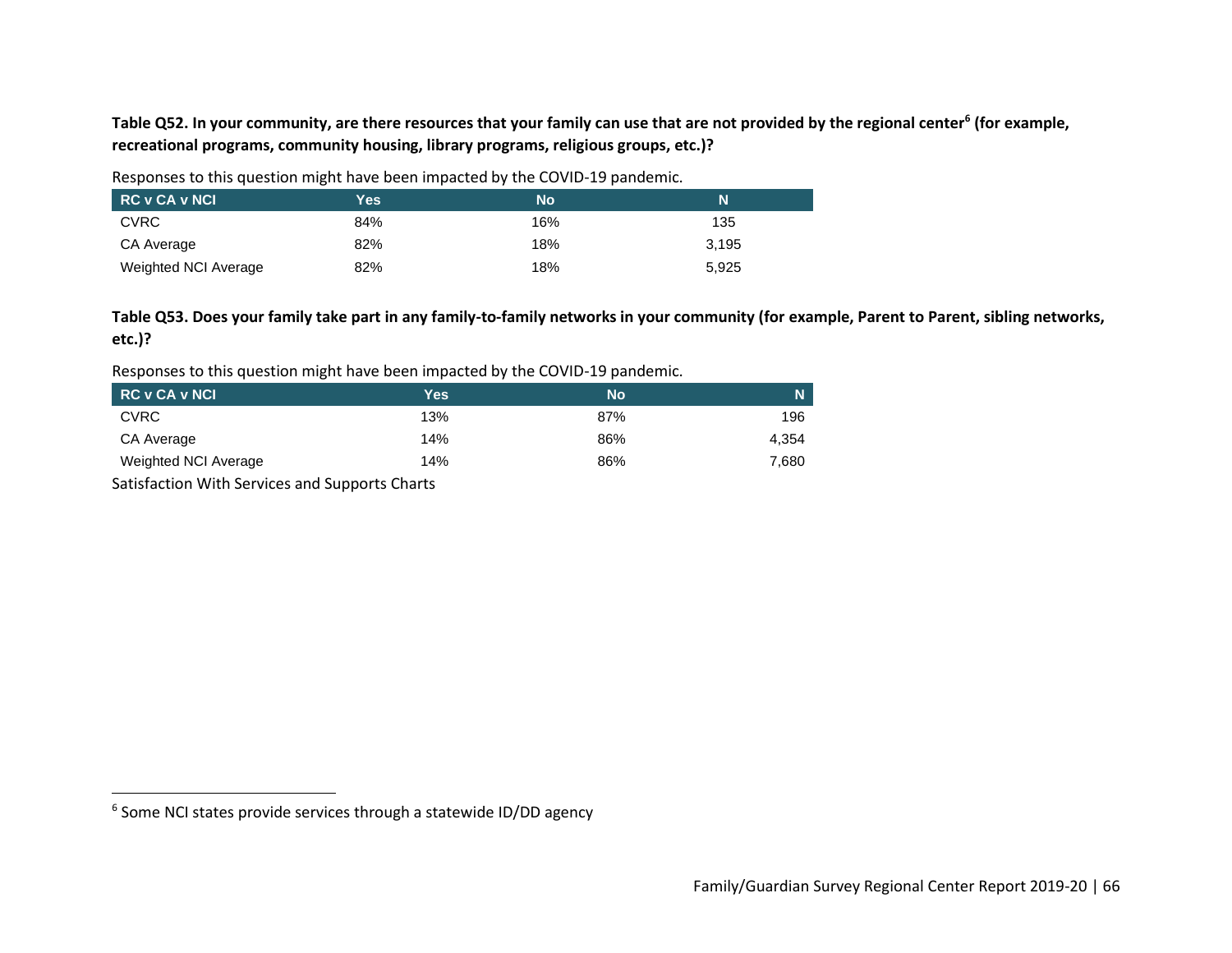### *Involvement in the Community Tables*

*Families and family members with disabilities receive adequate and satisfactory supports.*

The following pages contain charts depicting the results. The same data are repeated in the accessible tables that follow.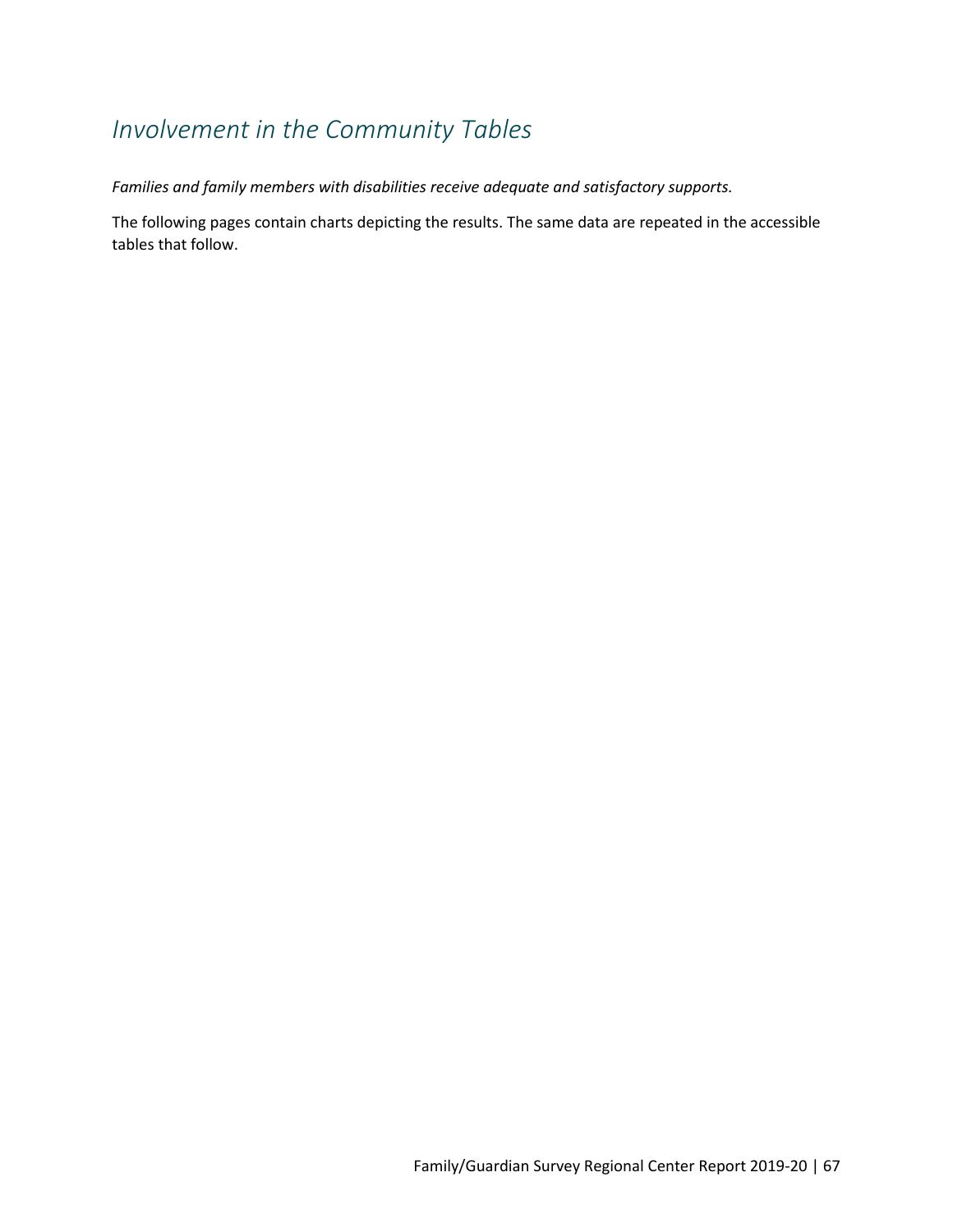

If a complaint or grievance was filed or resolved in the past year, are you satisfied with the way it was handled?







### Do you know how to report abuse or neglect related to your family member?

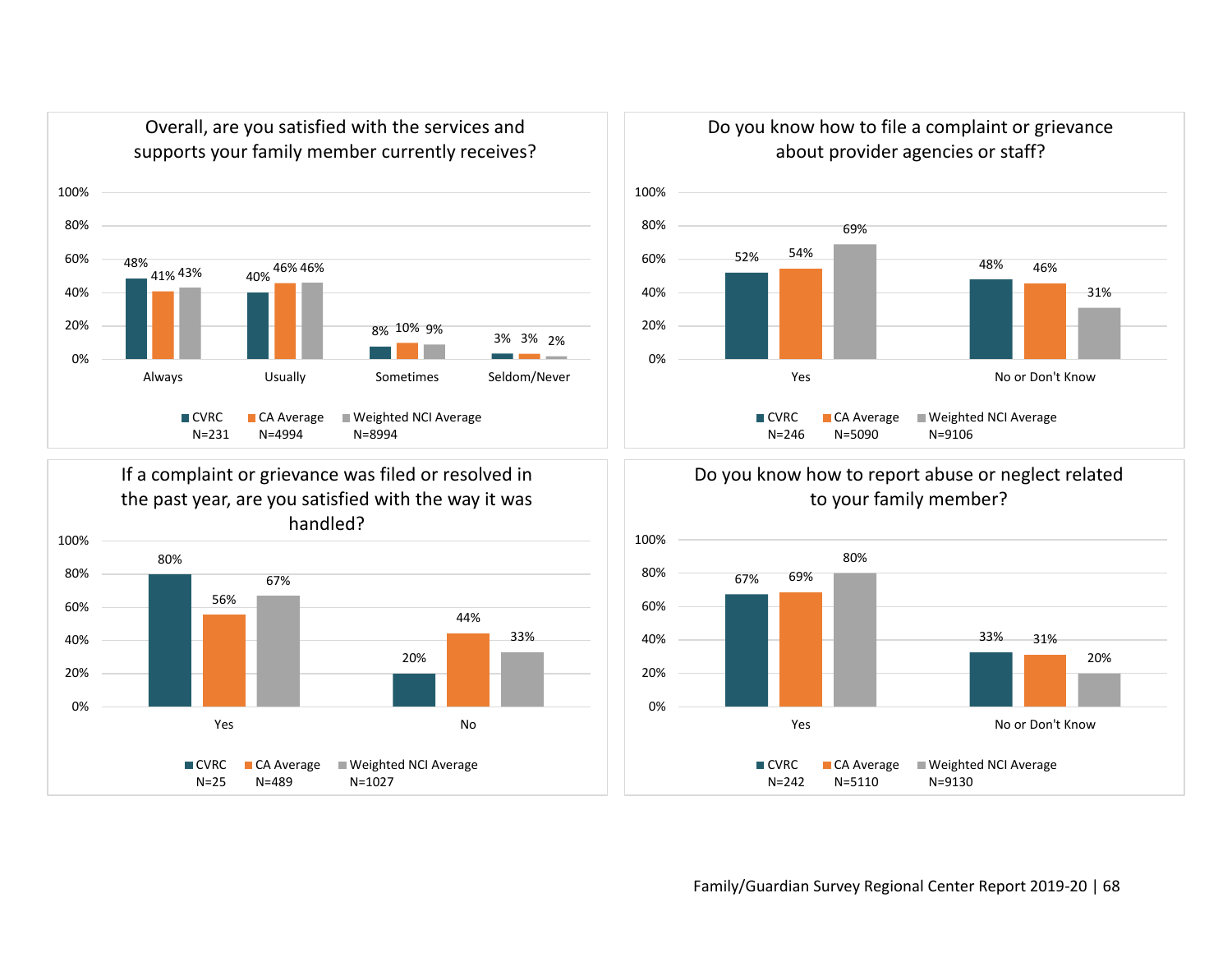

If someone outside of your family reported abuse or neglect on behalf of your family member in the past year, were you notified of the report in a timely manner?



If a report of abuse or neglect was filed on behalf of your family member in the past year, did the appropriate people respond to the report?



Do you feel that services and supports have made a positive difference in the life of your family member?



Family/Guardian Survey Regional Center Report 2019-20 | 69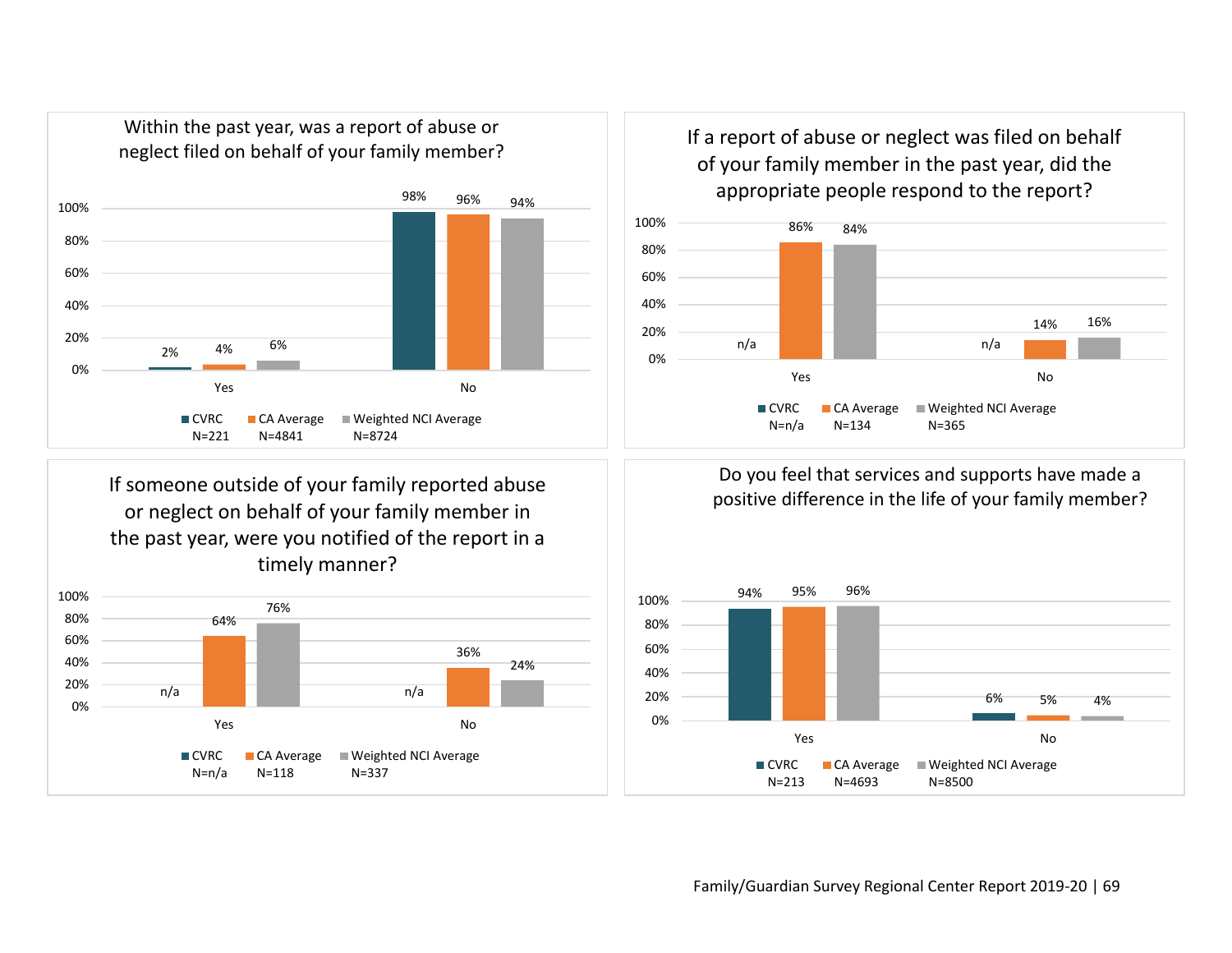

Have the services or supports that your family member received been increased in the past year?



If services or supports were reduced, suspended or terminated during the past year, did the change in services affect your family member negatively?







Family/Guardian Survey Regional Center Report 2019-20 | 70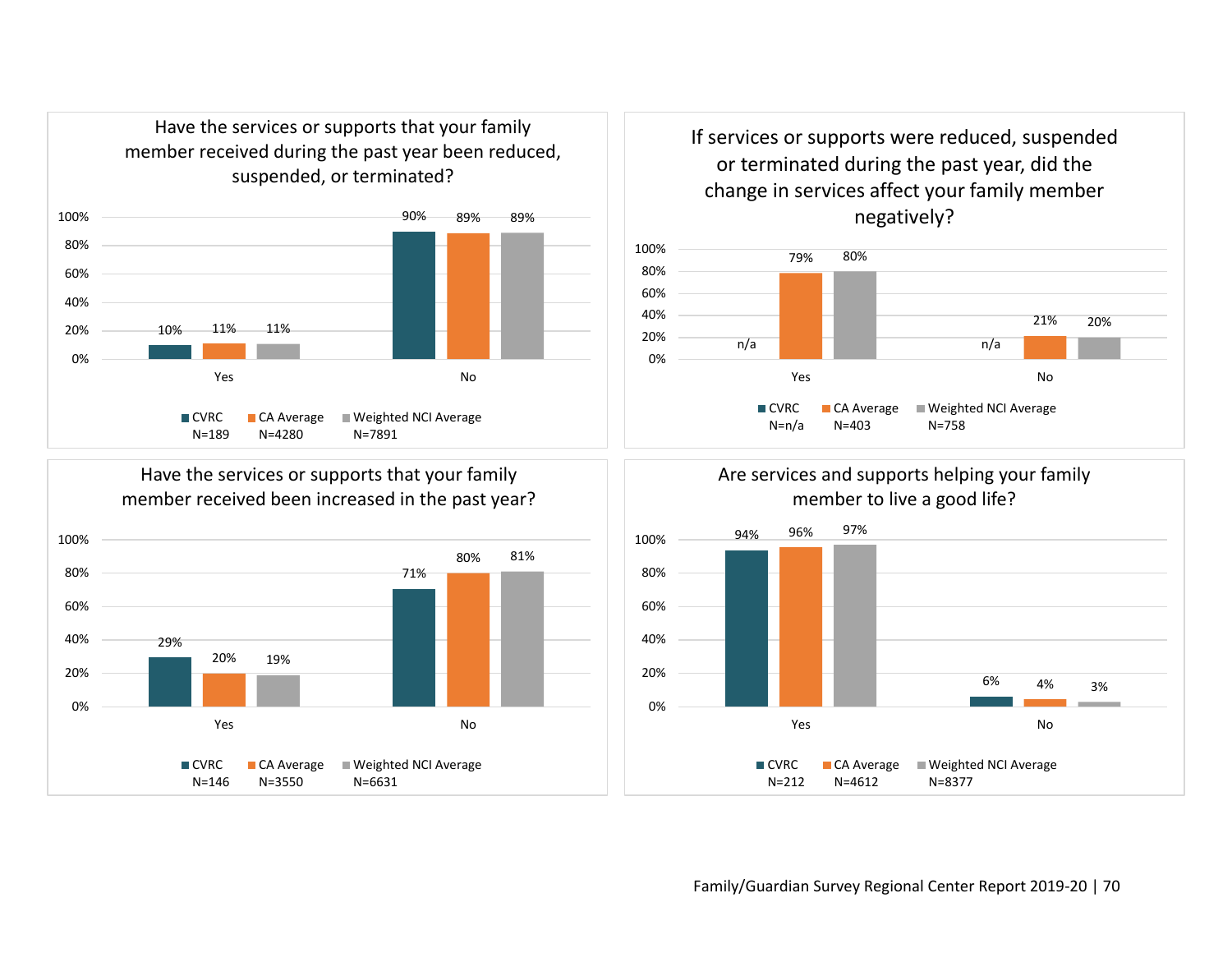

Are the services that were decided upon in the Individual Development Team (IDT) meeting (community transition planning meeting) being delivered to your family member in the community?



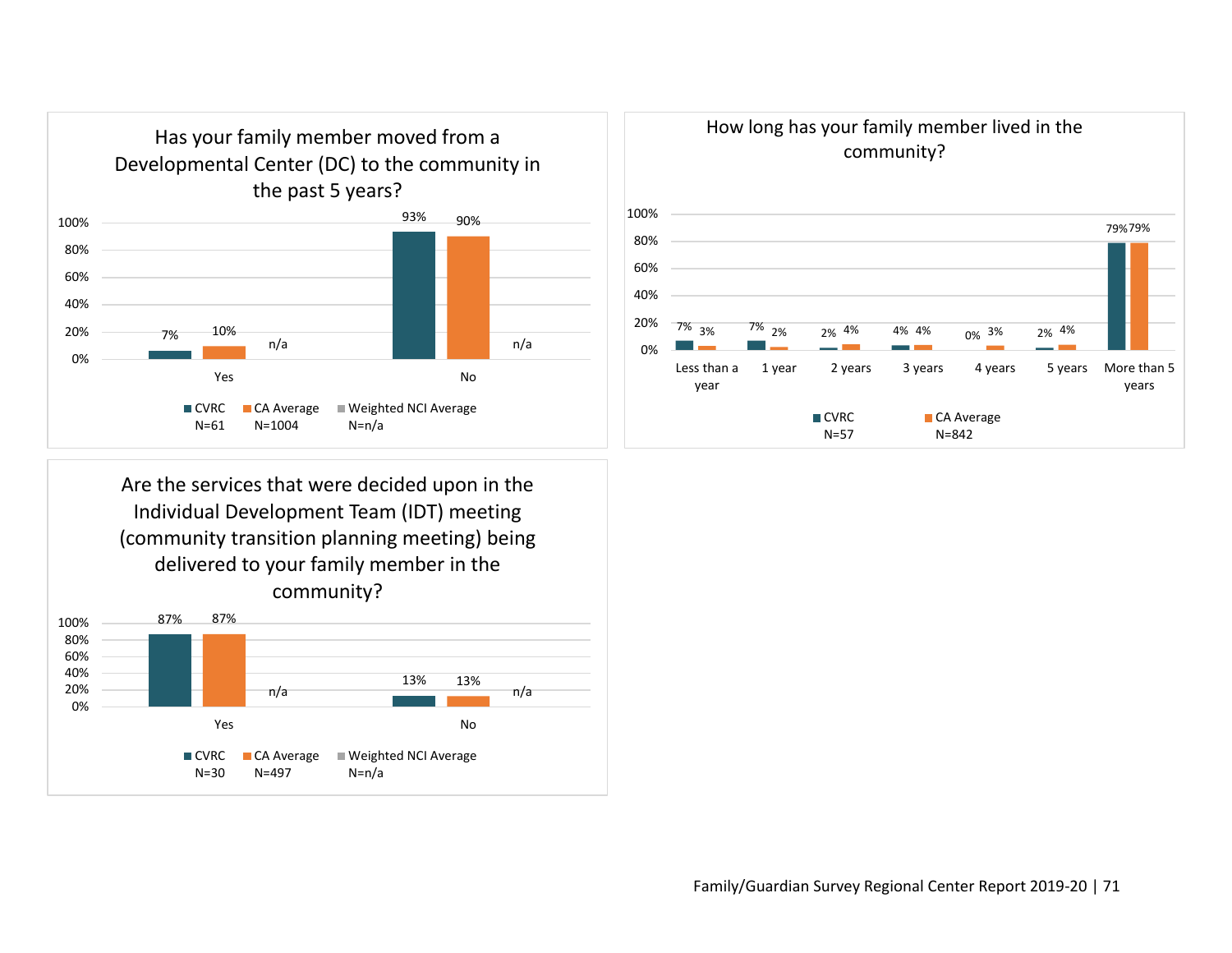# *Satisfaction with Services and Supports Tables*

*Families and family members with disabilities receive adequate and satisfactory supports.*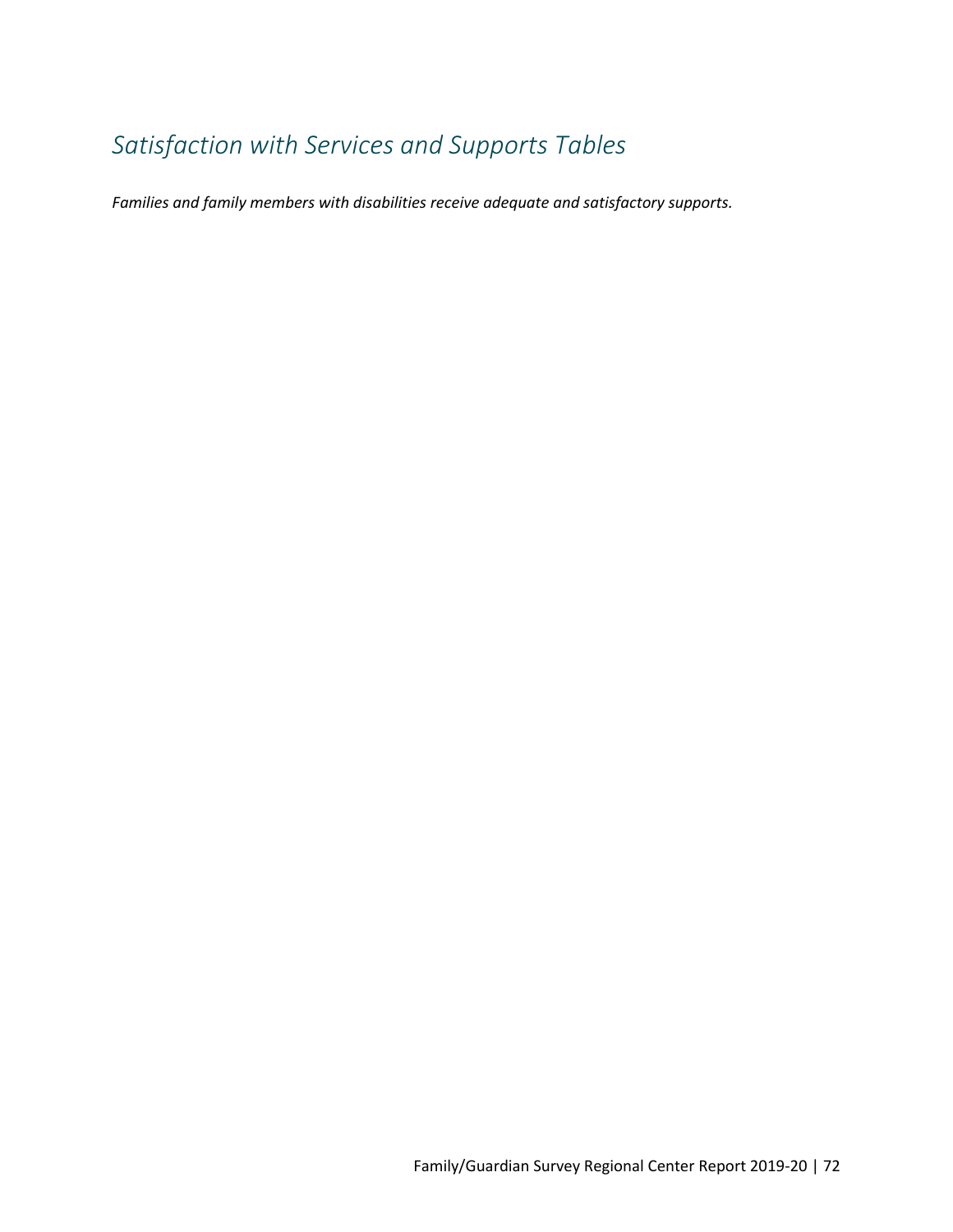## **Table Q54. Overall, are you satisfied with the services and supports your family member currently receives?**

Responses to this question might have been impacted by the COVID-19 pandemic.

| <b>RC v CA v NCI</b>    | <b>Always</b> | <b>Usually</b> | <b>Sometimes</b> | <b>Seldom/Never</b> | N     |
|-------------------------|---------------|----------------|------------------|---------------------|-------|
| <b>CVRC</b>             | 48%           | 40%            | 8%               | 3%                  | 231   |
| CA Average              | 41%           | 46%            | 10%              | 3%                  | 4.994 |
| Weighted NCI<br>Average | 43%           | 46%            | 9%               | 2%                  | 8.994 |

## **Table Q55. Do you know how to file a complaint or grievance about provider agencies or staff?<sup>7</sup>**

| <b>RC v CA v NCI</b> | Yes. | No or Don't Know | N     |  |
|----------------------|------|------------------|-------|--|
| <b>CVRC</b>          | 52%  | 48%              | 246   |  |
| CA Average           | 54%  | 46%              | 5.090 |  |
| Weighted NCI Average | 69%  | 31%              | 9.106 |  |

### **Table Q56. If a complaint or grievance was filed or resolved in the past year, are you satisfied with the way it was handled?**

| <b>RC v CA v NCI</b> | Yes | No  | N     |
|----------------------|-----|-----|-------|
| <b>CVRC</b>          | 80% | 20% | 25    |
| CA Average           | 56% | 44% | 489   |
| Weighted NCI Average | 67% | 33% | 1.027 |

## **Table Q57. Do you know how to report abuse or neglect related to your family member?<sup>7</sup>**

| <b>RC v CA v NCI</b> | Yes. | i No or Don't Know <sup>∖</sup> | N     |  |
|----------------------|------|---------------------------------|-------|--|
| <b>CVRC</b>          | 67%  | 33%                             | 242   |  |
| CA Average           | 69%  | 31%                             | 5.110 |  |
| Weighted NCI Average | 80%  | <b>20%</b>                      | 9.130 |  |

<sup>7</sup> Don't Know' responses were included in 'No' responses for this question.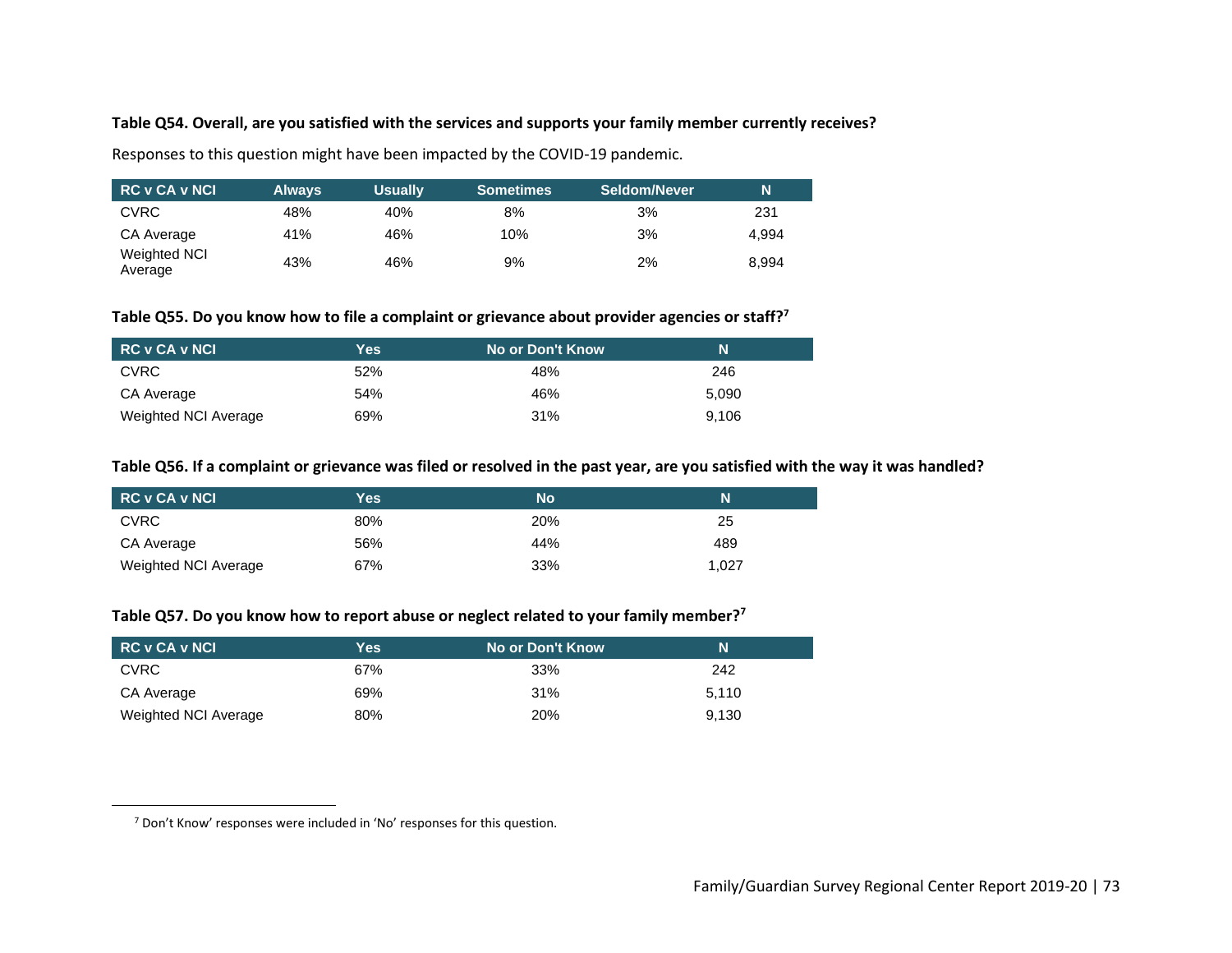## **Table Q58. Within the past year, was a report of abuse or neglect filed on behalf of your family member?**

| RC v CA v NCI        | Yes | No  | N     |
|----------------------|-----|-----|-------|
| <b>CVRC</b>          | 2%  | 98% | 221   |
| CA Average           | 4%  | 96% | 4.841 |
| Weighted NCI Average | 6%  | 94% | 8.724 |

**Table Q59. If a report of abuse or neglect was filed on behalf of your family member in the past year, did the appropriate people respond to the report?**

| <b>RC v CA v NCI</b> | Yes | No  | N   |
|----------------------|-----|-----|-----|
| <b>CVRC</b>          | n/a | n/a | n/a |
| CA Average           | 86% | 14% | 134 |
| Weighted NCI Average | 84% | 16% | 365 |

**Table Q60. If someone outside of your family reported abuse or neglect on behalf of your family member in the past year, were you notified of the report in a timely manner?**

| <b>RC v CA v NCI</b> | Yes | No  | N   |
|----------------------|-----|-----|-----|
| <b>CVRC</b>          | n/a | n/a | n/a |
| CA Average           | 64% | 36% | 118 |
| Weighted NCI Average | 76% | 24% | 337 |

### **Table Q61. Do you feel that services and supports have made a positive difference in the life of your family member?**

Responses to this question might have been impacted by the COVID-19 pandemic.

| <b>RC v CA v NCI</b> | Yes | <b>No</b> | N     |
|----------------------|-----|-----------|-------|
| <b>CVRC</b>          | 94% | 6%        | 213   |
| CA Average           | 95% | 5%        | 4.693 |
| Weighted NCI Average | 96% | 4%        | 8,500 |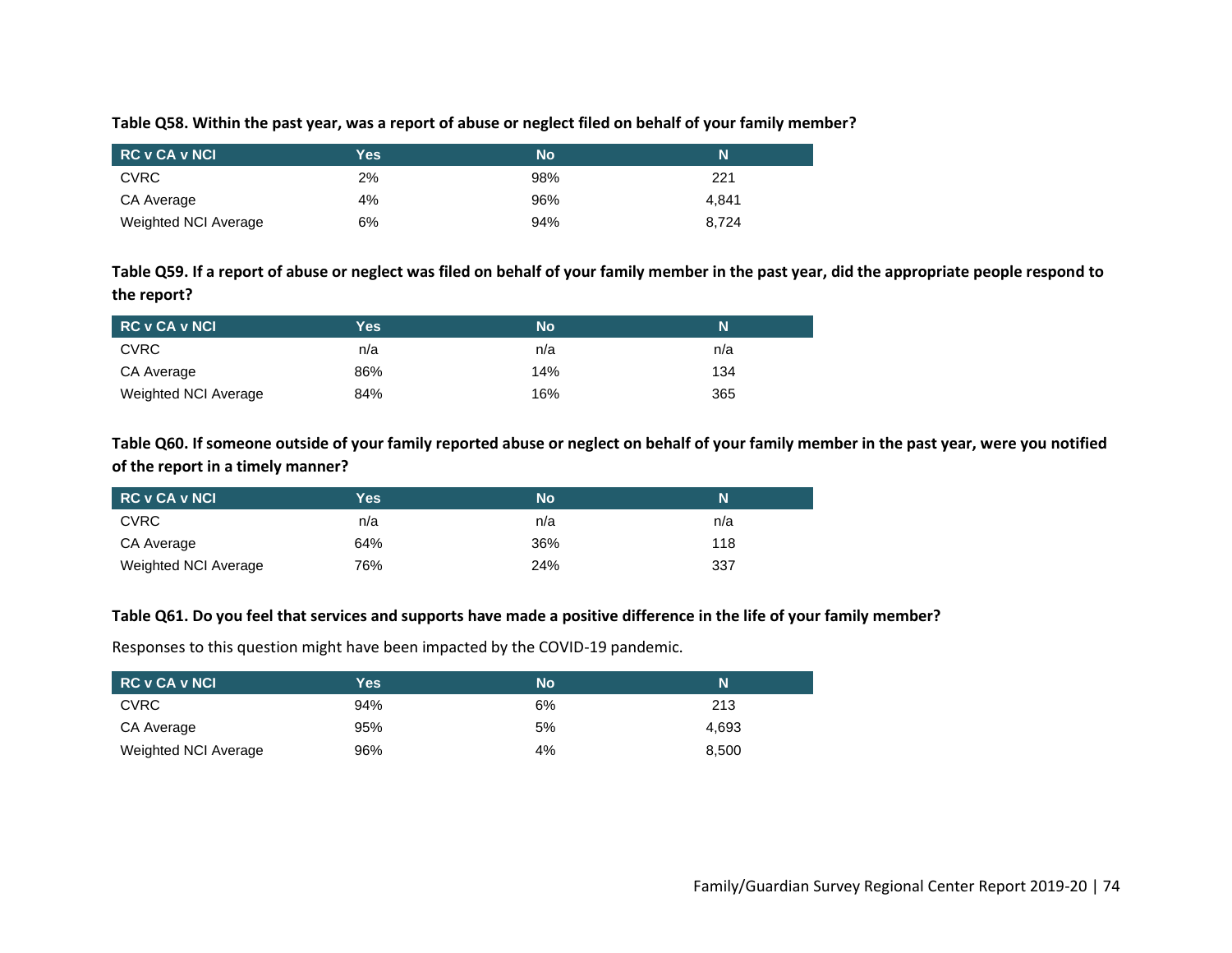## **Table Q62. Have the services or supports that your family member received during the past year been reduced, suspended, or terminated?**

Responses to this question might have been impacted by the COVID-19 pandemic.

| <b>RC v CA v NCI</b> | Yes | <b>No</b> | N     |
|----------------------|-----|-----------|-------|
| <b>CVRC</b>          | 10% | 90%       | 189   |
| CA Average           | 11% | 89%       | 4.280 |
| Weighted NCI Average | 11% | 89%       | 7.891 |

# **Table Q63. If services or supports were reduced, suspended, or terminated during the past year, did the change in services affect your family member negatively?**

Responses to this question might have been impacted by the COVID-19 pandemic.

| <b>RC v CA v NCI</b> | Yes | <b>No</b> | N   |
|----------------------|-----|-----------|-----|
| <b>CVRC</b>          | n/a | n/a       | n/a |
| CA Average           | 79% | 21%       | 403 |
| Weighted NCI Average | 80% | 20%       | 758 |

## **Table Q64. Have the services or supports that your family member received been increased in the past year?**

| <b>RC v CA v NCI</b> | Yes.       | Nο  | N     |
|----------------------|------------|-----|-------|
| <b>CVRC</b>          | <b>29%</b> | 71% | 146   |
| CA Average           | <b>20%</b> | 80% | 3.550 |
| Weighted NCI Average | 19%        | 81% | 6.631 |

Responses to this question might have been impacted by the COVID-19 pandemic.